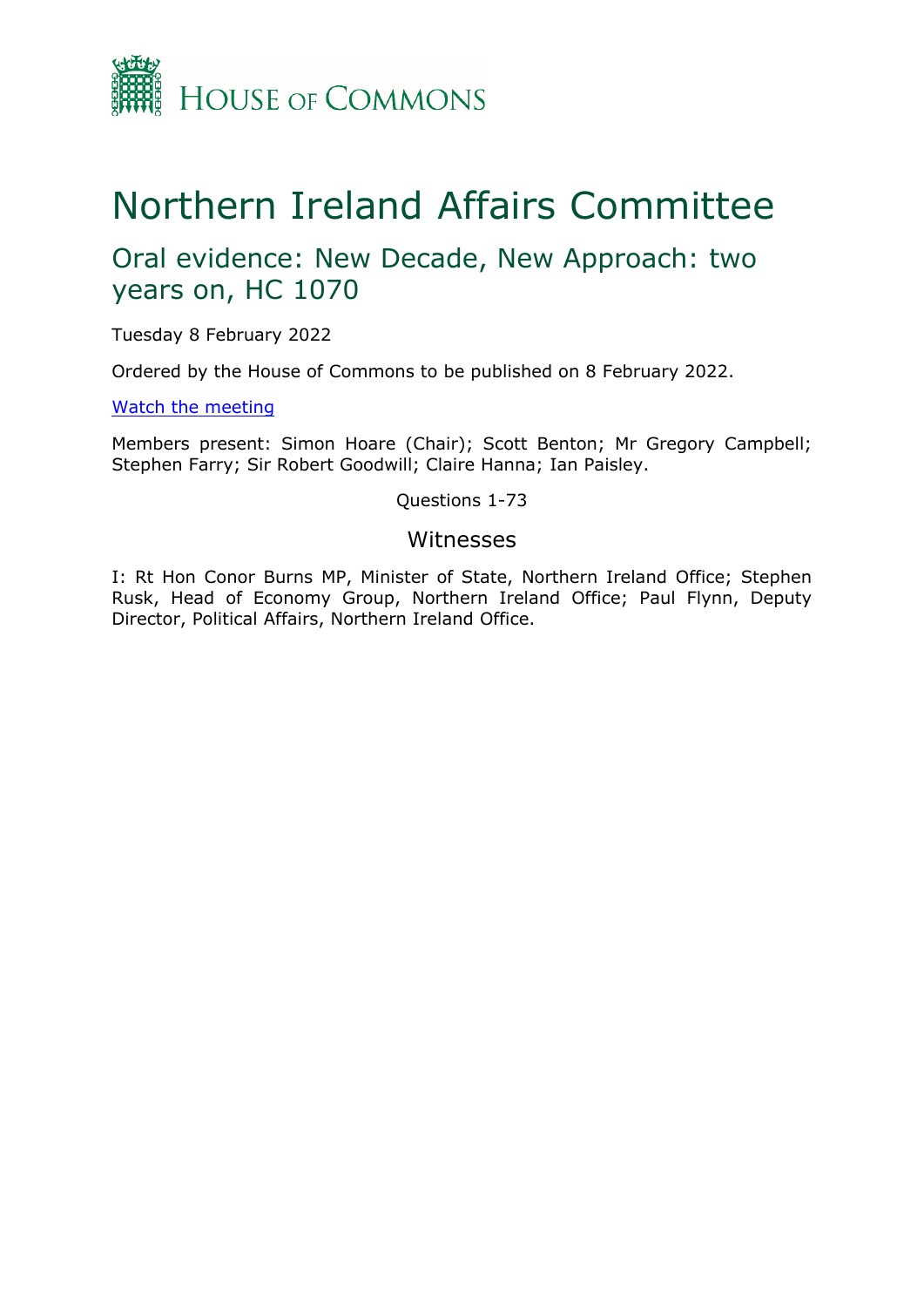

# Examination of Witnesses

Witnesses: Conor Burns, Stephen Rusk and Paul Flynn.

Q1 **Chair:** Good morning, colleagues, Minister, Mr Rusk and Mr Flynn. Thank you very much for appearing before us this morning for this session on New Decade, New Approach. This is a sort of temperature test as to where we are, if you will.

Minister, you will not be at all surprised to learn that I am going to kick off by asking you—we are aware that you did make a comment on the Floor of the House yesterday evening during the debate—to give us your take on the current state of play. The Secretary of State is currently midair, just about to land, or somewhere or other in Washington. If you are able to say what the intent of that visit is, the purpose and the hopes that the Secretary of State carries with him, that would be very helpful indeed.

*Conor Burns***:** Thank you, Chair. Good morning, colleagues. Thank you for affording me the opportunity of coming this morning to give evidence to you principally on NDNA, although I completely understand your wish, Chair, to talk about more current matters at the start, which I am very happy to do.

As I said to the House yesterday, the Government profoundly regret the withdrawal of the First Minister from the Executive and the consequential removal therefore of the Deputy First Minister. The Secretary of State issued a statement shortly after that decision was taken. We have urged the DUP to get the First Minister back in. We believe that a stable Executive is in the interests of the people who matter most in this, the people of Northern Ireland.

Clearly, lots of work can carry on even with the current disruption. The Assembly is still sitting. There is legislation that is in train that can be completed before the dissolution of the Executive and purdah for the scheduled election in May. Ministers are in place departmentally, but new initiatives that would require Executive sign-off cannot be started at this point. That is regrettable. Our message to the leadership of the DUP is that we would like them to go back. The decision has been linked firmly to what is perceived on their part as an absence of progress in the Government's discussions with the European Union on resolving the challenges around the protocol. I am very happy to talk a little bit about that as well, if the Committee wishes.

Very candidly, I have to say that the Government are clear on our intentions with the Commission on the protocol, and the withdrawal of the First Minister will not fundamentally alter the Government's determination to carry on engaging with the Commission to find resolution and to find solutions in respect of the situation in Northern Ireland, recognising the uniqueness—it is an overused word—of the position of Northern Ireland as part of the United Kingdom single market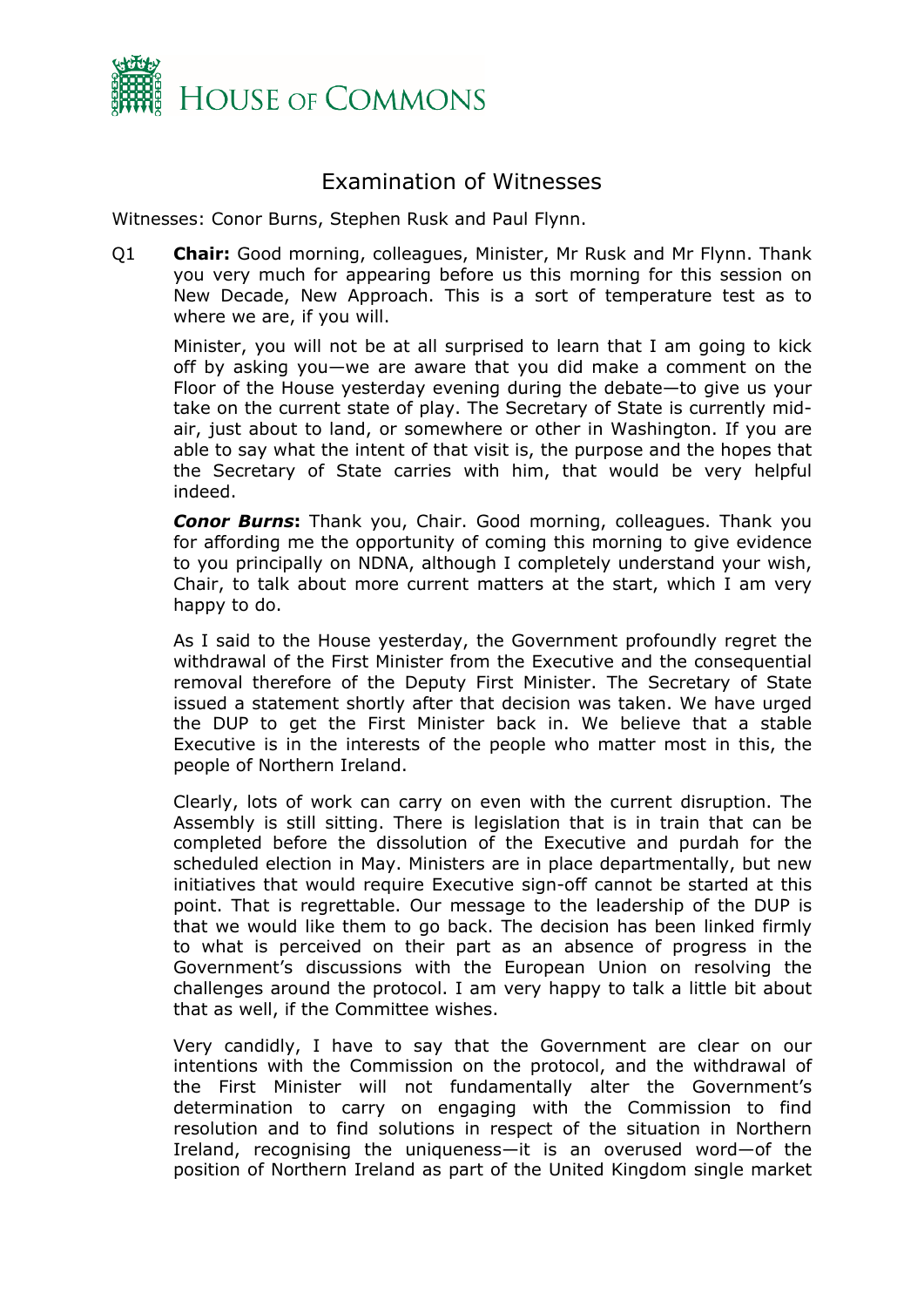

but also buttressing against the single market of the European Union in the form of the Irish Republic.

In that sense, from a UK Government point of view, in terms of protocol conversations, the plan is clear and is continuing to be played out, led by the Foreign Secretary and supported by our colleague Chris Heaton-Harris.

Q2 **Chair:** If these events were taking place in Scotland, Wales, the Greater London Assembly or any sizeable county council, I would be tempted to argue, there would be a lot of media coverage in GB and a lot of obvious political energy. In his contribution to the debate last night, Mr Paisley talked about the sort of disconnect to the Union that the perceived trend of English nationalism in political discourse seems to be having. Are these sorts of events within Northern Ireland just priced in—"It is Northern Ireland. They are always different. These things always go on"—and therefore the urgency of the situation is not fully grasped? Are we not in a position whereby we have to ask and, indeed, answer the fundamental question: "Can permanent devolution be made to work in Northern Ireland, given the current arrangements that we have"?

*Conor Burns***:** In response to that, I would say that the situation in Northern Ireland is self-evidently different from the other devolved Administrations in Scotland and Wales. That was the nature of the compromises that were reached: the Belfast/Good Friday agreement and the mandatory power sharing almost regardless of the result of a particular election. I am not dismissing it by saying, "We have been here before." In fact, the very document that we are going to go on to talk about in some detail was a product to unblock where we were before.

What is fundamentally different about where we are now to where we have been before in Northern Ireland is that the Ministers are still in place and the Assembly is still sitting. In that sense, there has been a political withdrawal of the First Minister, with the consequent result that the Deputy First Minister has left as well, but we have not witnessed a collapse of the institutions in the way that we have before.

One big takeaway from last night—I say this with friendship to all parties in Northern Ireland—is that there was a degree of positioning for an event that is already in the diary. We are six weeks away from the dissolution of the Assembly for those elections in any case. I think we would be having a very different reaction to the current events if we were perhaps two or two and a half years away from a scheduled Assembly election. So I would not go so far as to say it is priced in. The circumstances we are in today are very different from a full collapse of the institutions way out from a scheduled election.

Q3 **Chair:** I take your point about the event and positioning, etc. I suppose one could argue that that is the usual run of the grain of the doing of politics, but do you share my concern—if you do not, you are clearly at liberty to say, to state the blindingly obvious—that at this time more than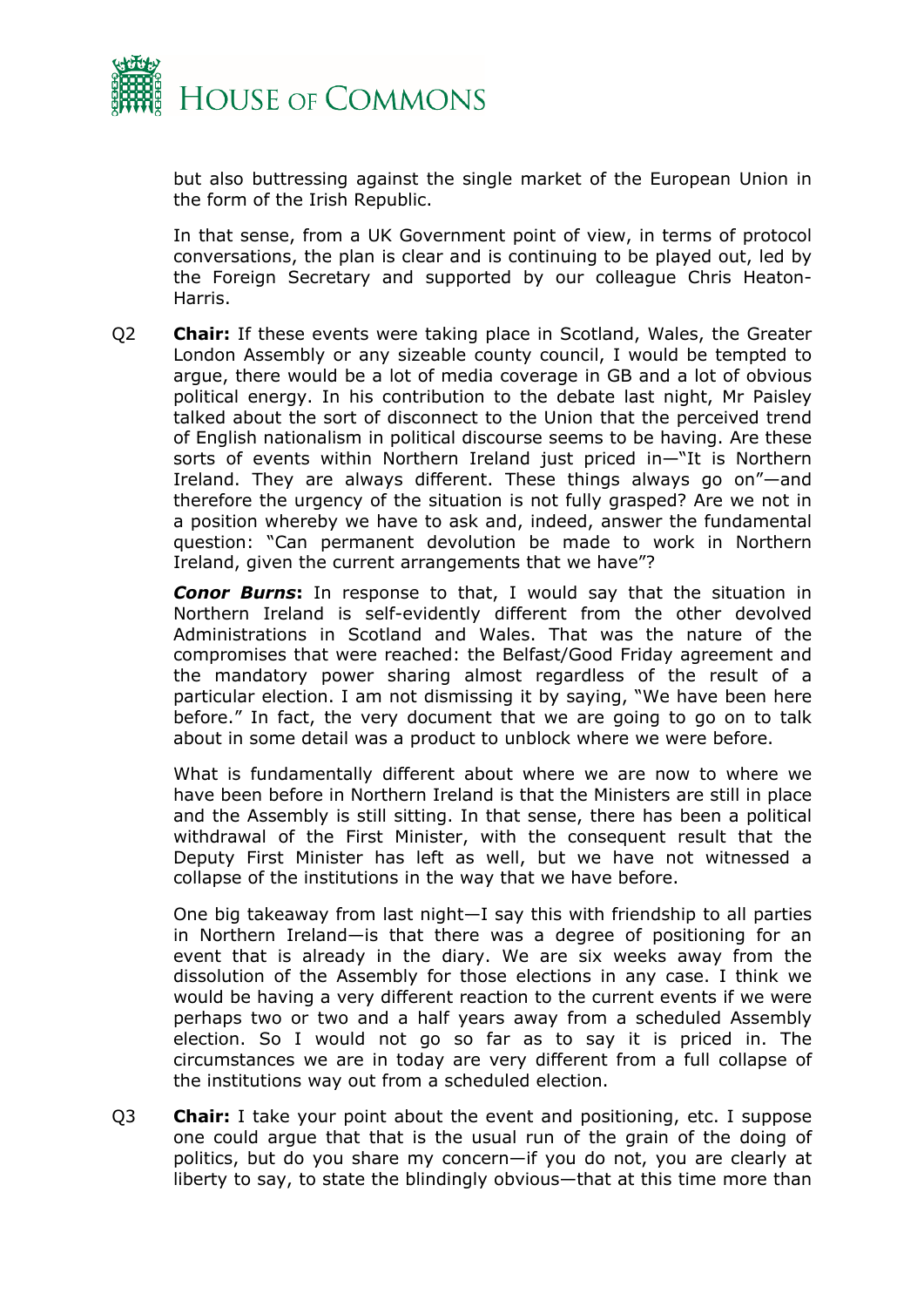

ever, given all that has gone before and the challenges of Covid, as we come out of that and as people are looking to politicians of all stripes to put their shoulder to the wheel, now is not the time to be effectively using the good people of Northern Ireland, irrespective of where their colours are, as it were, in the middle of the debate? It is only those who can usually least afford a hit who are going to be hit.

*Conor Burns***:** I broadly share the sentiment that you express, Chair. Last night I slightly ran out of time. I deliberately agreed with the Chair to keep my remarks short to allow as much time within the hour for colleagues representing constituencies in Northern Ireland to contribute. I returned yesterday lunchtime from five nights and six days in Northern Ireland. I talked about how my trip was bookended. I started at Clonard Monastery on the Wednesday evening with a very good talk by the boxer Carl Frampton, and I ended it with two church services on the Sunday, on the Shankill with Reverend Tracey McRoberts, who does amazing work, and with Father Martin Magill of St John's on the Falls. They are leading lights in the 4 Corners Festival.

I met a lot of ordinary folk in Northern Ireland over the course of that visit. I met with businesses in Lisburn at the new artisan market on Sunday afternoon. I met victims in Fermanagh and Enniskillen. I engaged with the Armagh, Craigavon and Banbridge local authority to talk about its plans for its city deal and what levelling up might mean, including the Armagh gaol being potentially brought back into use. I spoke to a lot of genuine ordinary folk, and I spent time with family as well. There is real frustration. People in Northern Ireland understand that, particularly the challenges around the national health service in Northern Ireland. That was already a big challenge versus other parts of the UK and it has been made more difficult by Covid. There are infrastructural challenges and education challenges.

I say this gently. In Northern Ireland I find there is always a disconnect between what a lot of the public are talking about and the priorities for them, and sometimes what we talk about when we talk about Northern Ireland in the Chamber of the House of Commons. The sentiment that I was picking up very strongly was, "Just sort it out. We need stable Government. We want you all to work together to deliver for us. It is our Northern Ireland, and we need you to work together to make it a better place."

Q4 **Chair:** Minister, you and I are county parliamentary colleagues. I am not saying this out of an obligation to say nice things about you, but—it comes across in all that you have been doing since you have been appointed to the post of Minister of State—you have very clearly invested what I would describe as emotional capital into the brief, with a preparedness to go out and talk to groups who often feel like they are often talked at, but not talked to, and to listen to them.

For what is it worth—I know you need no encouragement—I encourage you to continue in that vein. The feedback we get is that it is very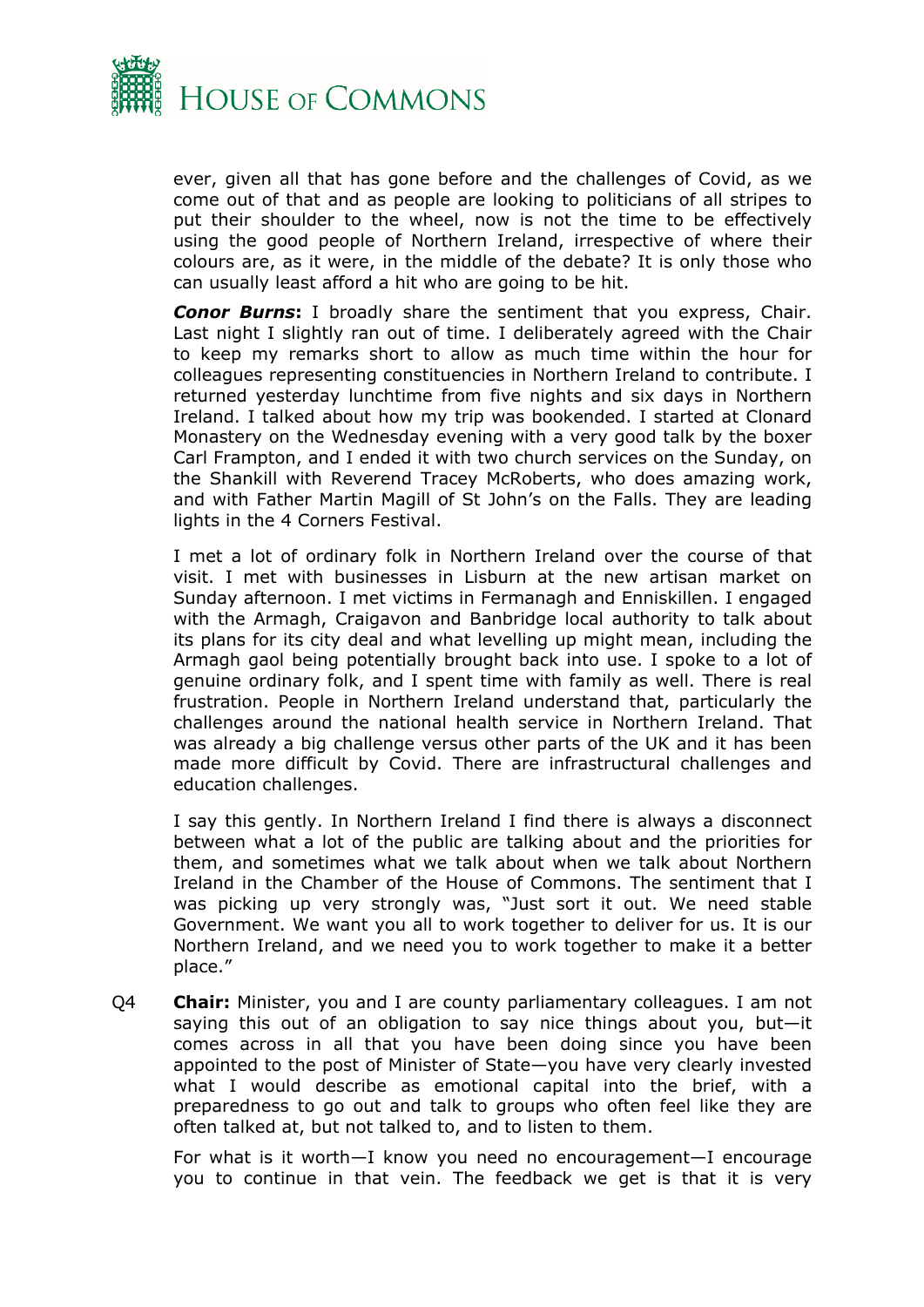

welcome and very positive. It is seen as a meaningful engagement exercise.

*Conor Burns***:** Thank you, Chair.

**Chair:** You can give me that fiver later.

*Conor Burns***:** I was initially reluctant to take this role. It is not a state secret that I turned it down in 2019. I do care about Northern Ireland. My family is largely still there. I went to primary school there for a few years. I returned a lot in my teens to stay with my grandmother in north Belfast and my grandfather in Ballycastle. It is somewhere that I, in a very real sense, still regard as home. For my constituents listening, Bournemouth is my actual home, but when I get off the plane at City Airport and see the Tayto sign saying "Welcome home" there is a little bit of my heart that feels like I am coming home.

I did say to officials right at the beginning, "I want to go to places that perhaps Ministers normally do not go to and talk to people. Please do not keep putting me in front of the people who will tell me what they told my 10 predecessors. I want to get out there beyond those who appoint themselves to positions of community leadership to the actual communities themselves."

**Chair:** As a Welshman, let me say that it is all about the land of my fathers and that emotional coil that we have for the place we call our spiritual home, if nothing else. Robert Goodwill's spiritual home is Yorkshire, but can we focus on Northern Ireland?

Q5 **Sir Robert Goodwill:** Good morning, Minister. You are very welcome. Turning to New Decade, New Approach, has it met its aim of transforming public services and restoring public confidence in devolved government? To throw your own words back at you, has it unblocked the situation we had before? That is an exam question.

*Conor Burns***:** It is a question with multi-layered potential answers. The aim of New Decade, New Approach was to restore devolved powersharing government in Northern Ireland. Self-evidently, it achieved that first aim. Even within the current challenges, that element of it can be said to have been successful.

If you look at some of the immediate things that it set out to do, it successfully brought an end to the nurses' pay dispute in January 2020 by giving an extra £200 million over three years for healthcare workers' pay. It has put the Executive's finances on a sustainable footing with the £350 million to relieve budgetary pressures. It has put £93 million into the objective of transforming public services in Northern Ireland through the transformation programme. It has supported the Executive in delivering the fleet of low-carbon buses for Belfast and the north-west with £50 million in low-carbon transport. It has delivered the promised Northern Ireland graduate entry medical school, which I visited in Derry/Londonderry recently, with £7.7 million through that at Magee.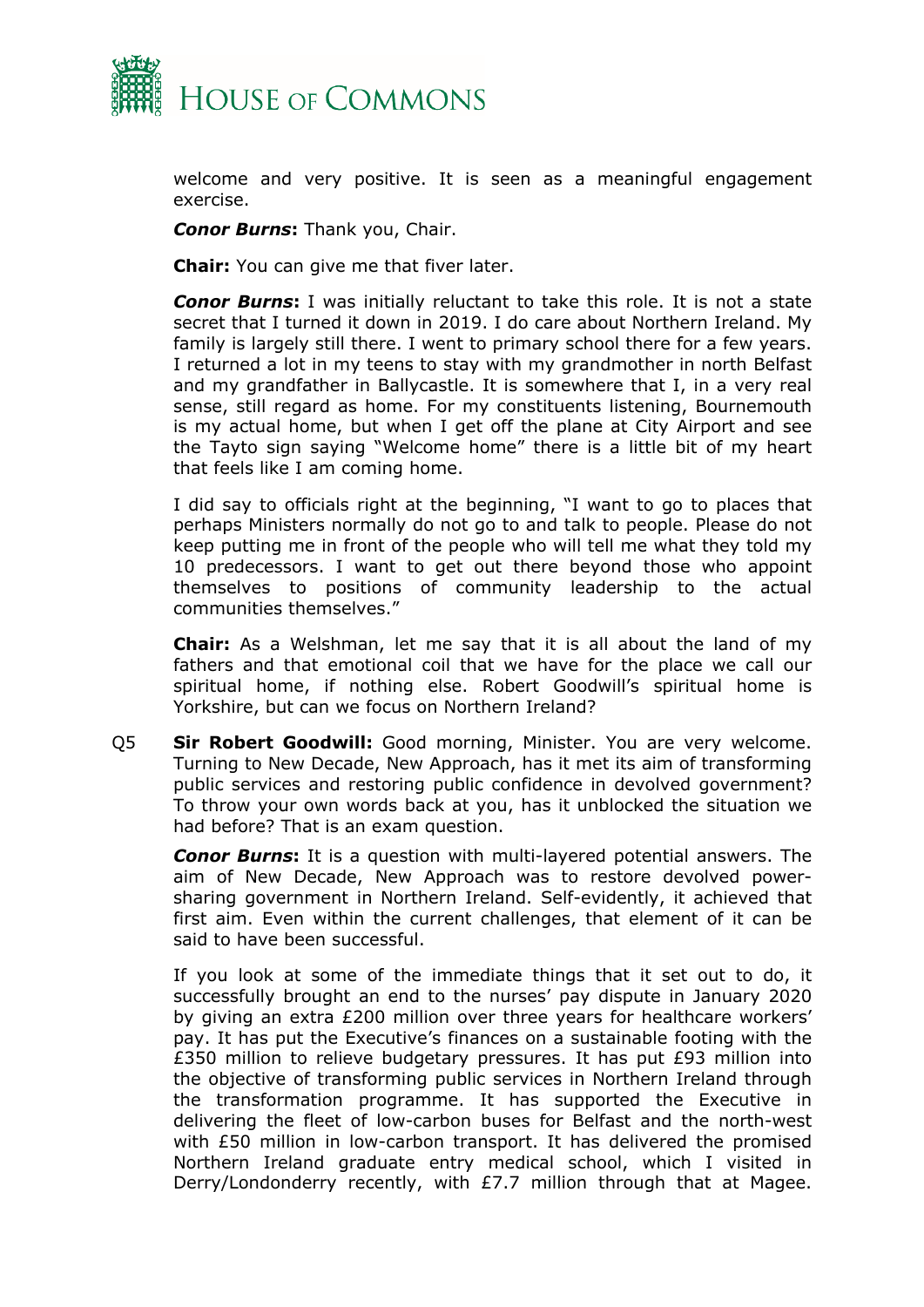

There are various other bits that it has delivered. We have honoured the £1 million Barnett-based investment guarantee that was set out in NDNA.

It can be said to have made a genuine impact in a number of its objectives. As we go through this morning's session, I am sure we will look at elements that are still to be delivered, elements that are on track and elements that are challenging. It was a very broad, comprehensive and wide-ranging agreement that was entered into. In conclusion, as part of the answer, we remain committed to delivering the obligations that are on the UK Government within it.

Q6 **Sir Robert Goodwill:** There are very few problems in Northern Ireland that the politicians there would not say could be solved by giving them more money for whatever. In effect, that is what we have done. Has that money been effectively spent? Has it been cost-effective for the taxpayer?

*Conor Burns***:** It is best that we look at the findings of the independent Fiscal Council, which has oversight of this. It is not the job of the UK Government to micromanage moneys that we hand over to the Executive in agreements for them to deliver on agreed priorities. It is right that there is oversight of that money. Our obligation is to honour the commitments that we, as the Government, entered into with our friends and allies in the Irish Government in signing up to this.

Q7 **Sir Robert Goodwill:** New Decade, New Approach states that all funding provided in the financial package accompanying the deal will be withdrawn if the institutions collapse. Does this statement hold in the current circumstances? I appreciate that only one other domino fell when Mr Givan resigned. We have not had the whole table fall. Are we still not in that situation?

*Conor Burns***:** It is pretty clearly set out on page 54: "conditions of the UK Government financial commitments in support of a restored Northern Ireland Executive". It says, "This funding package is accompanied by a number of conditions designed to ensure that UK Government funding contributes to increasing overall fiscal and budgetary sustainability in Northern Ireland's public finances. The funding is dependent on the functioning of the institutions and all funding provided in this financial package will be withdrawn if the institutions collapse".

That was part of the agreement. The institutions have not collapsed, so we are not in a position to start delving into that to any degree. We do not need to delve into that with any degree of urgency at the moment. It is important to note that the moneys allocated and promised through NDNA were not for that particular term or mandate. The commitments will follow through to the creation of a new Executive post the elections in May.

It is always unwise to speculate in politics, and particularly unwise to speculate in Northern Ireland, but it will throw up a particular challenge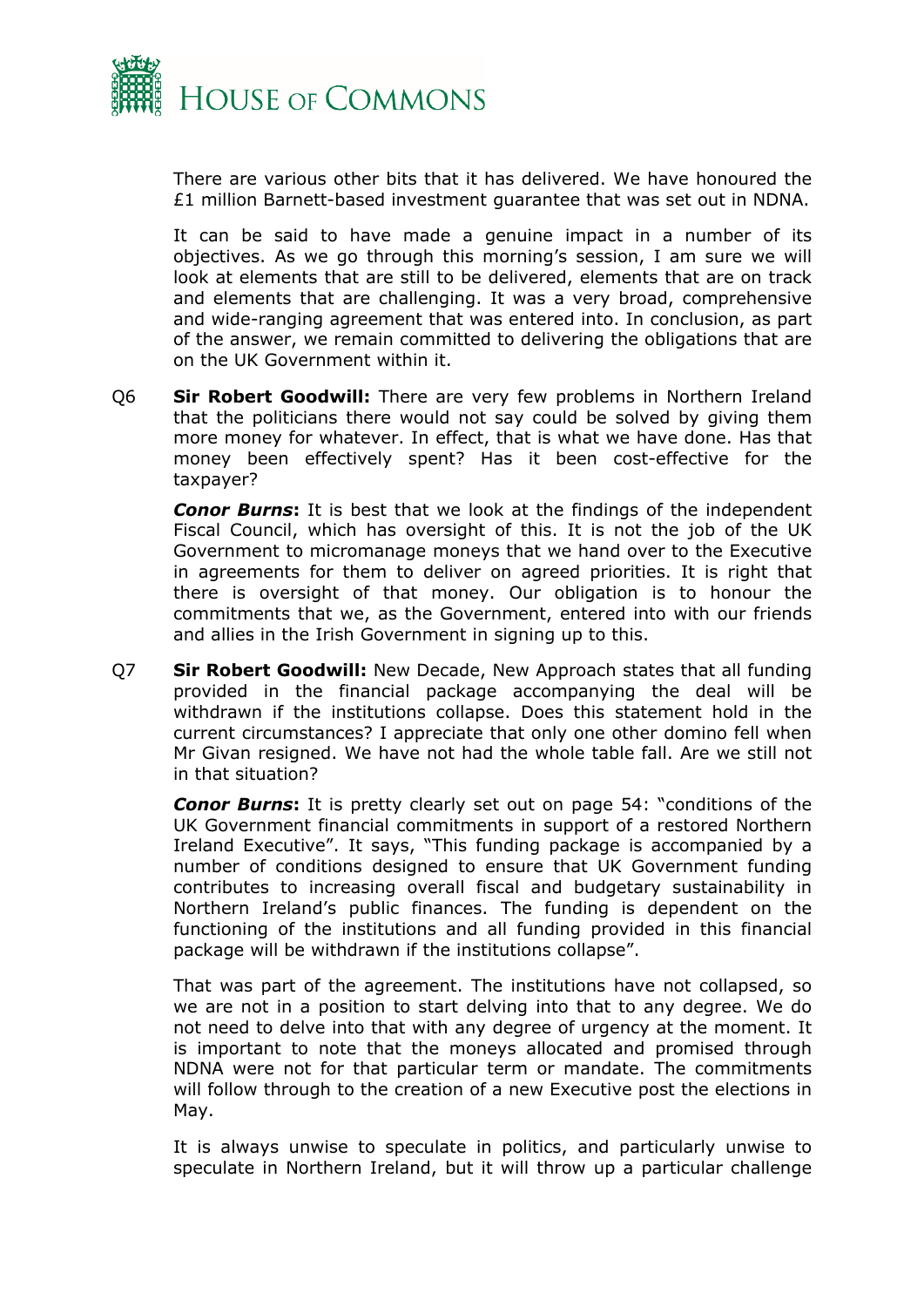

if, for whatever challenge, there were not to be a newly formed Executive. The Executive are the delivery partner for the allocations of the moneys agreed in NDNA. Were there not to be a delivery partner in the form of a stable, functioning, enduring Executive, that would cause a challenge for the Government.

Q8 **Chair:** Is it a challenge? Surely it is pretty clear. In the circumstances that you set out—clearly, we are not there yet; let us hope we are never there—HM Treasury, which is under huge pressure with UK-wide public finances in general, surely is not going to be willing to keep writing cheques to a body that is not functioning when one end of the bargain agreement has fallen away. There would need to be some clear messaging that actions and decisions have consequences.

*Conor Burns***:** With the rumours of a reshuffle in the air today, Chair, that sounds to me, if I may say so, like a wonderful audition for a job at the Treasury to claw back cash.

**Chair:** No, it certainly was not that.

*Conor Burns***:** I said it would throw up a challenge. If your delivery partner, for whatever reason, is no longer there, they cannot be your delivery partner. The commitments of the Government, through NDNA and through the commitments undertaken, are unwavering commitments to the people of Northern Ireland. There is an alternative interpretation of the language of page 54, which is that the funding would not be provided to the Executive but could be provided in other ways to certain projects that are very important for communities in Northern Ireland.

Q9 **Chair:** Twitter was alive with the sound of very pained voices over the weekend from many in the voluntary sector, who were saying, "Our funding is dependent on this. Things are going to be cut." Could moneys go directly to the third sector via the city deal or via local government? Could those be identified as delivery partners?

*Conor Burns***:** Let me clearly say that we want to see a return of the First Minister and Deputy First Minister in the Executive to take us through. There is some very important outstanding business to be conducted before the dissolution of the Assembly. Before the elections we want to see a commitment by all parties that they will respect whatever the public decides as the outcome of those elections and a commitment to form a new Executive. We want to continue to deliver the commitments that we have undertaken, as the Government of the United Kingdom, through NDNA with a successor Executive and Assembly post-May.

I do not want to go too much into a speculative game of what would happen if that was not there, save to say this. Our ultimate commitment is to the people of Northern Ireland. I am very alive to those challenges. I said in the House yesterday that I helped Canon Stephen Ford of St Anne's Cathedral in Belfast and his team in their collection for the Black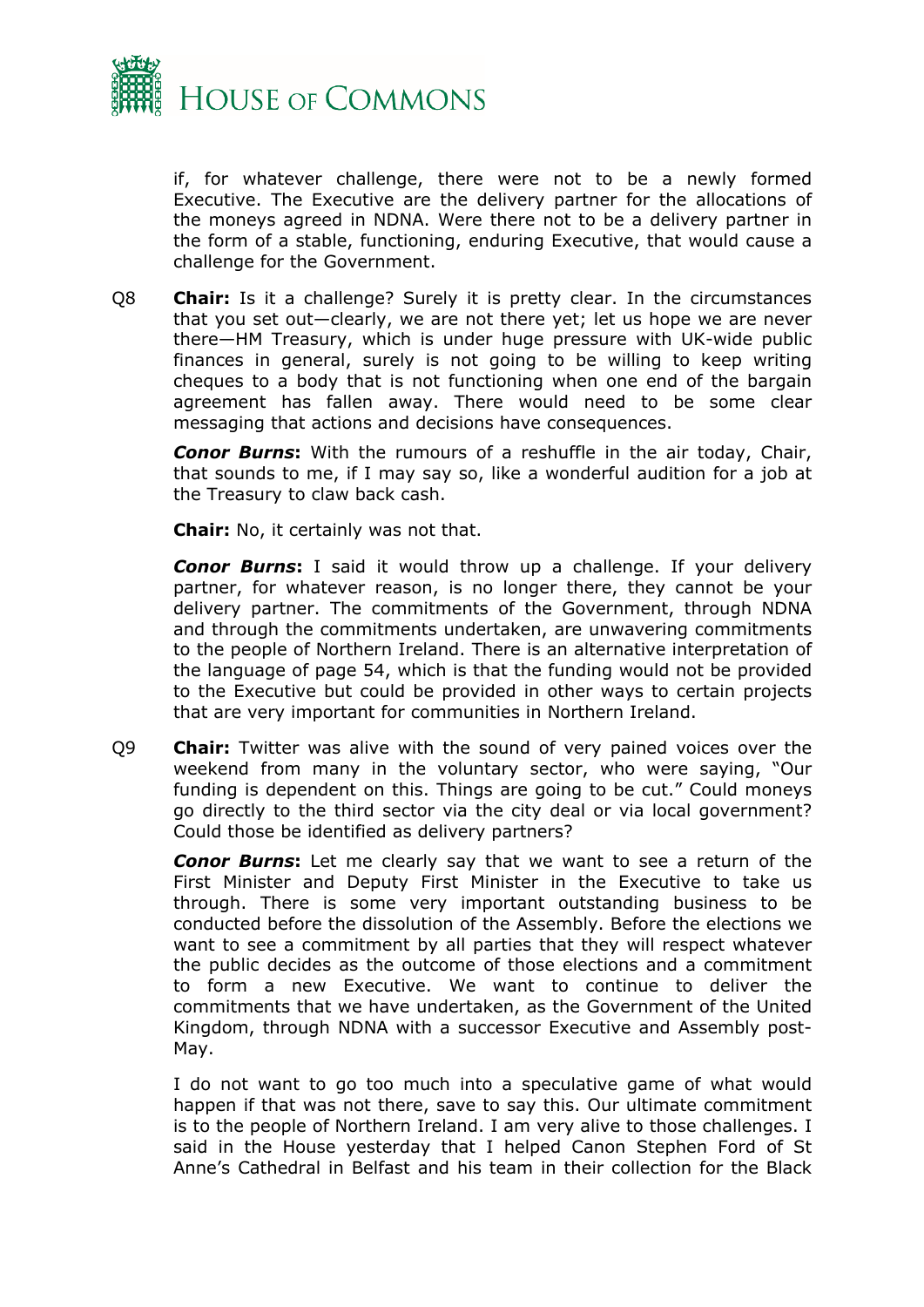

Santa appeal before Christmas. I was in Belfast Cathedral on Sunday afternoon at the service where they announced they had raised over £150,000. There were about 150 voluntary organisations represented in the cathedral to come and collect grants that will make a real difference. These are not big charities; these are the grassroots charities operating on a shoestring, entirely populated by community volunteers. If you give these people a grand, it makes a huge difference, the equivalent of half a million to a national charity.

In the situation where the Executive was not there, we would want to try to make sure that we were standing alongside those people who are delivering those vital services.

Q10 **Sir Robert Goodwill:** For the avoidance of doubt, you are basically saying you are very hopeful that after the election there will be the restoration of the power-sharing agreement, and if not there will be financial consequences for all the communities in Northern Ireland. You will not just find ways of shuffling the money via other routes. Therefore, it is imperative that there is an agreement following that election.

*Conor Burns***:** Post-May, we want to see a reformed and stable Executive that is able to operate in this space. The Executive and the Assembly are only weeks away from an election. It is the same here, by the way; this is not just in Northern Ireland. It becomes harder to make decisions, particularly controversial ones, the closer you get to an election. Postelection, we want to see a stable Executive formed with a new mandate and a period of delivery ahead of them. We want to partner with that Executive as the UK Government. Clearly, much of what is agreed in NDNA demands, needs and requires there to be an Executive for us to partner with. If there is no Executive, that is challenging.

Q11 **Sir Robert Goodwill:** When this Committee was operating during the long period when there was no functioning Executive in Northern Ireland, we quite enjoyed our wide-ranging remit across education, health and all sorts of things. We got the impression from the officials that they were on an automatic pilot for which the co-ordinates had been set some time ago but were no longer relevant to where they were going.

On the basis of hoping for the best but planning for the worst, if there were another prolonged period without a functioning Executive, are there things that we could do better in terms of getting planning permission for power stations or new schools and moving forward on initiatives? Should civil servants be given more latitude in that or is there an opportunity for Ministers in your Department to set those directions—I will not go further than that—rather than relying on a decision made by a Minister in Northern Ireland 18 months ago?

*Conor Burns***:** I can see why you want to go in that direction. If I overly speculate in this particular area, I am conscious that it has the potential to be the lead story in a number of Northern Ireland papers tomorrow about what Government would do in the event of X, Y or Z.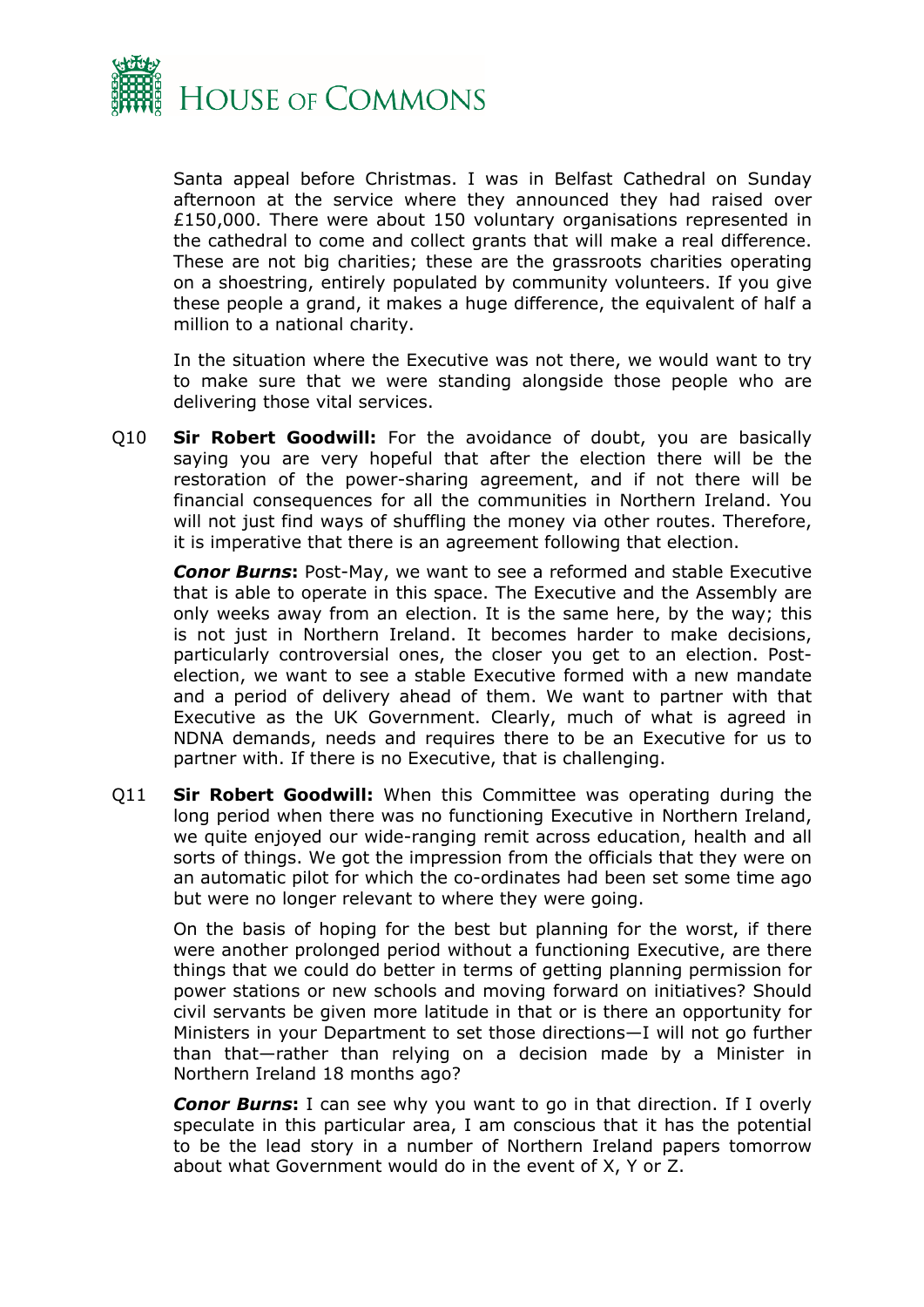

We want there to be a stable Executive. Clearly, there will be learning from the three-year hiatus previously. You are absolutely right. From talking to officials within different Departments in Northern Ireland and learning from that time—you know it yourself as a former distinguished Minister—there are decisions that can only be made politically. They can only be made by elected people, and officials are reluctant, quite rightly and quite properly, to start to operate in that space without political cover. It is us who ultimately come to the various institutions and are held to account for our decisions and the implementation of those decisions.

There will be learning. People suffered during the hiatus—"suffered" is perhaps too strong a word. Because there was no clear political leadership, because there were no political leaders at that point in positions of Executive authority, there were decisions that needed to be made that could not be made. Civil servants were reluctant to overstep their legitimate and understood mandate. I speak for myself, but I think I speak for all of us: we would be very reluctant to see that go on for another three years, if that happened.

We really hope, and I hope, that in the weeks ahead we will see clear commitments on behalf of all the political parties that they will find a way to work together to reform the Executive after the elections.

**Sir Robert Goodwill:** Thank you. You have very carefully navigated that path.

Q12 **Chair:** Minister, can I take you back to a rather decrepit radio studio in Dorchester in which you and I did a joint interview and phone-in, if you remember, during the referendum campaign? You and I proved, I hope, if nothing else, that one could disagree but not be disagreeable in the disagreement. At that point both you and I committed to abiding by the decision that the British people took, irrespective of whether it accorded with our own personal view.

In response to the question from Sir Robert, you said that we as politicians have to listen to what our bosses and our political masters our voters—say. We may not like what they say and the decisions that they come to, but we honour them, we abide by them and we implement them. Is that your position and is that your message to all of the parties in Northern Ireland with regards to the upcoming Stormont election?

*Conor Burns***:** With the newfound interest in words that I use as a Minister in the Northern Ireland Office—I am acutely aware that people are not remotely interested in what I say but in what I say as Minister let me choose my own words. The agreements that were reached in the Belfast/Good Friday agreement, as amended by St Andrews, set down the structures that the parties have operated within over the last couple of decades and more.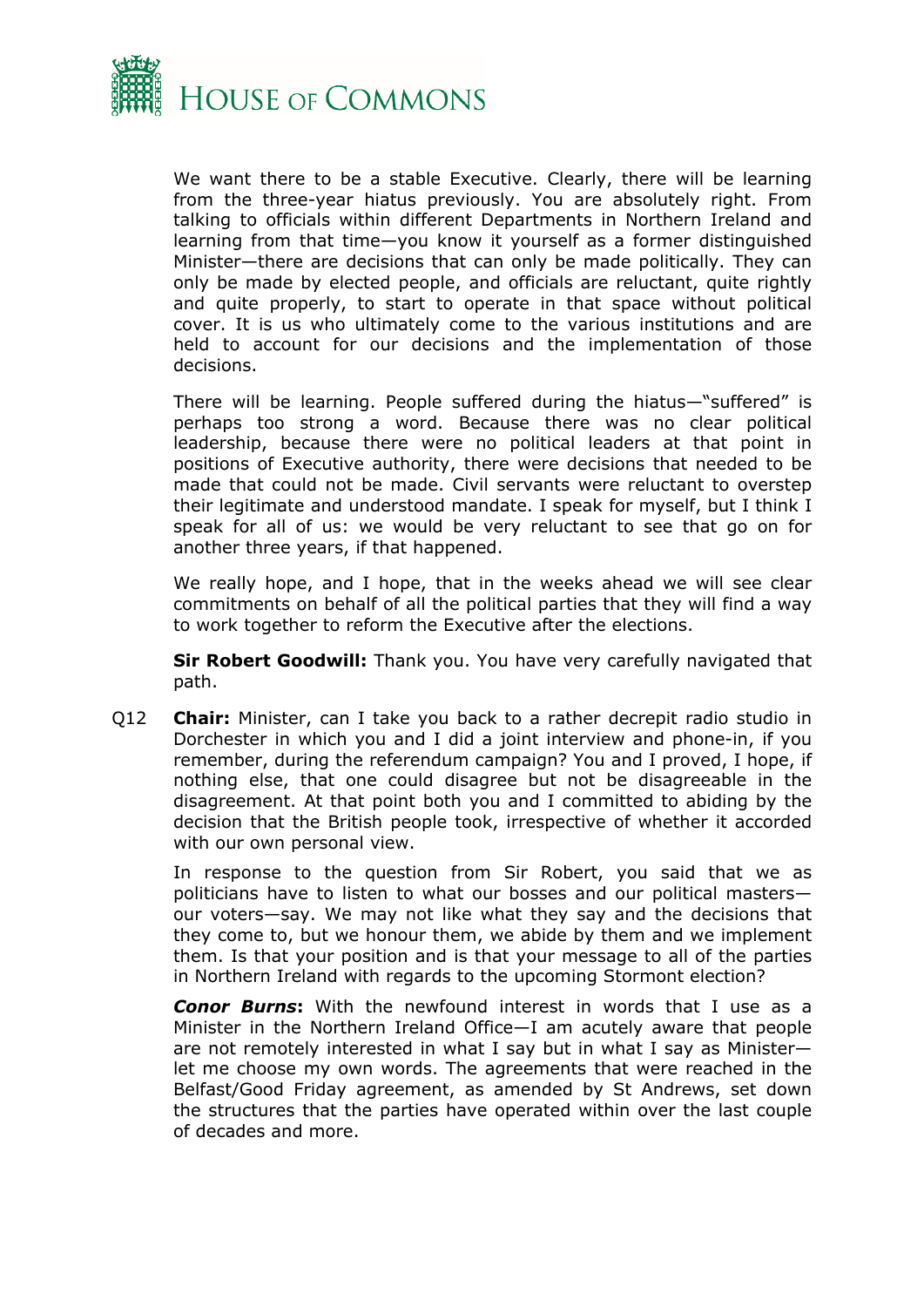

I said earlier that it is a system of mandatory power sharing, mandatory coalition, with parties that, as we all know, have many different views on many different things. We have come to live with, if not necessarily embrace, that particular way of governing, sharing power and delivering in Northern Ireland for the people of Northern Ireland. It is incumbent on everyone in Northern Ireland to state openly and candidly that, whatever the result of the election, there is a determination to reform an Executive and deliver for the people of Northern Ireland.

In that interview, and more generally, you and I have always lived by the principle, I think of Lord Denning, although I have never been able to source it as Lord Denning. I use it often in writing to constituents who disagree with a particular position that I take. There has been quite a lot of that in recent days. I will update it so that I use the non-sexist language. I say, "Two reasonable people can perfectly reasonably reach opposite conclusions based on the same set of facts without each surrendering their right to be considered a reasonable person."

The bosses are the electorate. We have lost elections in the past, and we have accepted the result and got on with it. Whatever the result of the elections in Northern Ireland, the thing that is overwhelmingly in the interests of the people of Northern Ireland is a new Executive being formed to deliver for the priorities of the people of Northern Ireland.

Q13 **Ian Paisley:** Minister Burns, it is good to see you here. No one doubts your interest in Northern Ireland. Thank you for that. How do you account for the silence of the Prime Minister?

*Conor Burns***:** The silence of the Prime Minister on—

**Ian Paisley:** Since Thursday on Northern Ireland.

*Conor Burns***:** The Prime Minister has been heavily involved. He has spoken to the Secretary of State. The Prime Minister and I spoke on Friday evening when I was in Portaferry. The Prime Minister takes a genuinely deep interest in this. The Prime Minister knows of my interest in Northern Ireland and my background in Northern Ireland. It is not exactly a state secret that the Prime Minister and I go back a bit. We consider each other friends, certainly strong allies. I would hope that the fact that he asked me, as one of his closest friends in the House of Commons, to serve in the Northern Ireland Office could be taken as a declaration of his interest and commitment to Northern Ireland.

I do not want to diminish what is going on, but I am not sure at the moment what a prime ministerial intervention would be seeking to achieve. We have been very clear that we would like your party to put the First Minister back in. As I have said, and you all know better than I, the Ministers are still in place. Business is still being conducted; the Assembly is still sitting; legislation can still pass. The only things that cannot happen are those new initiatives that would require the sign-off of the Executive.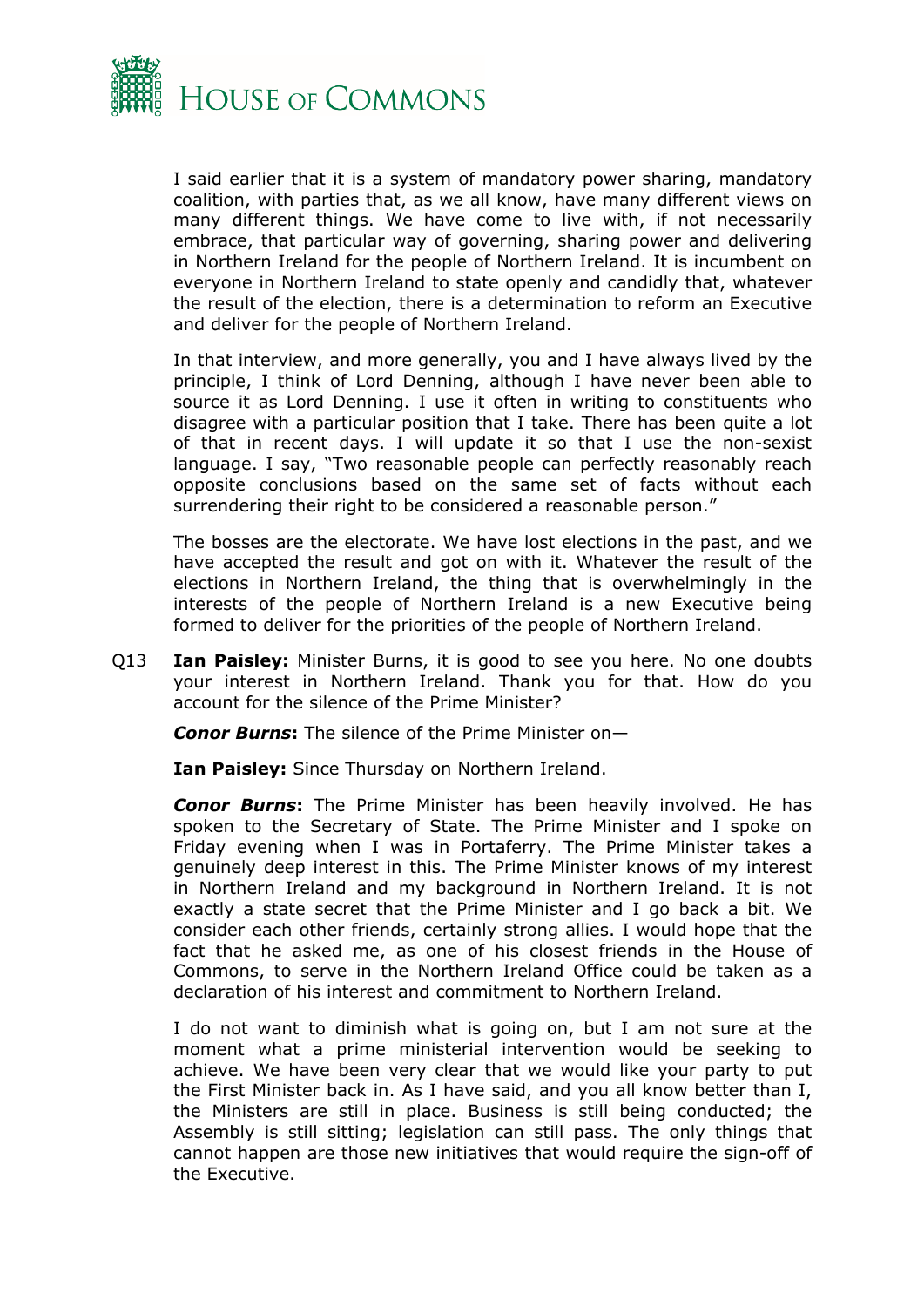

We do not want to overdramatise what is going on. We are quite close to the period of dissolution anyway for a scheduled election that is only weeks away. I can assure you that the Prime Minister is taking a very keen interest in this, and he is overwhelmingly committed to resolving the thing that Sir Jeffrey Donaldson has said is the reason for the removal of Paul Givan as First Minister—the protocol.

Q14 **Ian Paisley:** The Prime Minister's silence we could interpret, then, as a tactical and calculated decision by the Prime Minister, deliberately, to say absolutely nothing publicly and not to speak to the people of Northern Ireland directly. We have to accept that he is speaking to his friends and he is speaking to his other Cabinet colleagues, but he is not going to speak to anyone in Northern Ireland about this issue.

*Conor Burns***:** He is speaking to the Secretary of State for Northern Ireland, who has responsibility for these matters. He spoke to me, as I say, on Friday evening as Minister of State for Northern Ireland when I was in Portaferry in Northern Ireland. He is keeping a close—

Q15 **Ian Paisley:** No, I got all that. It is the other issue. This is a calculated tactical decision by the Prime Minister to keep quiet. This is a decision that he is not going to speak about Northern Ireland publicly.

*Conor Burns***:** No, there is no calculated decision to remain silent. The Secretary of State has issued a statement on behalf of the Government, which was issued after he had spoken to the Prime Minister, and he was clear what the position of the Government was. That is the Prime Minister's position as well: we would like the First Minister to be reappointed to the Executive. That would allow the Deputy First Minister, should Sinn Féin and she wish, to be renominated. It is important to acknowledge that, even were the DUP to renominate a First Minister, that is by no means a guarantee, because she has to be renominated separately. We must acknowledge that the decision is not, in that sense, totally in the hands of the DUP.

The Prime Minister is closely involved, but the Secretary of State for Northern Ireland has spoken for Her Majesty's Government on this. His statement was clear.

Q16 **Ian Paisley:** In the spirit of two reasonable people disagreeing, I think it is a mistake for the Prime Minister to say nothing.

*Conor Burns***:** I am sure the Prime Minister will be made aware of this session. When I next speak to the Prime Minister, I will convey that view to him. Tomorrow he will come to the House of Commons, I believe, for Prime Minister's Question Time. I believe he is doing PMQs tomorrow; he is in the country. There will be an opportunity for colleagues to question the Prime Minister in that forum.

Q17 **Claire Hanna:** Thank you, Minister, for your openness so far. I appreciate that you maybe have not had the opportunity to read it, but the report into a series of murders in south Belfast was published this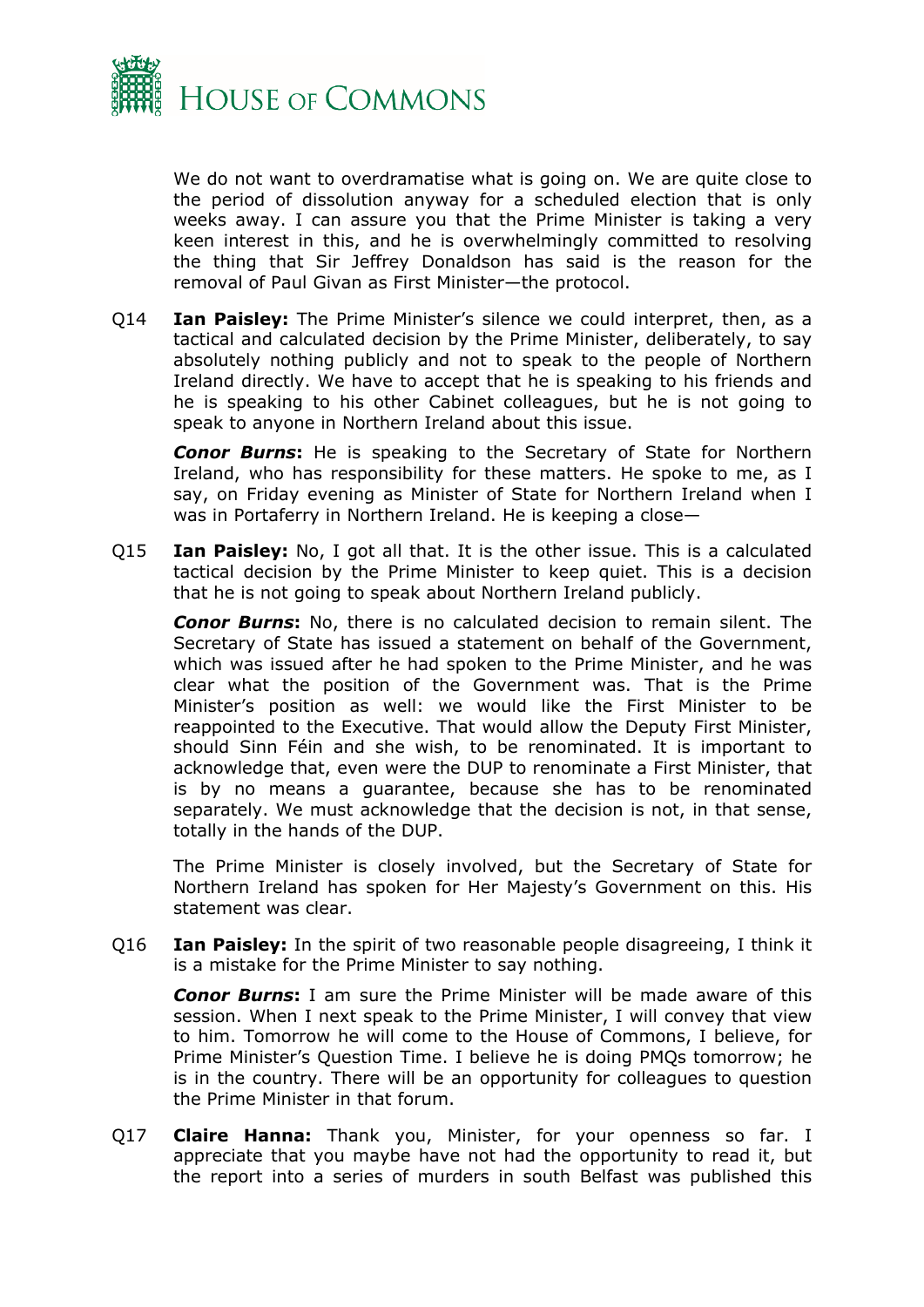

morning. It is genuinely very shocking reading. The pattern of collusive behaviours that essentially facilitated the murder of innocent people and thwarted the killings in my constituency being properly investigated is a three-decade-long perversion of justice. Those families are, as Members will know, just some of thousands who have not had truth or justice after killings at the hands of paramilitaries and state forces. In this case, it sounds like paramilitaries and state actors acting together.

You can see the healing and cathartic power of the type of truth that those families have had today. It underlines how counterproductive it would be to take away the potential of those avenues for other families, regardless of which type of militia took their loved one. In that context, could you give us an update on how and when the Government intend to introduce legislation for dealing with the past?

*Conor Burns***:** Claire, thank you. On the very specific thing, I did hear about this on the news this morning. If I may, I am not going to go into it in detail. I have not had an opportunity to have sight of the background to that. I heard it on the news this morning. There was not sufficient time between that breaking and us coming here this morning for me to have frankly any sight of the report. I would want to read that very carefully before saying anything on that, not least because, as you know, Claire, words matter in Northern Ireland more than almost anywhere else in the UK. I will not, if I may, go there.

Q18 **Chair:** Minister, what you have said is perfectly understandable. Once you have done that, would you be willing to share the Department's response to that report with the Committee in a timely fashion?

*Conor Burns***:** I would be very happy to undertake that someone from the NIO will write to the Committee, when we have had time to digest that report, with whatever we will want to say on it.

Q19 **Claire Hanna:** I appreciate where you are coming from on this specifically, but I want to understand what the latest is on the Government's proposals.

*Conor Burns***:** Yes, I am going to come to that. Forgive me; I was not going to seek to dodge that question at all.

**Claire Hanna:** No, that is fine.

*Conor Burns***:** I just did not want to be drawn on that very specific, clearly very sensitive and probably legally challenging answer to the first point. On the wider legacy proposals, clearly the Government produced the Command Paper in July and undertook to listen to responses to that. The Secretary of State has been in the lead in the Department on the legacy side of things. I had meetings in Fermanagh and Enniskillen at the end of last week, talking not just to victims' groups but to victims themselves.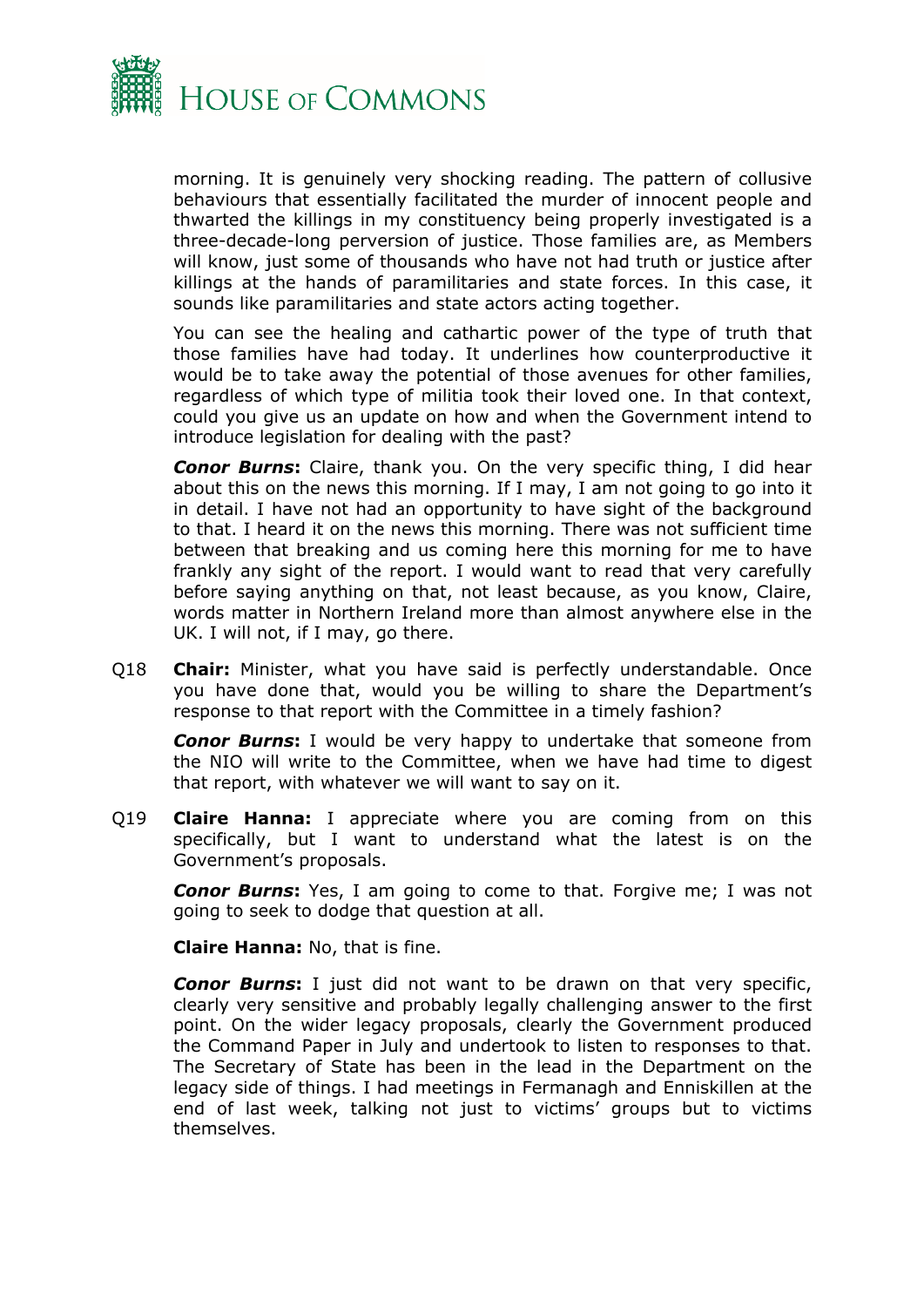

We have listened carefully. It is a very complex area, as you know. The Government remain committed to bringing forward legislation in this area. We have taken time to try to get it right and to test different options internally. That is the right thing to do. We need to be honest and act with humility in this space. Almost whatever you do in this space, some people are going to be very unhappy.

In my engagements—"engagements" is such a pompous word, is it not? Let me stop being a politician for a second.

**Chair:** "Conversations"?

*Conor Burns*: In my meetings, my talks, my interactions with those who have been themselves direct victims of terrorism or who have lost loved ones, often decades ago, the pain is as real as the day it happened. They live with it every day. Often, really, the one thing they want is the one thing that none of us can give them, which is to have their loved one back or for the experience they have had not to have happened.

That is why I am very conscious, in all the internal conversations we have, that the victims must be at the heart of what we are doing, and societal understanding and reconciliation must be the objective of what we are trying to do. We remain absolutely committed. The Secretary of State's commitment that we will bring forward legislation is intact. I cannot say too much about where we are in this precise moment, but we have been testing very strongly different options and we remain committed to publishing the legislation.

Q20 **Claire Hanna:** I appreciate that you are not going to give us a very broad update on that, and I appreciate the sincerity of all that you have just said. You will know that those families know and do not expect you to bring their loved one back, but I have no doubt that, if you have had these conversations, you will understand that the proposals in the format in which they were released last March are not acceptable to victims. Are you indicating that there is to be a departure and a change from the direction of travel, as outlined last March?

*Conor Burns***:** I am indicating to you, Claire, that the Government were sincere in what they said when they published the Command Paper in July—that we would listen and listen carefully, and that we would engage and engage widely. That process has been ongoing both at a ministerial level and at an official level. Lots of that, for obvious reasons, has been in private.

We have listened to a range of views and a plethora of suggestions about how the objectives outlined in the Command Paper could be achieved. We are considering genuinely very carefully at this stage what the next step should be in advance of bringing forward the legislation.

**Claire Hanna:** I have confidence that, if it is shaped by those views, it will change. Also arising from the NDNA negotiations, what is the status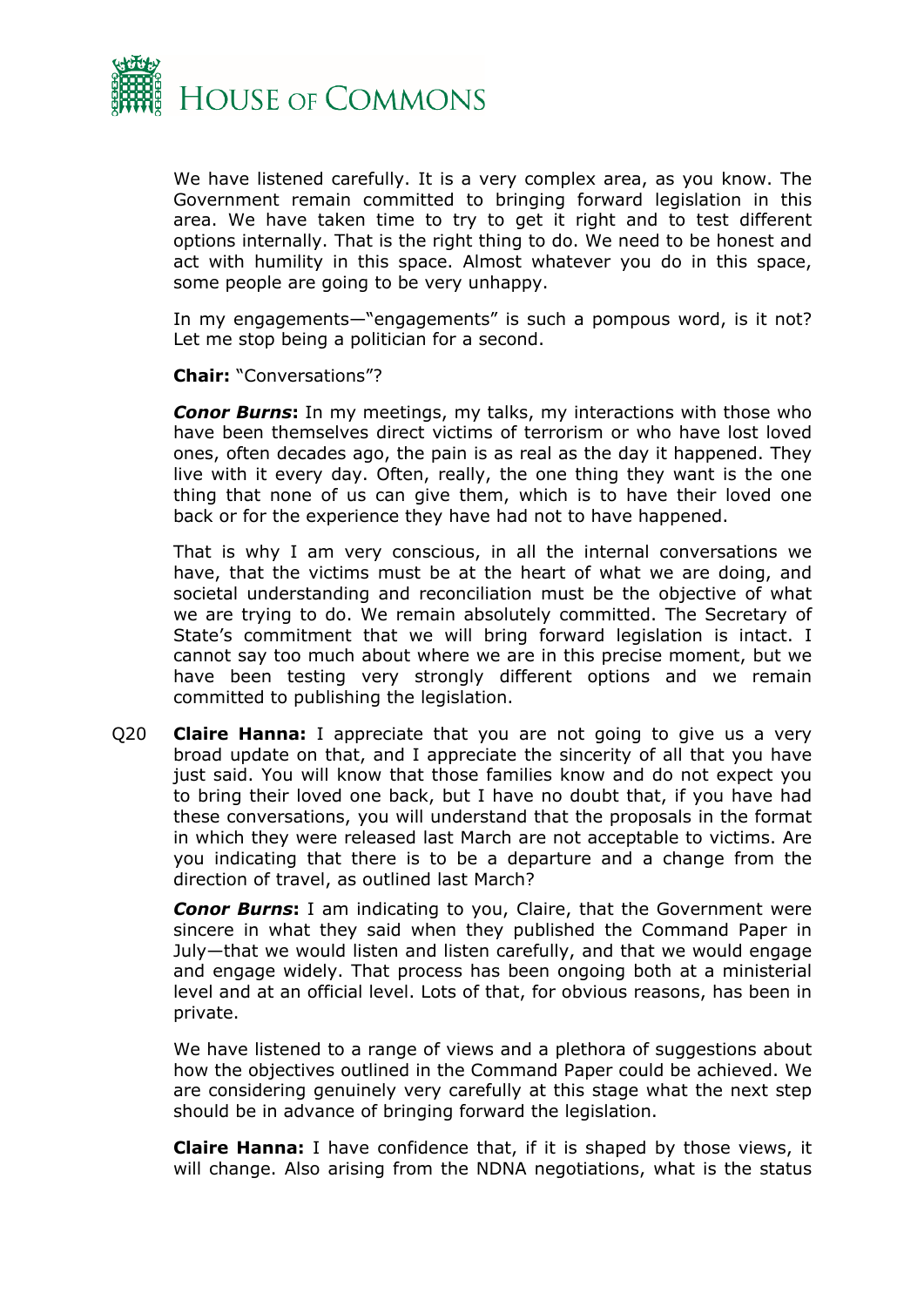

of the package of legislation on culture and identity?

Q21 **Chair:** Claire, just before we go on to that, reverting back to legacy, Minister, could you say whether the guiding principle of the Department on this, as you know, very important and sensitive issue is either to seek unanimity, or as near to unanimity as possible, before moving forward or to minimise opposition?

*Conor Burns***:** The objective is to get the right outcome and to get something that works. I got in a little bit of trouble a few days after I was appointed. I went to party conference and—I will not use "ambushed"—I was met—

**Chair:** There was not an enormous piece of gateau.

*Conor Burns***:** No, there was no gateau involved and no sponge fingers to poke one in the eye. I met the BBC political editor, who asked me about the proposals. I said that we had achieved unanimity in the sense that we had united all five main political parties in opposition. Only semifacetiously, I said that if they could find an alternative that they could all agree on, the Government were all ears. That demonstrates how difficult doing anything in this space is. Frankly, the easiest thing for the Government to do would be what previous Governments have done and do nothing. The Secretary of State is to be commended for trying to find something in this space.

I had a very powerful conversation with a very senior church leader in Northern Ireland in late autumn. He was talking about how language like "moving on" or "drawing lines" is not appropriate in this, because we are talking about people who are profoundly damaged, and who will always bear a deep hurt and scar in their heart and in their psyche. That is the balancing act that we are trying to find: something that can help heal. I do not know what the word is. It is not even "closure".

**Chair:** "Progress"?

*Conor Burns***:** Yes, maybe "progress".

Q22 **Claire Hanna:** In that regard, while Governments have done nothing to implement it, victims, the organisations that represent them and the parties have discussed, rehashed and renegotiated this so many times and every time, in every round of that, the outcomes for those families get worse. People do not have an appetite to keep going back and saying the same thing about what they need. That is where I will leave it. The victims have made their views very clear. I do not believe that you will have met any group who will have endorsed the proposals as announced last March. If in good faith—I believe in good faith—you are trying to find some consensus, you will not find it in what was proposed. I hope it does evolve.

*Conor Burns***:** I can say to you very candidly, Claire, that we have been listening to a whole variety of views from many, many different groups.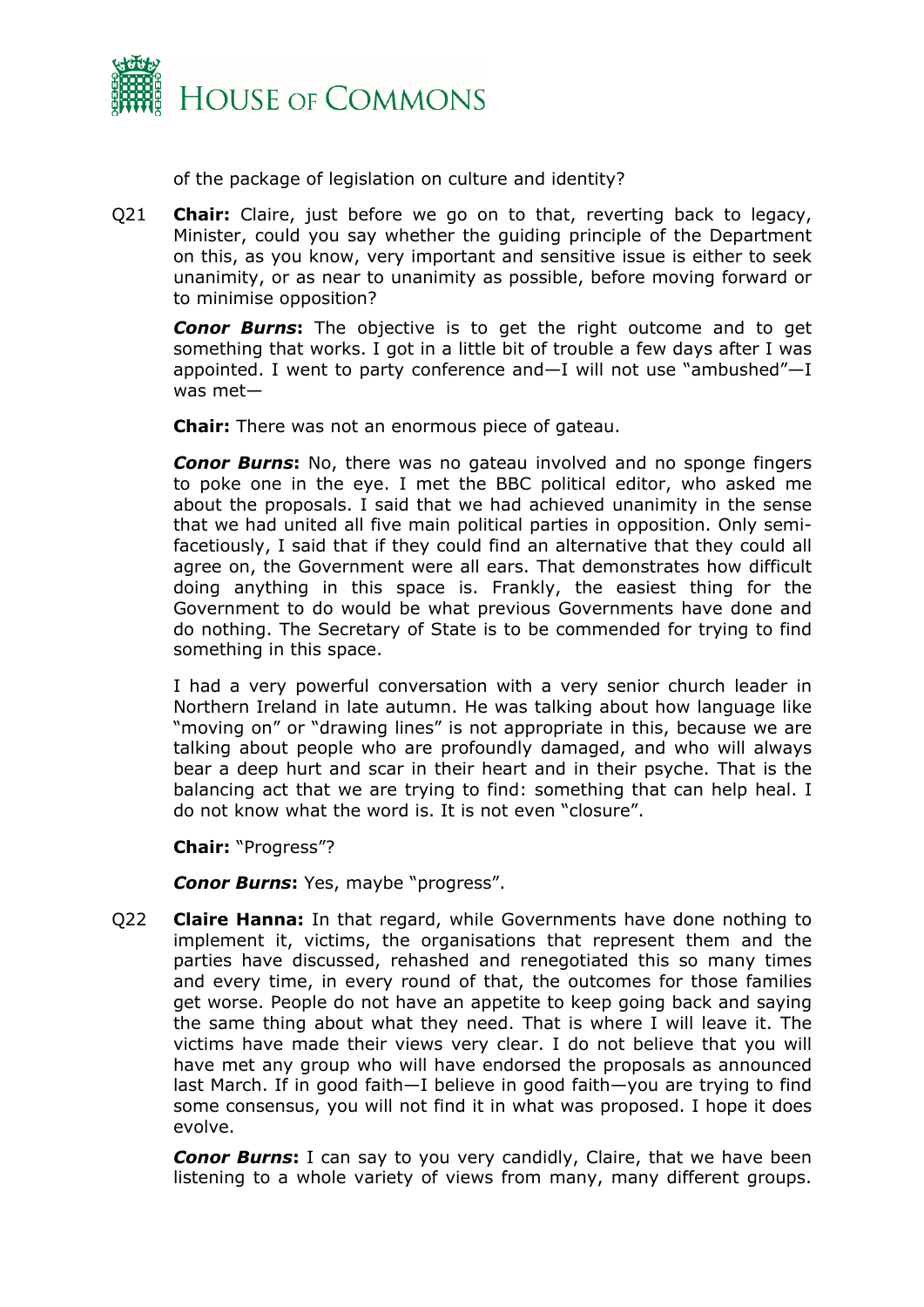

The Secretary of State is thinking very carefully about what the final shape of the proposals in the Bill should look like. I got quite a hard time in an Adjournment debate recently, either before or after Christmas—it does not matter—from some of my colleagues, who are very exercised as to how long they think this is taking.

It is our view that it is important to get it absolutely right, and to be sure it is rock solid and it will work before we bring it forward. We are carefully considering that now. When we are ready, we will come forward with the draft Bill.

**Claire Hanna:** The cultural package should be more straightforward.

**Chair:** Before we move on to culture, and we do want to come on to that, Mr Benton has just indicated that he wants to come in with a legacy question.

Q23 **Scott Benton:** Good morning, Minister. Just a few moments ago you alluded to the point I was going to make. Everybody in this room is aware of the complexities and difficulties of moving ahead in this very sensitive area. It was quite telling when you said this was an issue that Governments for many years, if not decades, have avoided because it has been put in the "too difficult" box.

You alluded to the recent Adjournment debate from one of my Conservative colleagues on this issue. Clearly, we are now approaching the halfway point in this Parliament. In the manifesto that I and you stood on, we as a party said we would deal in some sense with this issue. Are you fully aware of the frustration that many Conservative colleagues have that we have not yet grasped this nettle and moved on, and the impact that is having within the internal mechanics of the Conservative Party? Can you just comment and elaborate upon that? Do you understand the frustration that people like me have on that issue?

*Conor Burns***:** I am almost tempted to pass that question on to an official so I do not inadvertently create any news. I am very alive to that. I am very conscious of the commitment that we gave in the manifesto. I am also very conscious that, were the proposals that we come forward with to be seen solely as a mechanism to provide a solution for only one group, that would be very challenging in Northern Ireland and could also be very challenging legally. That is why we are taking time to make sure that what we come up with offers a route to satisfaction—that might be the word I would neutrally choose—for all those who have been impacted by the Troubles in Northern Ireland.

If we step it back for a second and look at the driving motivation in what the Government are trying to do, it is the recognition that—Claire, you have alluded to this—given the distance between many of these events and today, the probability of successful criminal justice outcomes diminishes with every passing day, month and year. That is why the Government were looking at alternatives to that but were also conscious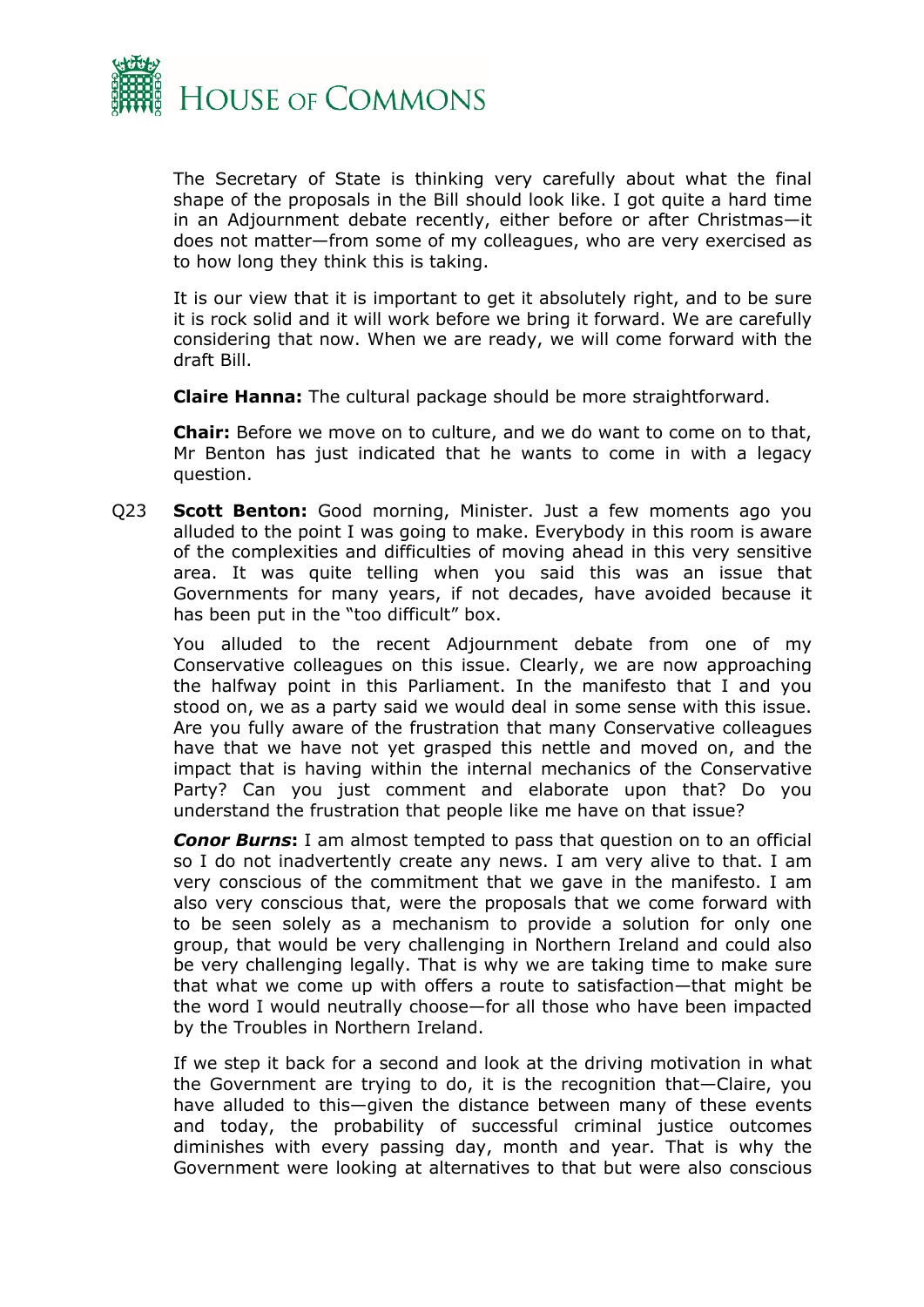

that one of the things we hear frequently is people talking about the hope of justice. That is why we are listening very carefully and considering our steps incredibly carefully before coming forward with the legislation.

It would be unforgivable if we rushed this and reopened old wounds. It is incredibly painful for many people who have suffered to talk about this. It is still very raw for them. If we were to reopen all that and find that what we had proposed did not work, it would be unforgivable. I get the frustration. Colleagues do not hold back, as you know.

**Scott Benton:** Some particularly so.

*Conor Burns***:** Indeed, and some hold back even less outside the Chamber than they do inside. I have been left under no illusion about the strength of feeling, but in that sense I do not apologise for us collectively, as the NIO, taking time and considering it carefully. The Secretary of State has been very close to this since he began the process on his appointment. He is unshakable in his commitment that we will bring forward the legislation, but he is also absolutely determined—I believe rightly so—to make sure, when we bring it forward, that it is as close as we can get to the right solution and it works.

Q24 **Chair:** What I would say to you, Minister, is this. If any colleague of any party runs up to you, taps you on the shoulder and says, "Do you know what? I have got the easy solution to this," run away, because they are misleading you.

*Conor Burns***:** Quite.

**Stephen Farry:** Stormont House—it is what we all agreed to.

**Claire Hanna:** I was going to say.

**Chair:** Claire, let us turn to culture.

Q25 **Claire Hanna:** Speaking of easy solutions, the package on cultural identity was agreed by the parties. What is the status of that? When will it be brought forward?

*Conor Burns***:** I have lived this one as well. I have met groups on Irish language, Ulster Scots and Ulster British. What is the phrase in the pack itself? Can you find that for me?

Q26 **Chair:** While you are finding that, Minister, you are probably aware of this, but the Secretary of State has confirmed in the last several minutes that there will be no early election.

**Claire Hanna:** It saves me a question.

*Conor Burns***:** Thank you for that breaking news. You will notice I have not fallen off my chair at that announcement.

**Chair:** I would be surprised if you had.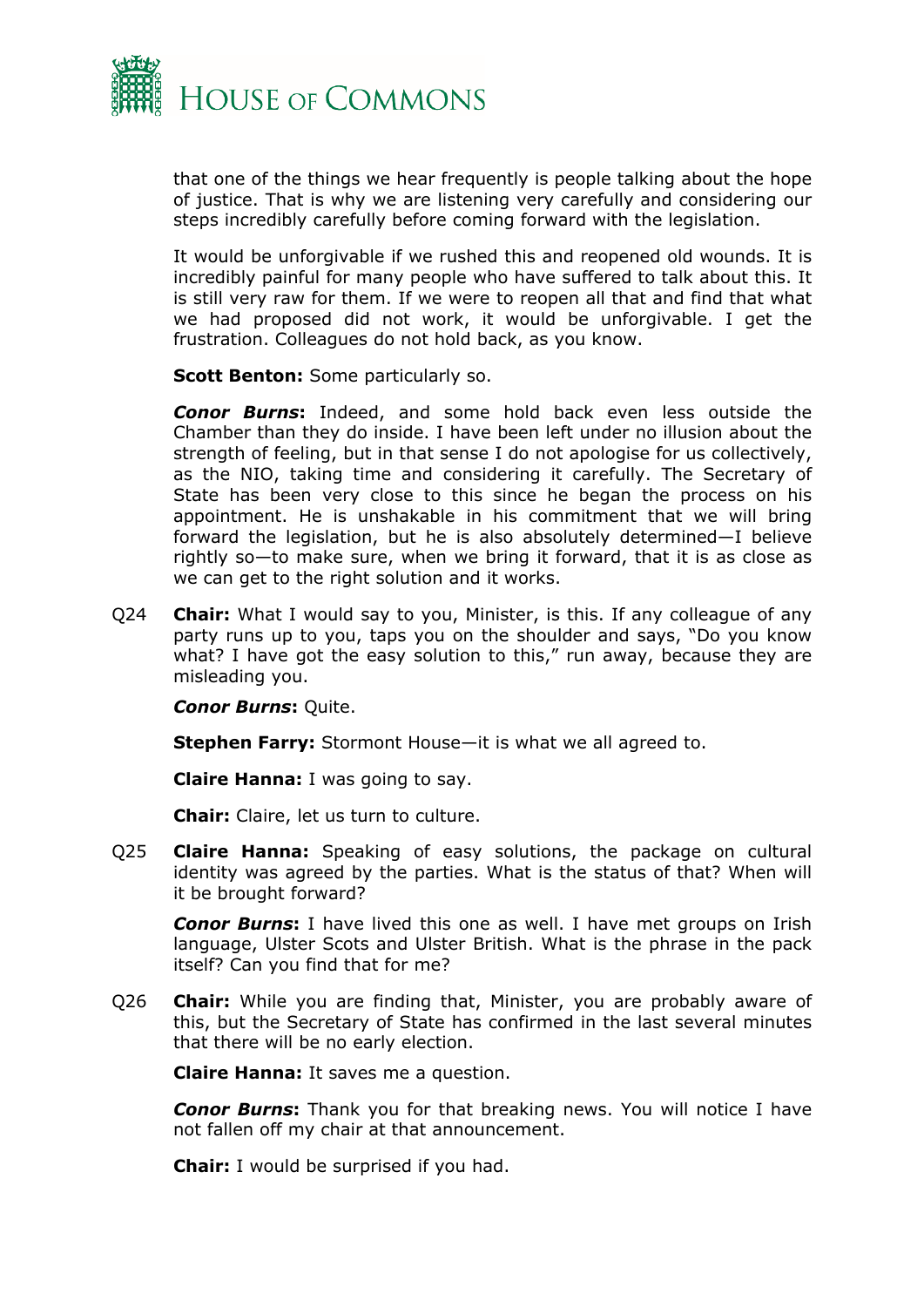

*Conor Burns***:** This was a commitment for the Deputy First Minister and the First Minister to lead this legislation through the Assembly. We gave an undertaking that, if that had not happened, we would bring it forward as the UK Government here in the House of Commons. That remains our commitment. The legislation is pretty much ready.

**Claire Hanna:** It was ready.

*Conor Burns***:** There was some technical sharing of the Bill between the parties in the run-up to Christmas. I recall that Mark Larmour was doing some engagement when I was in Northern Ireland around 22 December. It remains our commitment. We are disappointed that it was not taken forward as an NDNA commitment where it sat with the Executive and the Assembly.

I cannot give you a specific time. I am not going to do that. I have found in my time in the Northern Ireland Office that I should give time commitments only when I am absolutely certain that I can be held to them.

Q27 **Claire Hanna:** The issue is that a time commitment was given. That is why I am glad that there is an agreement that there will not be an early election. The Assembly at least is still trying to catch up with itself. It has the opportunity, on the Floor of the Assembly, to bring through some of the legislation and apply normal democratic standards to that. This is part of the problem of the culture of side deals that has pervaded over the last 20 years. What exactly was it that you had agreed with Sinn Féin last summer? Has that commitment been broken on this particular package?

*Conor Burns***:** Forgive me. When you ask what we agreed with Sinn Féin—

Q28 **Claire Hanna:** There was an opportunity. The legislation was not brought forward in the Assembly. My party attempted to bring forward an amendment to the New Decade, New Approach legislation to do it here transparently, and I believe that was superseded by a side arrangement between the Northern Ireland Office and Sinn Féin. I am not sure exactly what was in that, but there was an understanding that the legislation would come forward by October or by autumn. All the leaves are brown and they have all fallen off the trees, so that has passed. Is that a breach of that commitment?

*Conor Burns***:** You are going to have to forgive me on this, because my knowledge of any side deal is as great as yours. I did not join the NIO until 17 September last year. My involvement with the cultural identity and language package was really to pick it up within my portfolio of responsibilities in the sense of advancing the drafting of the Bill, doing engagement with communities who take an interest in this and getting the Bill into a state of readiness for introduction. I do not want to say I take no responsibility for anything that happened prior to my arrival; that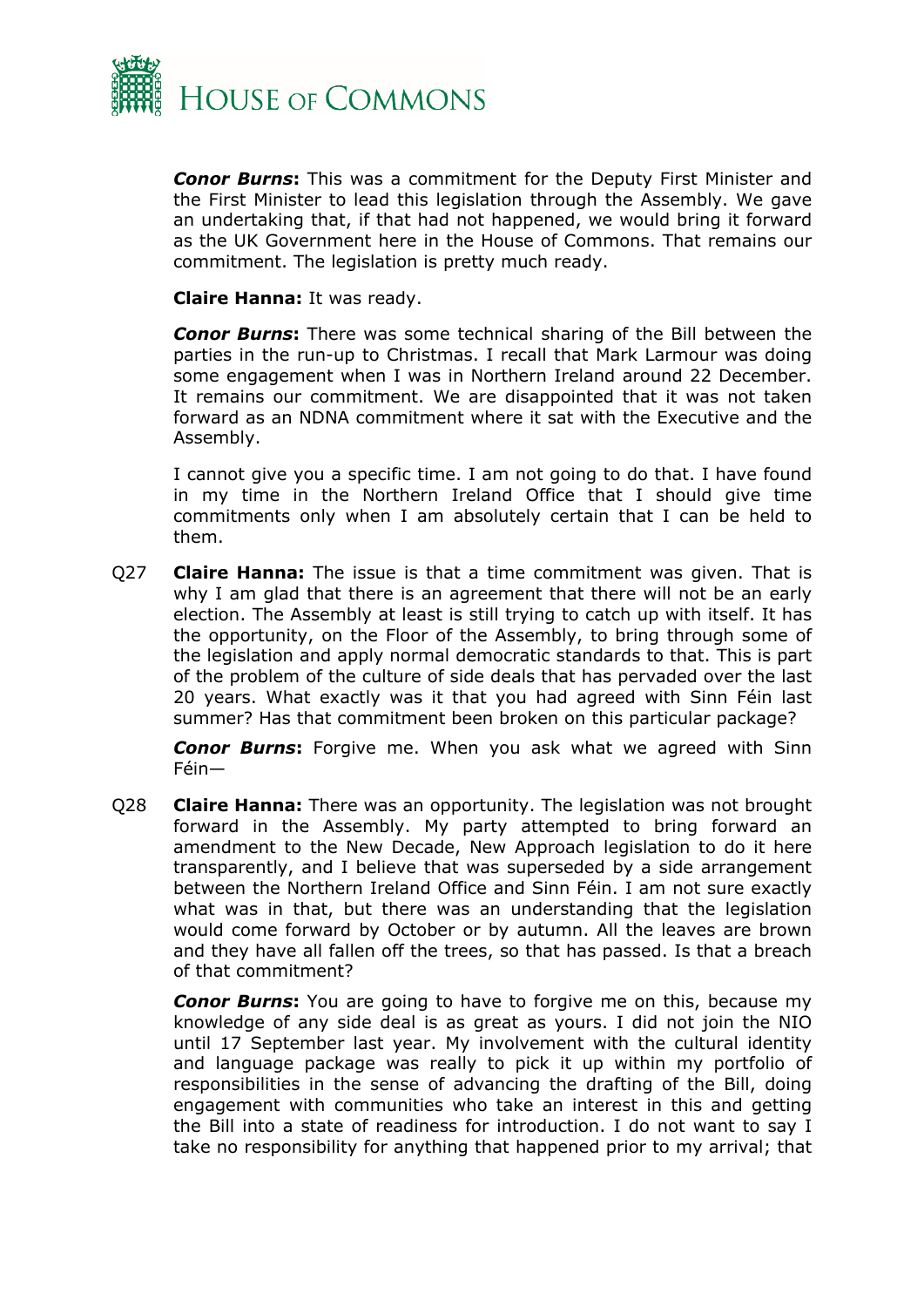

would be wrong, because I am responsible and accountable for the actions of the Department.

It is true to say that undertakings and aspirations for dates were given that we did not meet. There is no point in trying to dissemble that. The Secretary of State was genuine in his desire to bring it forward by the end of October. We did not do that for a variety of reasons—other business and political timing matters—but we remain committed to the undertaking we have given that, were it not legislated for in Stormont, we would do it here in Westminster. That remains the case.

Q29 **Chair:** If you work on the presumption that HMG are committed to doing it but would prefer to see Stormont do it, and if we all accept that there is advantage to lancing that boil, if I can use that phrase, to make it a nonelection issue for Stormont, is it your plan or the Secretary of State's plan to say to Stormont, "You are coming to the end of your tenure. Unless you do it by X, we will do it. We have a Bill ready. We will carve out two or three days of Westminster parliamentary time for the Commons and the Lords, and we will take it through all its stages almost in one hit"? Are you having those sorts of conversations with PBL and the Leader of the House?

*Conor Burns***:** You would not be surprised to hear that there are conversations with business managers around timing on some of this. I am very reluctant to sit here today and say, "This is the date for introduction". I do not want to give a date where I cannot be certain.

Q30 **Chair:** I am not asking you to give us dates. I understand that entirely. What merit would you attach to the strategic political plan of saying to Stormont, "You have this shelf life between now and dissolution. Realistically you could get it done between now and whatever date that happens to be"—somebody would need to work out what it is—"and, if you have not done it by then, Westminster will do it before Northern Irish voters go to the polls"? You take the sting out of it as a political issue. I am not asking for specific dates but just a comment on the potential of that overarching delivery strategy.

*Conor Burns***:** Sorry, I just wanted to check—

**Chair:** We can adjourn for a minute or two.

*Conor Burns***:** No, it is absolutely fine. I just wanted to check whether I could say as explicitly as I wanted to say what I am about to say.

**Chair:** You are among friends, Minister. You can be as explicit as you like.

*Conor Burns***:** Everyone in here understands the subtleties and complexities. We witnessed my friend earlier attempting to write a press release on the back of me saying that the Secretary of State and I had spoken to the Prime Minister. I do not want to say anything that is going to inflame any tensions in Northern Ireland at this time.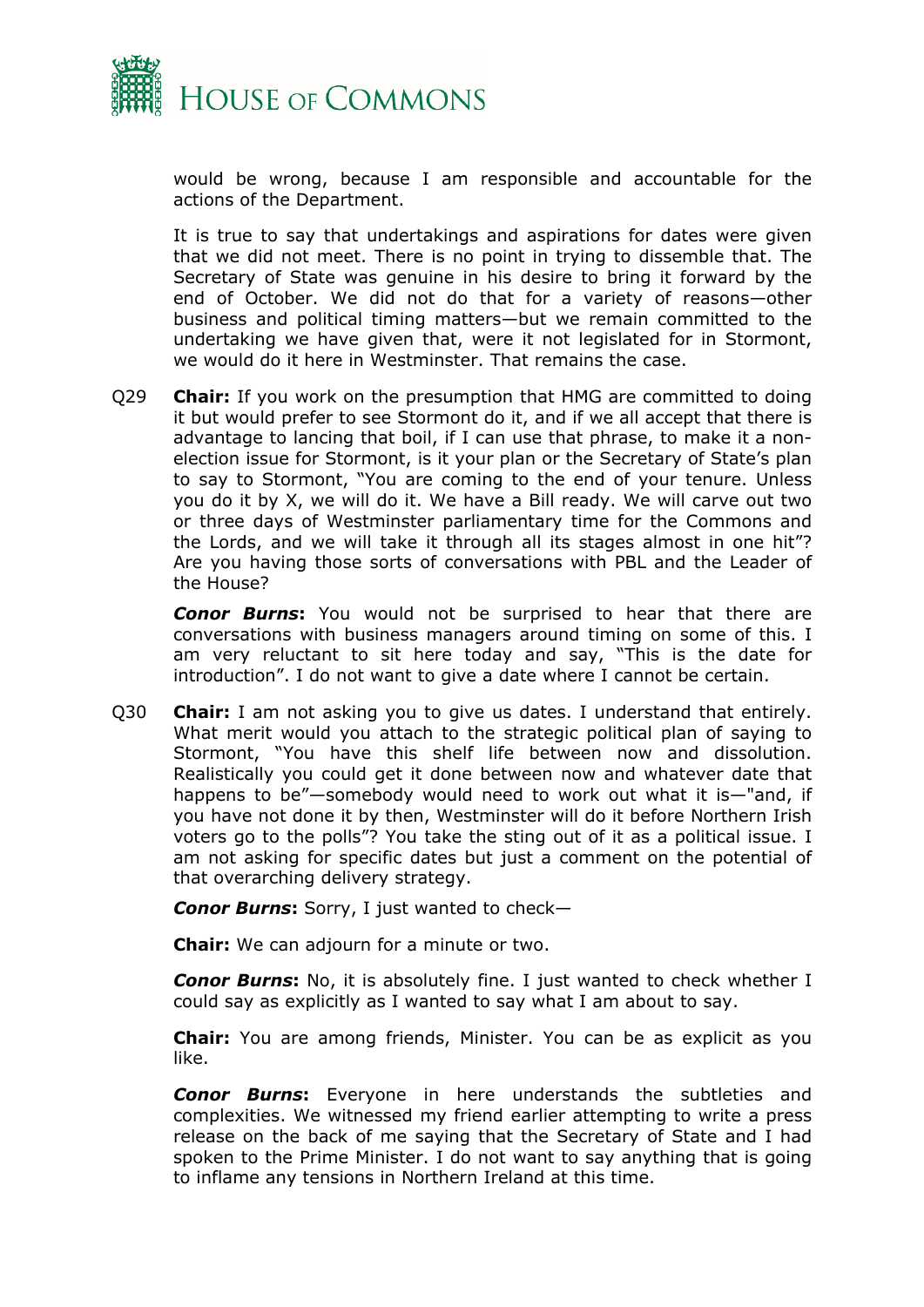

What I can say very candidly is that it is our expectation that this is not going to be passed by Stormont before the end of the mandate and dissolution. We are absolutely expecting that we are going to have to do this in Westminster. We remain committed to bringing this legislation forward in Westminster. I cannot say to you that it is going to be the 15th of this month or the 6th of next month.

Q31 **Chair:** I am not asking for a specific date. You will understand if I press you on this.

*Conor Burns***:** Yes. Can I respond to what I think you are about to press me on? It would clearly be in everyone's interest if this piece of legislation, which by the way—this is very, very important acknowledges, enhances and respects both traditions in Northern Ireland—

**Chair:** Exactly; it is a two-sided coin, is it not?

*Conor Burns***:** This is not a nationalist or a Unionist piece of legislation. It is definitely the Government's view that it would be a good thing if this were completed and did not become a contentious element of what is already going to be a pretty contentious election campaign.

**Chair:** Your answer negates my need to press you.

**Claire Hanna:** I will try to leave it there, too.

Q32 **Mr Campbell:** Minister, just on the culture package, over the period of time that it has gone back and forth, it has been mischievously misinterpreted as an Irish language Act. Of course, Sinn Féin demanded a rights-based standalone Irish language Act. Setting aside the label that might be put on it, if we were to look at what you are proposing—you alluded to it being virtually ready to go—and compare it to what NDNA describes it as, what would the differences be?

*Conor Burns***:** I have NDNA in front of me, and I am familiar, as others will be, with what the draft Bill says. It would be my view that it is a pretty faithful read-across from what was agreed in NDNA to what the proposed legislation says.

Q33 **Mr Campbell:** I was not involved in the briefing, but from colleagues in some of the briefings before Christmas there appeared to be significant departures from NDNA.

**Conor Burns:** Could you give me examples of what your colleagues think those were?

Q34 **Mr Campbell:** The Ulster British commissioner, their powers and how that person and that office would be described were significantly changed from what NDNA had described. That is why I am asking you this. If we were to look at what the proposed draft Bill will say and then put beside that what NDNA said would appear, what differences would there be, if any?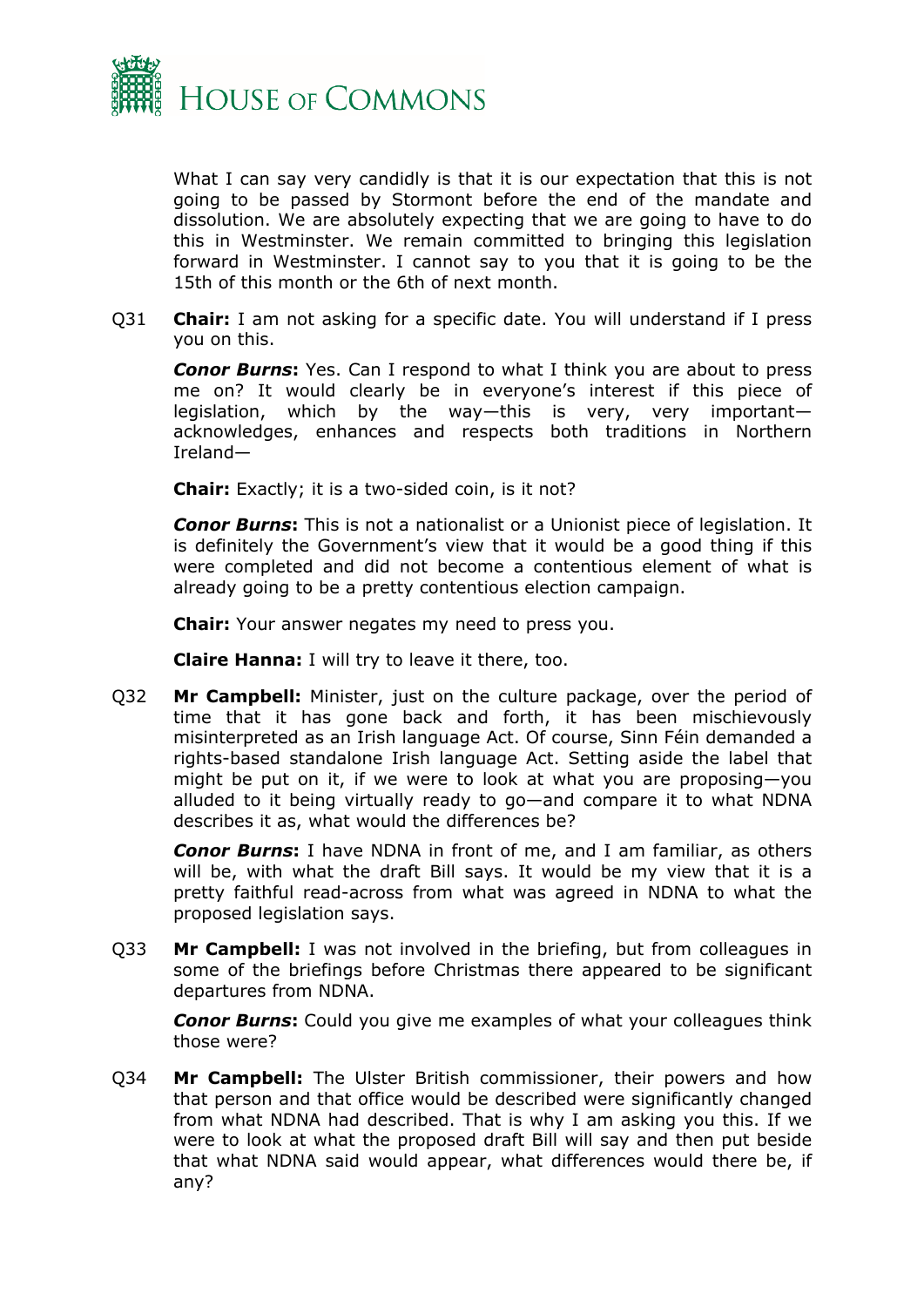

*Conor Burns***:** It would be fair to say that the legislation will faithfully implement what was agreed with NDNA. It is not exactly a state secret that there has been a difficulty in finding an agreed title for the Ulster Scots/Ulster British commissioner in a way that there has not been a difficulty in finding an agreed description of the Irish language commissioner. When you see the draft Bill, you will see where I think we are going to land. I think you will find it faithful to NDNA.

Q35 **Chair:** Just on the Bill, in an ideal world we would love to see it in draft form, but I appreciate that we probably cannot. Are you able to give us a taster, an amuse bouche if you will, as to how many clauses the Bill has not what they say, but how many clauses?

*Conor Burns***:** Forgive me, Chair. Can you just start that last bit again? I was just seeking clarification on whether we might be able to show you, privately, the draft Bill. I am happy to give an undertaking that we will show you, as Chair, privately the draft Bill.

Q36 **Chair:** Thank you. That would be hugely appreciated. For the benefit of the Committee, just so we have some idea or expectation that we might lobby for to the Leader of the House for parliamentary time, how many clauses are within it? Is it an 80-page Bill? Is it a three-page Bill?

*Conor Burns***:** I am going to rely on my officials to get into the thick of it.

**Paul Flynn:** I cannot tell you exactly how many clauses are in it, but the draft legislation was published alongside NDNA in January 2020. There will be very modest changes to that in terms of the extent of the legislation.

**Chair:** We are not talking about a Finance Bill here, are we?

**Paul Flynn:** No, we are talking about something that is comparable in length and size to the legislation that was published in January 2020.

**Chair:** Thank you. I am grateful. Minister, if your office could liaise with Mr Habberley, that would be really helpful.

*Conor Burns***:** Through the Clerk, we will ensure that can happen.

**Chair:** We are very grateful.

Q37 **Stephen Farry:** This is very similar to what the Chair said previously. Could the Minister give us an absolute guarantee that we would see this legislation passed before the Assembly election? You have touched on this already, but I want to confirm that you see extremely compelling reasons for getting this done now, rather than risk this issue being thrown into the mix in whatever situation we face post the Assembly election and potentially being reopened.

The reason I am asking that is that there were promises made in the St Andrews agreement, back in 2006, which were not delivered at the time and then were reopened again in subsequent negotiations. There is a history around this situation. Could you just confirm that there is an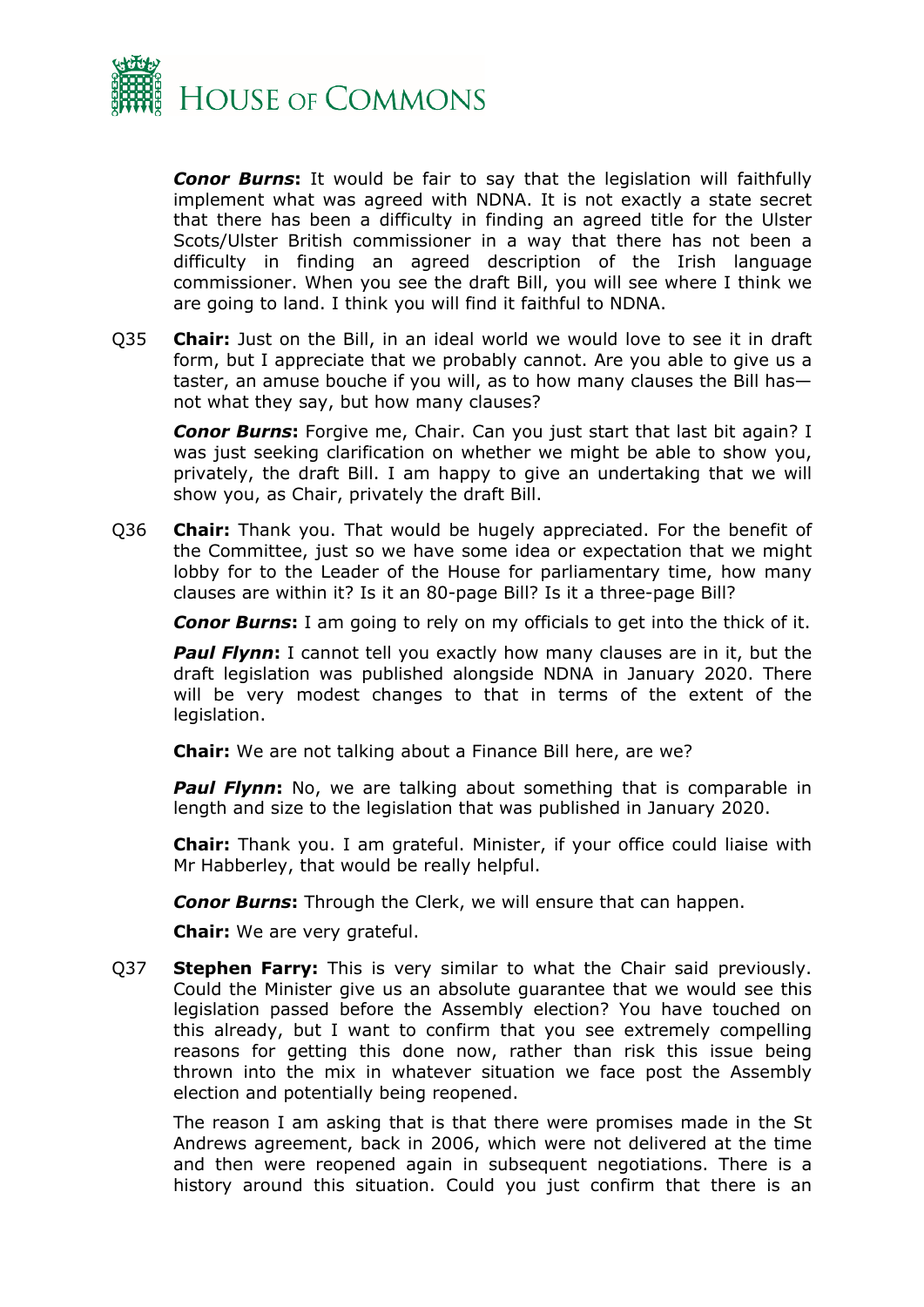

absolute guarantee that it will proceed and that you understand the compelling rationale for getting it done ahead of the Assembly election?

*Conor Burns***:** Stephen, I am not going to give you an absolute guarantee. It is a good try, but you would not have expected me to do that. It is very firmly the Government's intention that we bring the legislation forward before the elections. That is clear. I am being deliberate in saying that.

As I alluded to the Chair, I do not want to try and give a timeline that, for whatever reason, events might derail. We are very alive to the argument that you are making, and I alluded to that in a previous answer—that it would definitely be advantageous if this was not something that became a dominant contentious issue in the election. I would much prefer the election to be dominated by education reform, getting the health service up to the level of the UK, what we do to address the skills shortage in Northern Ireland, the productivity gap, the fact that Northern Ireland has a higher proportion of adults with no qualifications and the highest proportion of economically inactive adults anywhere in the UK.

I would love an election to be dominated by, in a sense, domestic Northern Ireland things, not by the cultural identity and language package. That is firmly our intention.

Q38 **Ian Paisley:** Minister, you are a Eurosceptic. You are on the centre or centre right of the Party. You are an energetic inspiration to many of the young members of your party, as you well know from your activities.

**Chair:** I am not sure we want to go down that road.

**Ian Paisley:** Perceptions are very important in terms of where Northern Ireland sits. You responded to the points that Mr Farry has made in terms of bringing forward language measures, which is perceived to be to the advantage of one community over the other. There are perceptions now about Northern Ireland's standing in this Government. It is now relegated to the Foreign Office. You will know what that looks like, whether it is intentional or not. What do you say to Unionists who may be tuned in and listening and hanging on the words of this Government about the commitment of this Government to the Union in real terms?

*Conor Burns***:** The commitment of this Government and my commitment to Northern Ireland's place in the United Kingdom is unshakable. I have been very clear that whilst the Government of the United Kingdom have an obligation as the co-guarantor of the Belfast/Good Friday agreement, as amended by St Andrews, and those agreements acknowledge that the future constitutional destiny of Northern Ireland lies properly in the hands of the people of Northern Ireland, that obligation of being the honest broker and the guarantor of those agreements in no way diminishes my support for the Union. I would not be neutral about Northern Ireland's place in the United Kingdom.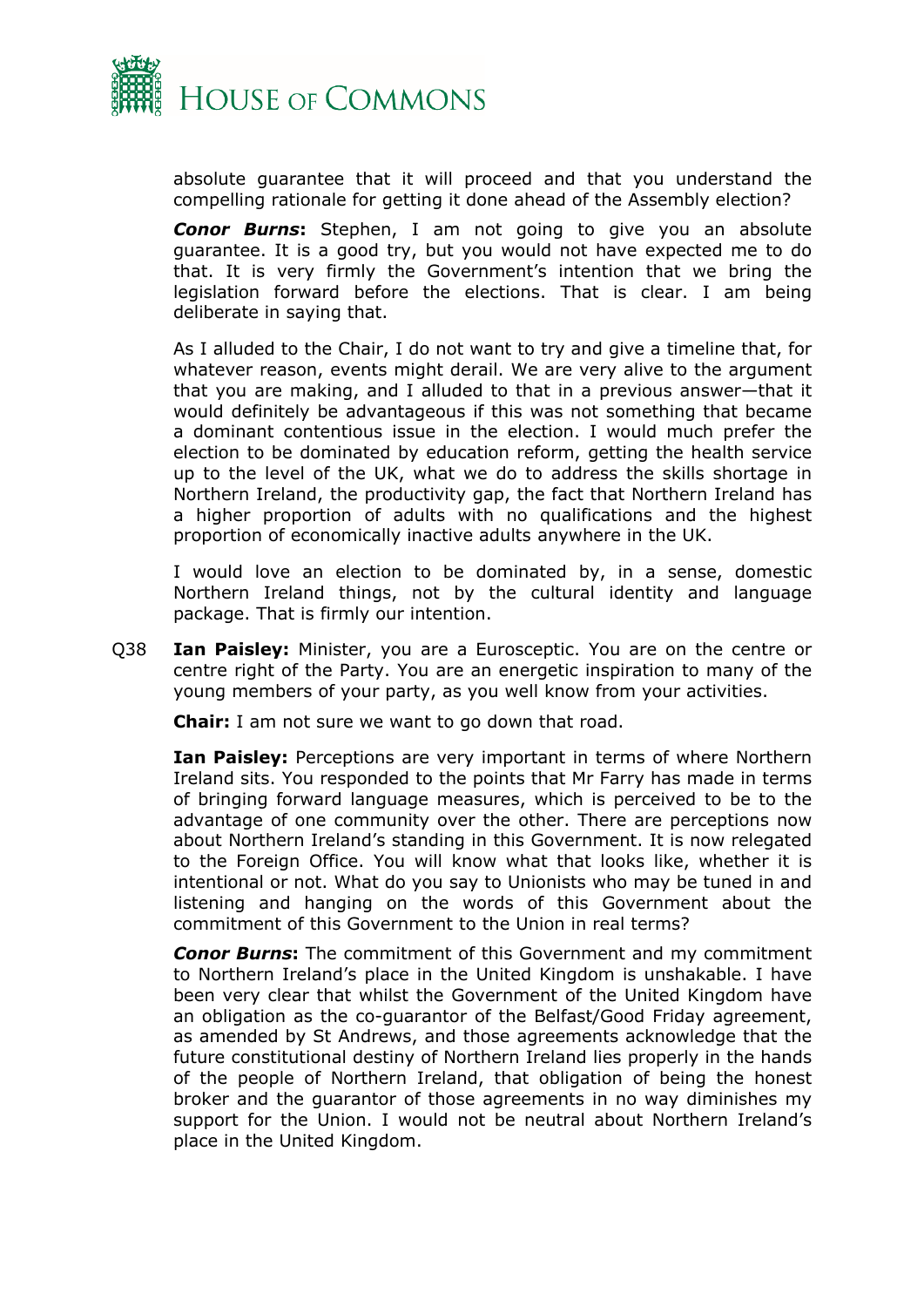

But I would use the phrase that I used a couple of weeks ago in a debate at the Cambridge Union, where I spoke alongside Sir Jeffrey. I said, "In Northern Ireland I am not a Unionist. In Northern Ireland, I am a supporter of the Union". There are many in Northern Ireland who, for a whole variety of reasons—the economy or the national health service would support the Union but not identify as Unionist. I am a Unionist here. I am a Unionist in GB, but in Northern Ireland I am a supporter of the Union.

The characterisation of the cultural identity and language package as somehow an Irish language Act, which is a phrase I hear often, is something that I hear more from the Unionist community than I do from the nationalist community. I had a very interesting meeting in Derry/Londonderry in the autumn. I am trying to remember the name; officials might be able to provide me with it before I finish. A number of their booklets are sitting on my desk in the office. It was a loyalist/Unionist community group, whose specialism is around protestant, Unionist and loyalist identity.

They gave me a very good perspective on it. They said, "This is a bit of a win for Unionism, actually, because this is the first time that there has been proper recognition of Unionist/loyalist identity". There will be funding for loyalist marching band culture and so on. They were talking about the opportunity—this is already happening in parts of Derry—of using the traditions and the carnival side of various anniversaries as an opportunity to attract tourism. It is called—I would be happy to connect you with them—the North West Cultural Partnership.

They did not totally agree with this characterisation. In fact, they totally did not agree with the characterisation of the proposed legislation as being in some way a great Irish language Act. I believe Jeffrey has been to see them, and they gave that perspective.

Q39 **Ian Paisley:** You are definitely not neutral on the Union; you have campaigned for the Union as opposed to for Unionists. I get the very important distinction you are drawing. The Republic of Ireland is certainly not neutral on the Union either. In my view at times it can be perceived to be openly hostile to the Union. What is the Northern Ireland Office doing to hold the Republic of Ireland to account on its obligations, which have been put in writing in the document that we are discussing today? Where is the measuring of what they are supposed to be doing, and who does that? They appear to be able to mark their own homework and get away with it.

*Conor Burns***:** That is a good question. NDNA breaks up into three elements, does it not? There are the obligations on the Executive to deliver commitments that are in NDNA; there are the obligations on what the United Kingdom Government undertook to deliver not just in terms of money but in other areas; and there were the obligations on the Government of the Irish Republic.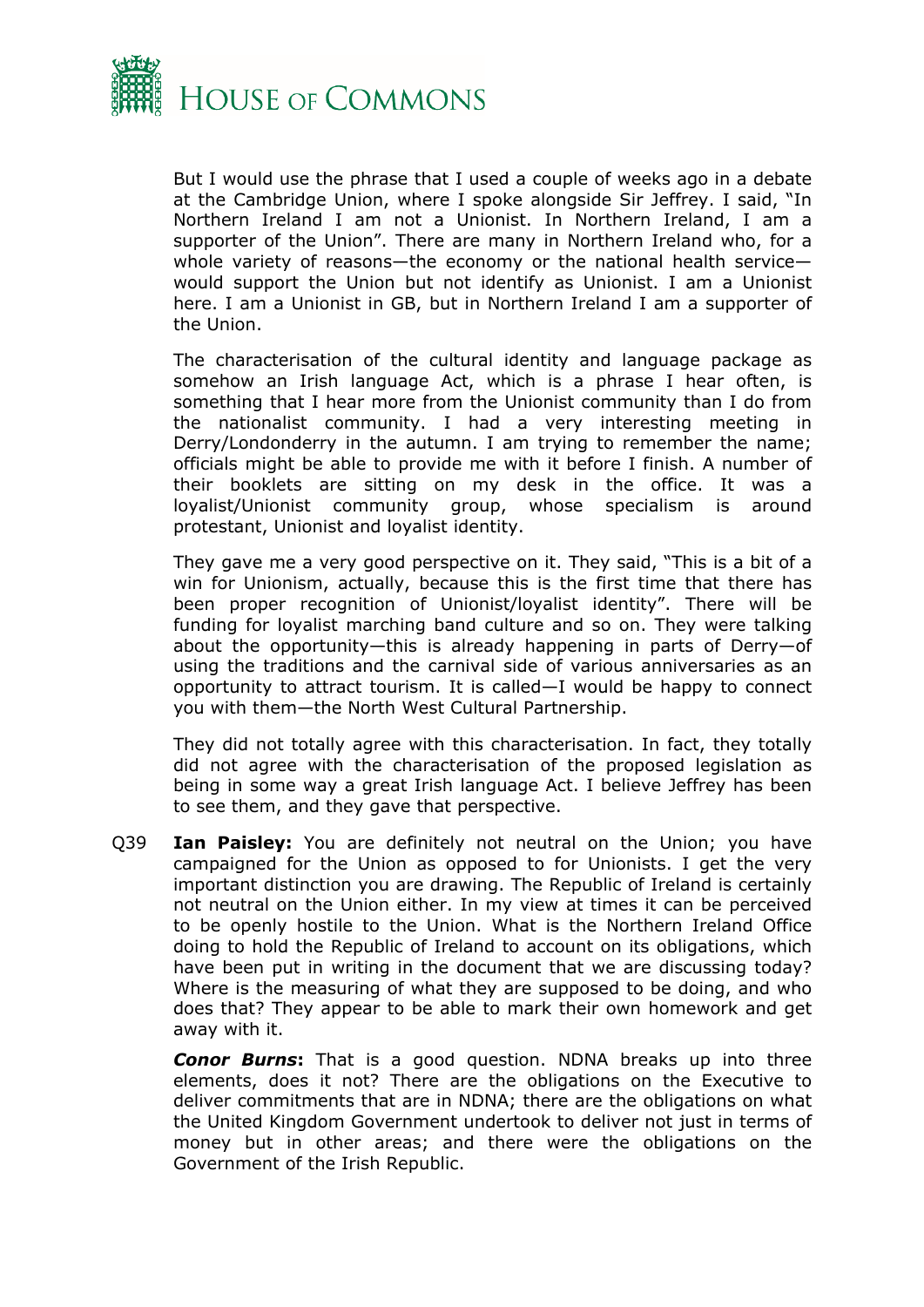

One of the reasons why this particular evidence session is so helpful, Chair, is that it was a great opportunity for me, with officials, to do a deep dive on where we are with NDNA. Lord Caine, our Lords Minister, recently answered to this in the passage of the Bill that we completed yesterday in the House of Commons. He gave an undertaking—this was on behalf of the Government and agreed by the Secretary of State; I was aware of it also—that we would publish regular updates on where we are on NDNA implementation.

One of the questions that was put to Lord Caine in that session in the other place, in the Lords, was how we would track the undertakings that the Republic of Ireland had entered into within NDNA. That is a conversation that I would be very willing to enter into with the Irish Government, because it is important that there is a degree of transparency on all sides and that everyone is honouring the obligations they entered into.

With NDNA sitting substantially within my portfolio, particularly the economic aspects of it, this was one of the questions that I put to officials. "Pages 58 to 62 of NDNA set out the undertakings agreed by the Irish Government. Some of these are general in nature. However, spending commitments are attached. I would like a breakdown of these in detail", which I have been provided with. We do, obviously, take an interest in what the Irish Government undertook.

Q40 **Ian Paisley:** They are not held to account in the same way. You are being put in front of a Select Committee, transparently being held to account on Her Majesty's Government's commitments and having to face some challenging issues. They are not. There is no accountability or transparency whatsoever in terms of their role. Is that a flaw?

*Conor Burns***:** We are accountable as Her Majesty's Government to Parliament. That is why I am sitting here and why I was very clear with the Chair beforehand that I will answer questions not just on NDNA, which is the topic of your conversation today, but at the beginning more widely. That is the nature of ministerial accountability to Parliament. That is not just on the Floor of the House, where it is sometimes quite easy, not that we ever do, to dodge a question, but also here, where it is calm and forensic, and the Chair rightly gives Members multiple opportunities to follow up until the Minister has provided a satisfactory answer.

With the ingenuity of the Chair and the imagination of the Members of this Committee, I am sure you could find a way, if you wanted to, to invite representatives of the Irish Government to appear before you.

Q41 **Ian Paisley:** We have interviewed the ambassador, but it has always been in camera. He won't go on the record publicly. That is obviously his remit. Is it a flaw that the Republic of Ireland's Government are not being held accountable on their commitments on what we keep being told is a very important and very carefully balanced international arrangement?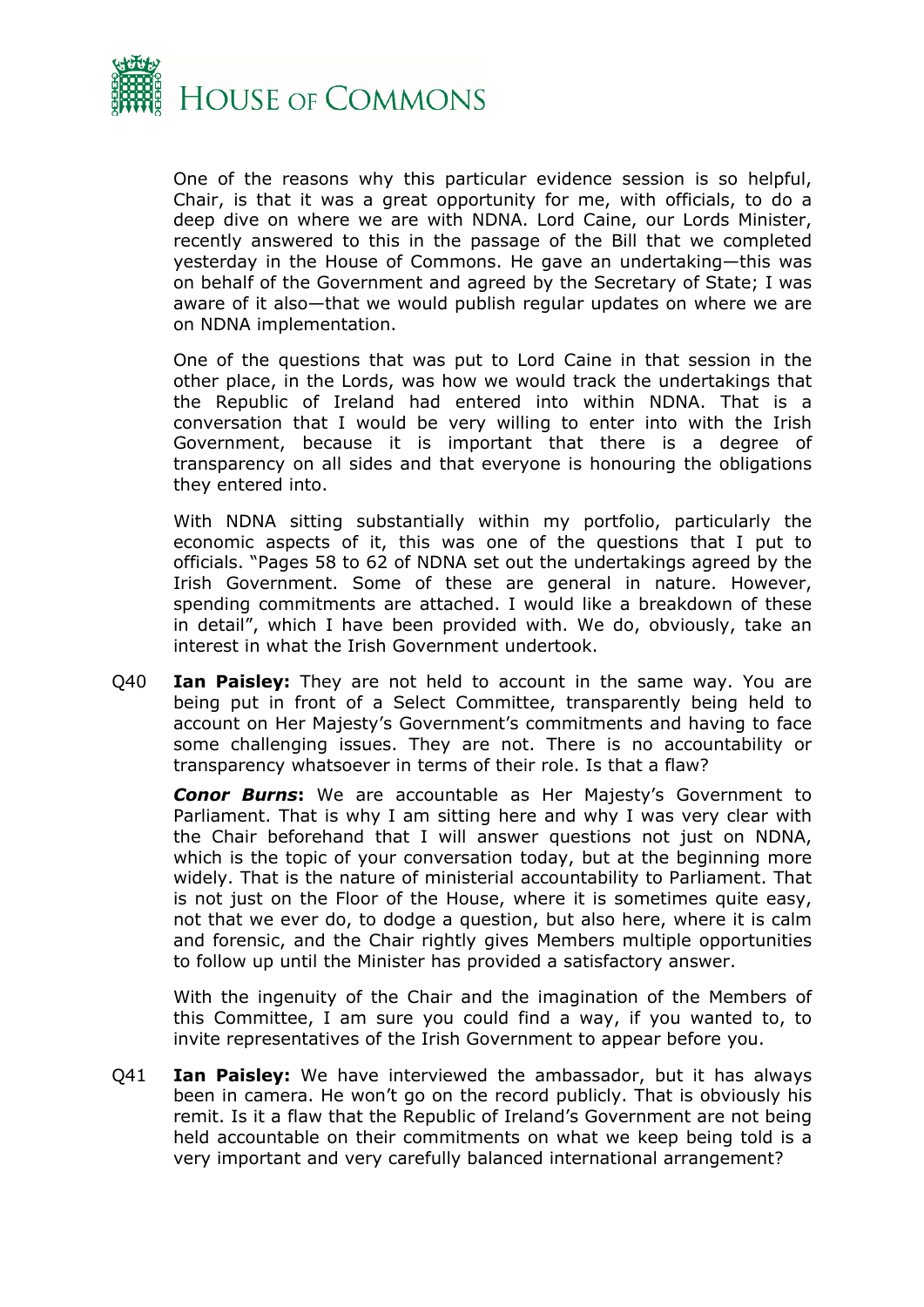

*Conor Burns***:** I am accountable on behalf of Her Majesty's Government for this agreement.

Q42 **Ian Paisley:** You are accountable. You are being held accountable, and we appreciate that.

*Conor Burns***:** The Executive are, ultimately, accountable, through the mechanisms there, but also, in a sense, I suppose, the Executive are accountable to the UK Government, particularly around some of the funding stuff. If undertakings are not being delivered, we are the accountable body financially. The Irish Government are responsible for what the Irish Government have undertaken. I am struggling to find a word. *[Pause.]* The Irish Government are accountable—

Q43 **Ian Paisley:** No, they are not.

*Conor Burns***:** They are accountable for their own mechanisms.

**Ian Paisley:** It does not cut the mustard. They are not accountable.

**Chair:** Minister, can I try to cast this, as it were? You, as a Minister of the Crown, are accountable to this Parliament. Ministers of the Republic are accountable to theirs. I think what Mr Paisley is driving at, which I would suggest is a perfectly legitimate question, without wishing to recast Mr Paisley's question, is what opportunities do you and the Government create for discussion with the Irish Government in a sort of take stock approach, to check on progress, sticking points and how to work things out? That could be formal intergovernmental stuff; it could be informal. But it would be helpful for the Committee to know that there is that joined-up-ness, if there is such a word, between the two Governments to make sure that what everybody wants to see done is indeed done in as timely a way as possible.

*Conor Burns***:** Yes. The reason I hesitated in my last answer is that the answer to the question is going to be an honest one, but not necessarily the most satisfactory. That is that, in the quarterly review meetings to track the progress of the implementation of NDNA, the Irish Government's commitments will be part of that process and those will be published.

However, when I say that it is unsatisfactory, I had expected at some point that you would stray into the joint board, the implementation review, how often it had met, when it would next meet and why it had not met for so long. I had my defensive positions prepared on this.

In the light of this session, I am sure the Irish Government will be watching. If they are not watching, they will get the read-out of this. I am sure the Irish Government will have heard what has been said today. I am very happy to give the Committee an undertaking that I will reach out to counterparts within the Irish Government to make them aware of the interest in the undertakings that they have given as a partner within NDNA.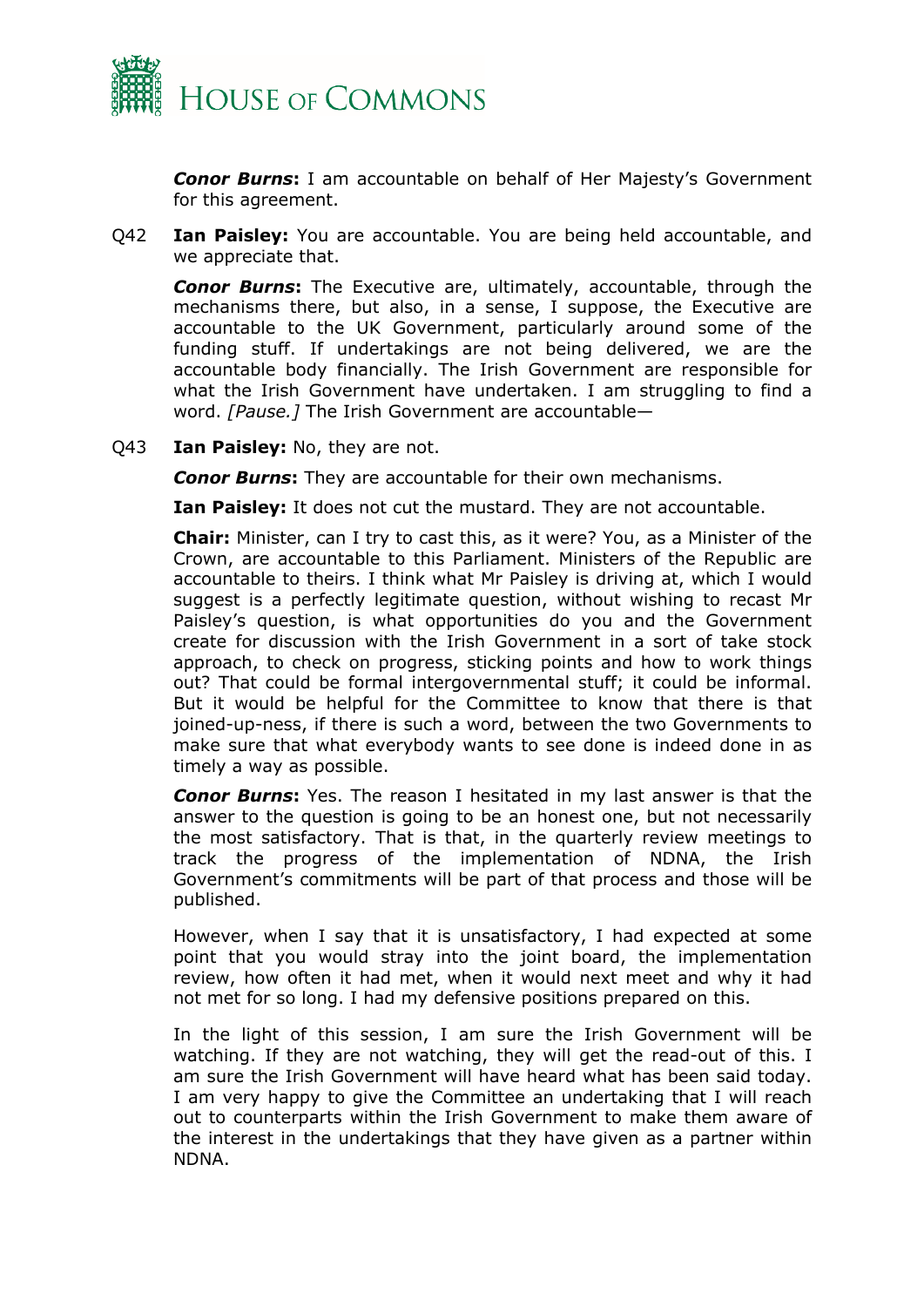

Q44 **Chair:** That is a very interesting use of the word and I wanted you to clarify that. You have just used the word "partner" and I think that is the right approach. It is a partnership of equals, with a commitment to joint delivery, supervision of it, nudging in the right direction, etc. There is not a junior partner in this relationship, is there? This is a partnership of equals between the UK Government and the Irish Government. Nobody has the whip hand on this.

*Conor Burns***:** There is a very real sense that the agreement was an agreement reached between the then Secretary of State for Northern Ireland, the then and now Minister for Foreign Affairs, Simon Coveney, in the Republic of Ireland, and the parties in Northern Ireland to restore power sharing. There is a very real sense that, as I said a moment ago, there are three sets of people, three institutions, that gave commitments that are to be delivered. They were the Executive—the parties in that sense—the Government of the United Kingdom and the Government of the Republic of Ireland.

In that sense, we of course are partners within the delivery of NDNA. Some of the commitments that the Irish Government undertook, particularly around transport infrastructure and so on, are things that are good for—I do not use this as a political term—the island of Ireland. We recognise Northern Ireland's absolutely central place in the United Kingdom, but people travel within the island and have family across the island—in both traditions, by the way.

Q45 **Ian Paisley:** Are you accepting that it is a partnership of equals? Are you accepting the premise that this is a partnership of equals? It is an agreement, but it is not necessarily a partnership of equals.

*Conor Burns***:** It is in the sense that commitments have been given by three distinct institutional bodies, each of which has to deliver. If you want to look at the financial commitments, clearly the commitments are not equal. I would accept that, but the agreement was an agreement negotiated and supported by both Governments with the parties, so everyone has a stake in making this work, in making power sharing work, in making governmental and political stability in Northern Ireland the norm, not the exception. I would not get too hung up on a particular—

**Ian Paisley:** You know what Presbyterians are like, Minister, in terms of the weight of words and whether sovereignty is included in that partnership or not.

Q46 **Chair:** Minister, before we add to Mr Paisley's press release generation, and in the interests of saving paper—

**Ian Paisley:** I had not issued a press release.

**Chair:** I am picking up the tongue in cheek phrase that you used. Minister, I think you have addressed what I was trying to seek. When one uses the phrase, "They are accountable to us," it suggests an asymmetric approach to this. We are dealing here with two sovereign Governments.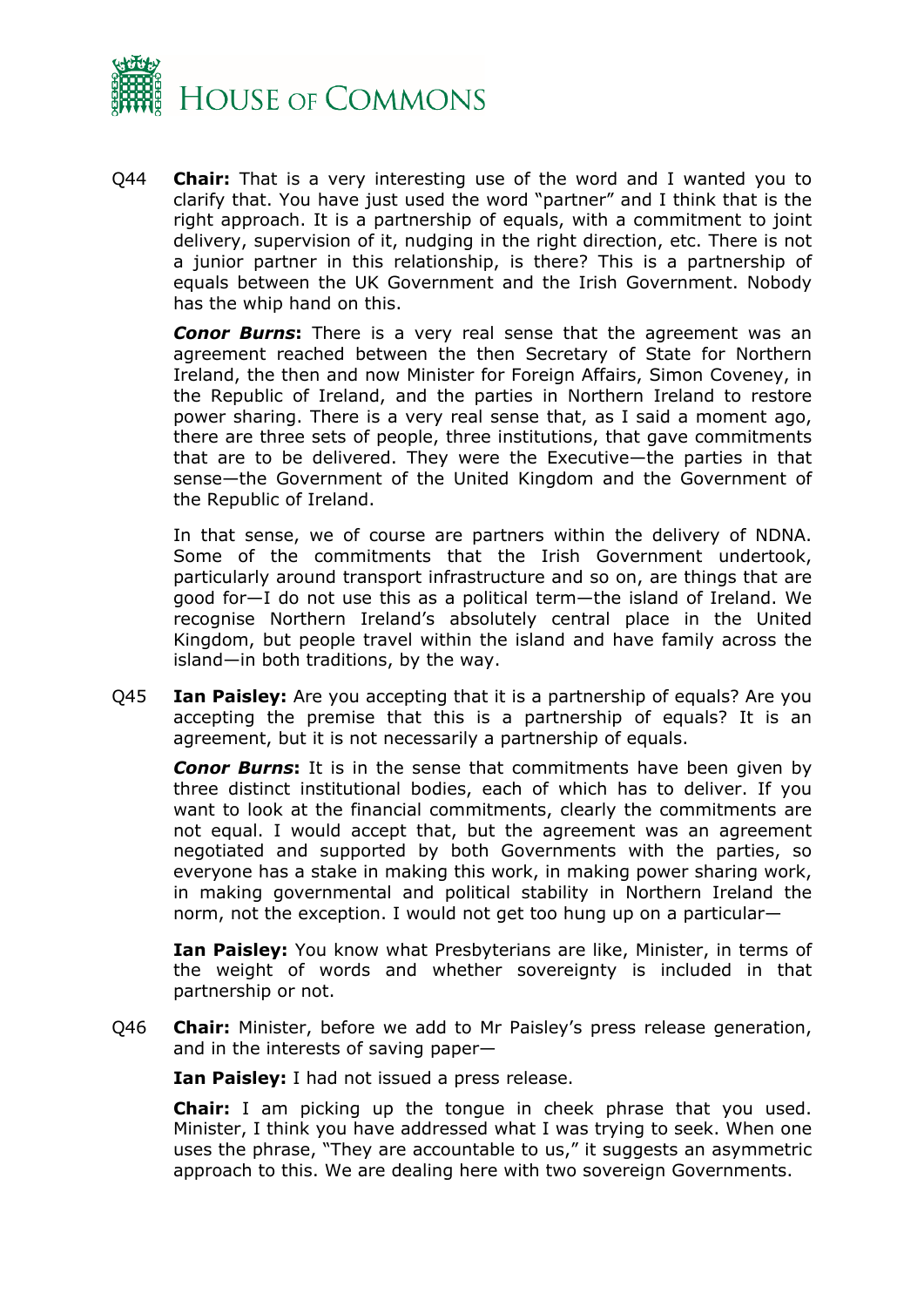

### *Conor Burns***:** Do you mean when I said, "They are accountable"?

**Chair:** No, it was Mr Paisley's question: "How do you hold the Irish Government to account?" When you start to use the word "account", it suggests that there is a senior and a junior—that there is a 51% or a 49% share, or whatever. What I think you have said, which is helpful in this regard, is that, as far as HMG are concerned, when HMG are dealing with the Government of the Irish Republic, you are dealing with a partnership of equals, that is, two sovereign Governments that agree on lots and disagree on some. But it is the parity of esteem. You cannot pick up the phone and ask a Minister of the Irish Government to do something and for a report, and expect to get it. We are not running the imperial Parliament.

*Conor Burns*: No. In that sense, that is absolutely correct. If we go back to the beginning, the power sharing and the institutions that we have in Northern Ireland today are born out of the Belfast agreement. The two Governments, the British Government and the Irish Government, are the guarantors of those agreements.

Sorry, it is now in a Northern Ireland file, but this predates my appointment to the NIO. This is my copy of the Belfast agreement, which is heavily annotated, as amended by St Andrews. I also have my heavily annotated copy of the protocol in here. These things all overlap. These things are all interdependent in many ways.

The spirit with which I would approach the relationship between the Government of the United Kingdom and the Government of the Irish Republic is summed up in section 3 of the declaration of support for the Belfast agreement, which says, "We are committed to partnership, equality and mutual respect as the basis of relationships within Northern Ireland, between north and south, and between these islands". It is not about who is the senior player. This document was about getting the institutions that this document created back up and running, and this document is guaranteed by the British and Irish Governments.

Q47 **Ian Paisley:** The partnership is not an issue. It is the partnership of equals, in terms of the equal status of what they are over and put in charge of. I contend that the Irish Republic is not equal to Her Majesty's Government when it comes to the territory, sovereignty, people, laws and finance of Northern Ireland at all.

*Conor Burns***:** Of course it is not. That is a statement, with respect, of the obvious.

**Ian Paisley:** Sometimes the obvious needs to be stated.

*Conor Burns***:** In that sense, if you want to look purely at the scale of financial commitment, nor are the Irish Government an equal partner in what happens on the ground by virtue of what was agreed at NDNA. In that sense, it is totally true.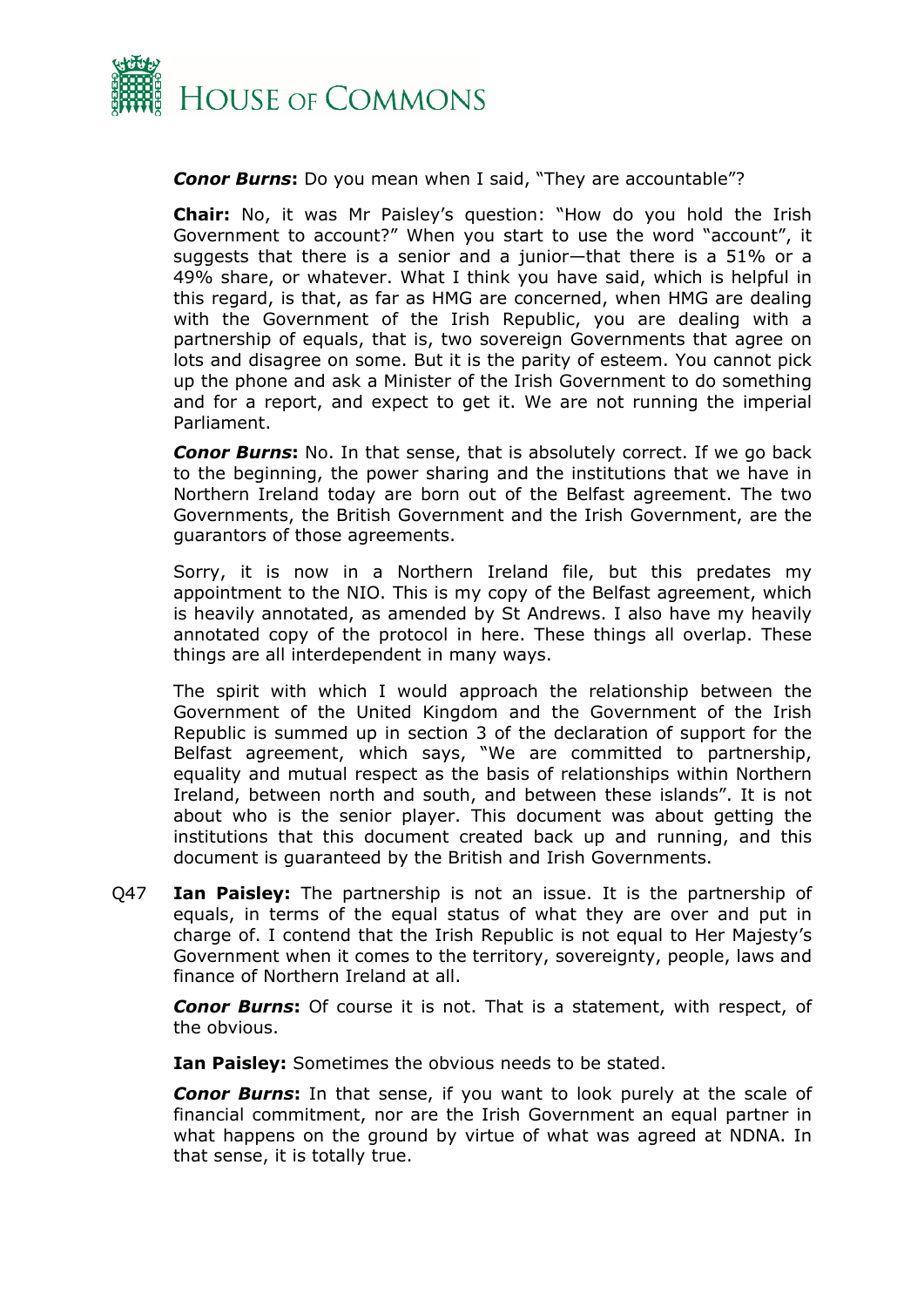

**Mr Campbell:** We would be bankrupt if they were.

*Conor Burns***:** Not being an expert on the fiscal position of the Republic of Ireland, I am not going to get drawn into that. We are, in that sense, equal partners in our commitment to what is good for Northern Ireland. As I say, they were more than participants and partners within NDNA, because NDNA was reviving what had fallen or become barren, but which had been created under the Good Friday/Belfast agreement, of which the British and Irish Governments are the co-guarantors.

**Chair:** I am conscious of time, Minister. We had you for two hours. We have not wasted a moment, but we have been dealing with big and important issues, and we are grateful. I want to try and cover the ground that, as a Committee, we agreed that we wanted to cover with you. I am now going to turn to Gregory Campbell, in the interests of making some progress.

Q48 **Mr Campbell:** Going back, Minister, to what you said at the very start, where you elaborated on the different packages of expenditure, I would like to get a global sense of what the expenditure has been. For example, in NDNA there was commitment to a total package of about £2 billion, as I understand, £1 billion of which would have been on a Barnett consequential base. In terms of that  $£1$  billion, given it is two years, can you give us roughly what the expenditure has been between NDNA and the present time of that £1 billion, setting aside the breakdowns and the different departmental allocations—just the global sum?

*Conor Burns***:** Of the total package of £2 billion under NDNA, by the end of 2021 £710 million has been spent. My colleagues may want to come in in greater detail on this. If I may, when they come in, I want to talk a little bit about some of the other stuff on top, because the settlement for Northern Ireland—the block grant—has been the most generous financial settlement since devolution began.

There have been many other funding streams that have gone into Northern Ireland in recent times, over and above the NDNA money. There is the new deal for Northern Ireland, £400 million, £617 million city deals, Peace Plus £730 million. There is a huge amount. If you wanted to tempt me into a breakdown on some of the criticisms that we have received from Executive Ministers in the Finance Department, I would be happy to do that too.

**Stephen Rusk:** There are two billions in this £2 billion package. As the Minister said, £710 million of the billion of additional funding will have been spent by the end of this financial year. The other billion was a Barnett investment guarantee, effectively saying to the incoming Executive, "You will have available to you at least a billion more over the coming years through Barnett". Actually, we very quickly reached that outcome, not least because of the pandemic. But even discounting that, the Government are honouring that £1 billion of additional Barnett coming through over the five-year period.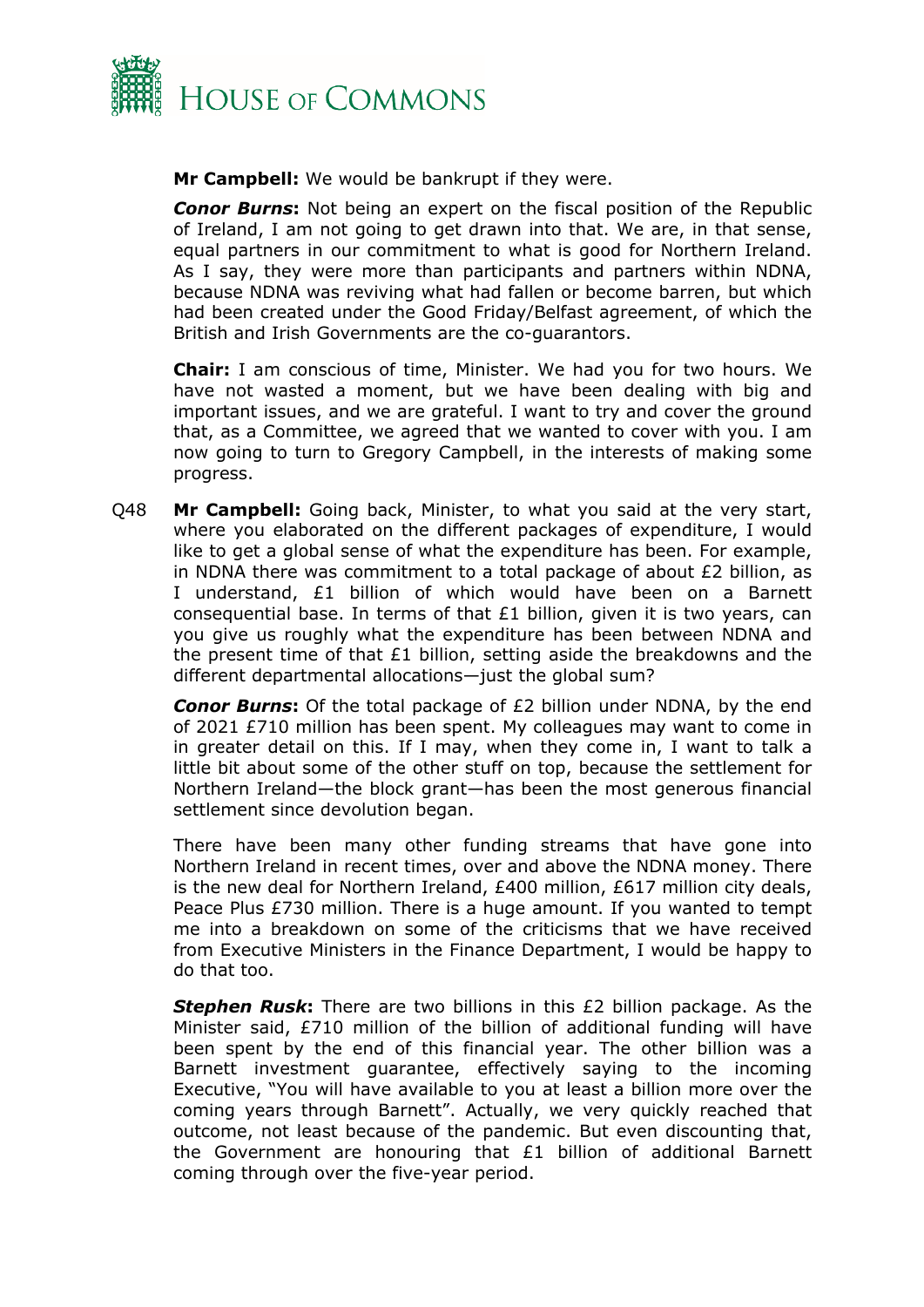

Q49 **Mr Campbell:** On that, so £710 million of the £1 billion has been spent. At what juncture would the remainder, the £290 million, be allocated?

**Stephen Rusk:** The NDNA package was anticipated to last over five years. On the assumption that we have now been through two full financial years since the agreement, there would be a further three financial years to spend the remaining, as you can spot, smaller proportion of the funding. That will be spent over the remaining three years.

Q50 **Mr Campbell:** If you were to go on then and look ahead, depending on where and to whom it is allocated, if the current position holds, as it would appear to, unless there is a resolution to the protocol issue, is there copper fastening of that spending for the next period of years? There is no diminution of that.

*Conor Burns***:** It will be spent by the new Executive, with its new mandate, which will joyfully be formed post-May, will it not?

Q51 **Mr Campbell:** If you are telling me the protocol will be sorted that quickly, that is excellent news, Minister. I really appreciate it and we can begin a press release now.

**Chair:** Maybe we should all hold off the press releases.

**Mr Campbell:** I agree.

*Conor Burns***:** The NDNA commitments, as I said earlier, are not limited to a particular Executive or Assembly term. The moneys in that sense, as Stephen has rightly said, can flow beyond the current mandate into the next mandate. We covered this a little bit at the beginning and I do not want to get drawn into too much detail about what might be the approach. The ideal scenario is that there is an Executive formed post the elections in May and the NDNA delivery programme continues in the way that it has in the last couple of years.

Q52 **Mr Campbell:** There has been a lot of discussion and talk about the draft budget from the Finance Minister and the Executive. Setting aside the Executive issue at the moment, up until now, with the Executive in place, there would appear not to have been a consensus about a draft budget. That is fairly common knowledge, with, apparently, only Sinn Féin being in favour of what the Sinn Féin Finance Minister was proposing as a draft budget. If we assume that that remains to be the case in the absence of an Executive, would that affect the spending power and how it is allocated, if there is no budget agreed?

*Conor Burns***:** Hopefully, the encouragement of the Secretary of State and all of us for the Executive to be reformed would still allow a budget to go through before purdah. Realistically, listening to various things, including some stuff that was said yesterday on the Floor of the House, it now looks unlikely that there will be a budget passed in the current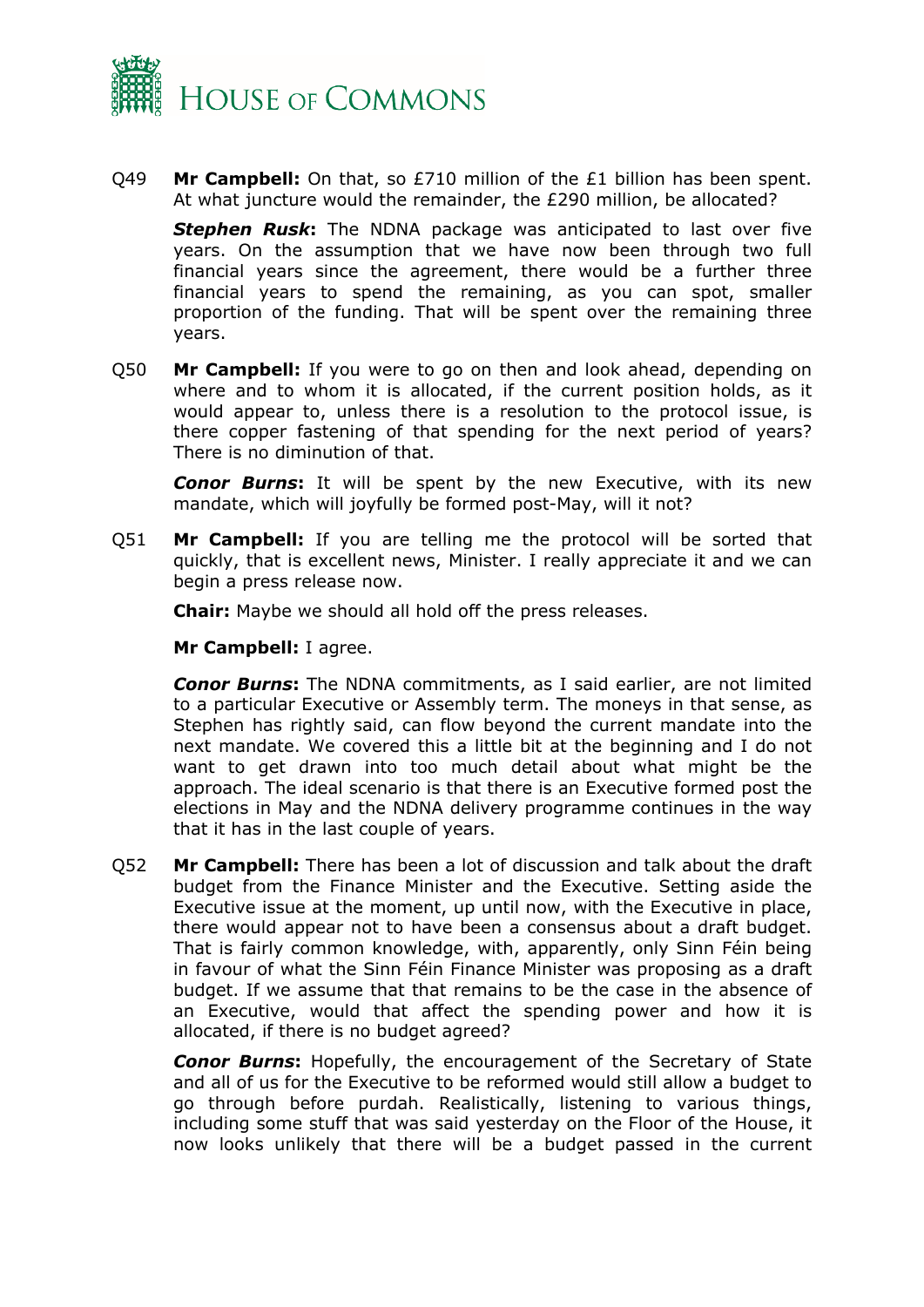

mandate. That will have to be a priority for the reformed Executive after the May elections.

Q53 **Mr Campbell:** There is the period between now and then.

*Stephen Rusk***:** In the period between now and then, the Finance Minister will need to set budgets for Northern Ireland Departments to use, so that they can continue to spend up until the Executive will have agreed a formal budget for next year and the two following years.

*Conor Burns***:** It is important, by the way, to understand that, in setting those departmental budgets in the absence of a budget, the Finance Minister will be dealing with a block grant for Northern Ireland that will be £15 billion this year and £15 billion on average for the next three years, which is the largest block grant since devolution began.

The Fiscal Council, the independent body established to scrutinise the Executive finances, has described the budget as an unexpectedly big increase that has enabled the Finance Minister to propose a freeze on regional rates and deliver significant increases in health spending. So, from our perspective, Northern Ireland is doing pretty well here. We are now spending £121 per person in Northern Ireland through the Northern Ireland Exec, compared to £100 per person of equivalent UK Government spending.

Q54 **Mr Campbell:** On the wider issue of the Executive not being in place as of last Thursday, the Government have repeatedly stated over the course of the past year that they understand the issues created by the protocol. We have heard numerous statements about how it was not working as it was envisaged. Given the problems that there are at the moment—and that has resulted in the Executive now being down—have the Government forward-planned, if there is not a resolution and we get the full implementation of the protocol, what problem areas there would be then that would have to be encountered, in addition to the Executive not being in place?

*Conor Burns***:** Look, I would say two things in relation to that. First, in my view, the Commission needs to reflect carefully. We have been saying for some time that the way the protocol is working, the implementation of the protocol, what we would regard as the overzealous nature of the implementation of the protocol, was causing significant societal disruption within Northern Ireland and was causing pressure to be put on the political institutions in Northern Ireland.

We have been making those points to the Commission. The Foreign Secretary has been making those points, supported by the Secretary of State and the Minister of State in the Foreign Office, Chris Heaton-Harris. I said earlier, and I am being candid with you here, that the Government will carry on those talks and those conversations. I suppose you could argue that the withdrawal of the First Minister has highlighted that. I am not sure that it has radically changed at all what would be the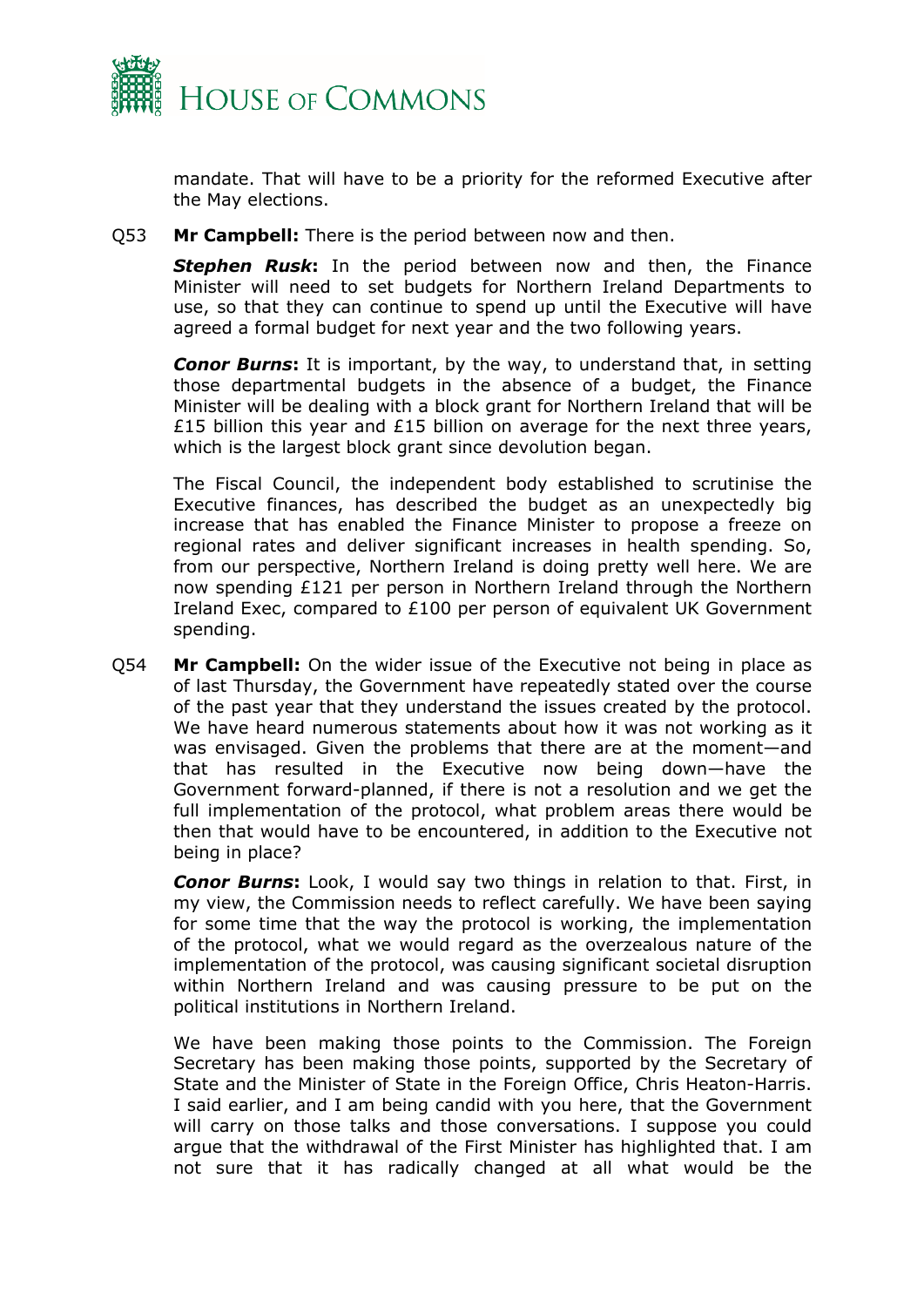

Government's interactions with the Commission and the pursuance of a line that is very clear.

Going back briefly, if I may, I said I was happy to wade into this a little bit. A lot of people pontificate about this and I am not convinced they have always read it in the detail that it deserves. The front page of the protocol talks about emphasising that, in order to ensure democratic legitimacy, there should be a process to ensure democratic consent in Northern Ireland to the application of Union law under this protocol. It talks about the United Kingdom and the EU's shared aim of avoiding controls at the ports and airports of Northern Ireland.

It talks about how the determination of the application of this protocol should impact as little as possible on the everyday life of communities in both Ireland and Northern Ireland. It talks about the importance of maintaining the integral place of Northern Ireland in the United Kingdom's internal market.

I cited the example yesterday on the Floor of the House of, I think, Greens of Lisburn, where they explained to me that they used to have four or five varieties of shortbread. They now only have the one, because manufacturers in GB have decided, due to costs, certification and so on, that it simply is not worth their while or profitable any longer to supply to Northern Ireland. There is a multitude of examples and I thought it much more useful to find real examples that we can talk to the Commission about.

We talk in theoretical terms about trade diversion, trade disruption, friction at borders. These are phrases that don't resonate with ordinary people on the streets, going to the supermarket or their local deli. You have real examples, such as that of a cheese company here that decided to no longer use X supplier as its preferred delivery partner due to the increase of length of time required to ensure the correct paperwork is completed and only pallet deliveries are likely to be offered. That is a small cheese manufacturer that can no longer supply to Northern Ireland.

Q55 **Mr Campbell:** Before Christmas, 19 Polish retail food outlets announced that they had closed up—all of them, all 19—because they could not get food from GB to their shelves in Northern Ireland.

*Conor Burns***:** There is an example here of a small food company. Branded goods will no longer be supplied to EU, which they have decided includes Northern Ireland. There was another company here where they have said that there will now be an additional £12 plus VAT for shipping from GB, after the order is placed and paid for, on domestic home frying equipment. These were not things that we expected to happen when we agreed to the protocol.

#### Q56 **Claire Hanna:** Did you not?

*Conor Burns***:** No. Look back at what the protocol actually said. This is the point that the Government keep returning to. We want to get to a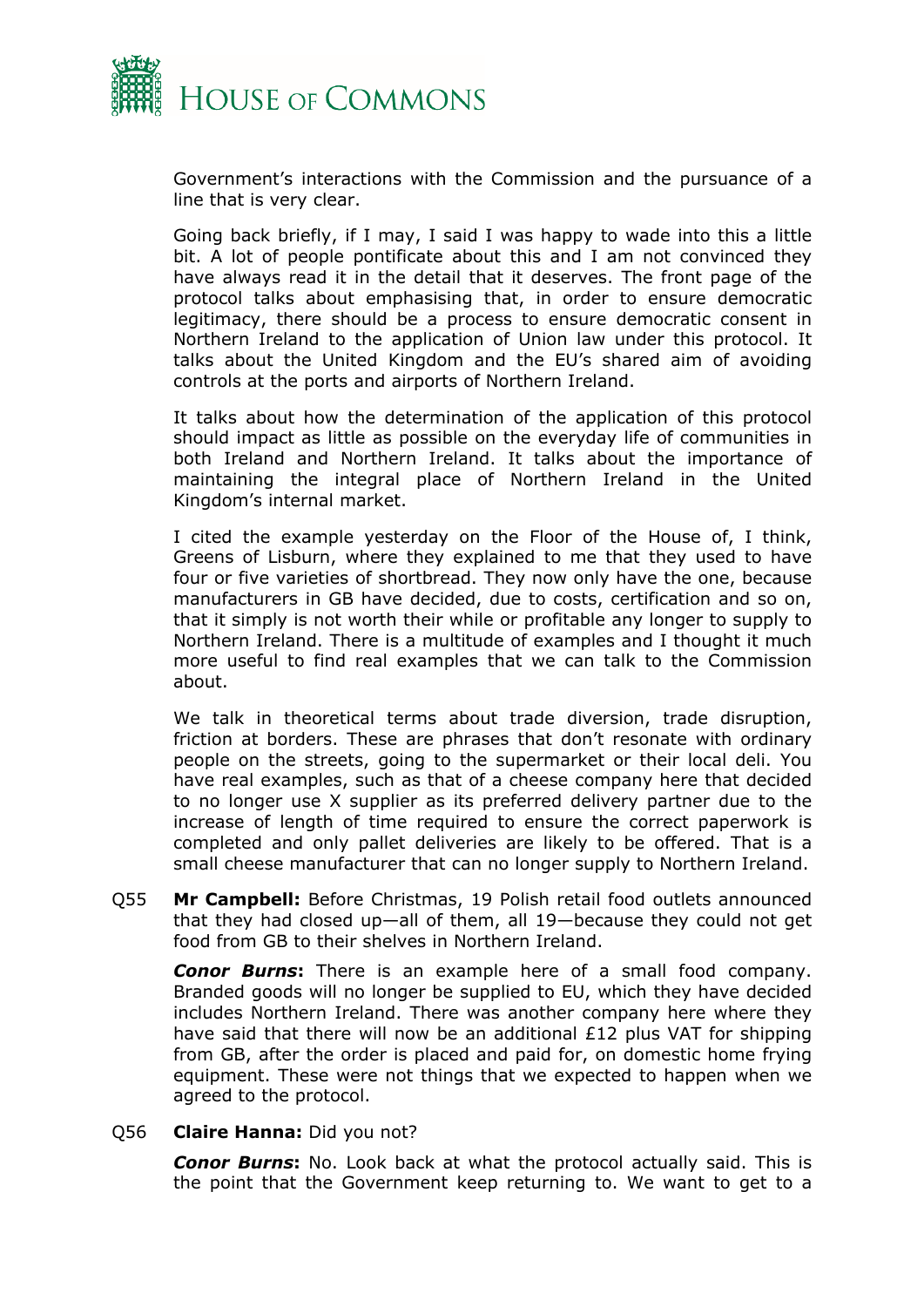

position where there is a differentiation between goods that are destined for the Northern Ireland marketplace and those that are for onward transmission through Northern Ireland into the single market—that is, the Irish Republic.

We remain committed and clear that there can be a solution to this that recognises the unique situation of Northern Ireland, being an integral part of the United Kingdom but also sharing a land border with an EU member state and therefore the single market. We remain unshakeable in our commitment to try to find that landing zone. The political disruption that has been caused by the withdrawal of the First Minister, although stating again that Ministers remain in place and the Assembly is still sitting, is diverting a little attention away from our core goal of sorting this, but we remain committed to sorting the protocol.

Q57 **Mr Campbell:** I understand that, Minister, but the point behind my question was that you elaborated there on that considerable number of problem areas and I told you about the issue that emerged before Christmas. The major point that I made in my question was that this has all happened when there has been the implementation, from your perspective in the Government, of an EU-biased approach to the protocol, but it is a partial implementation of the protocol.

I am asking you whether Government have planned ahead to decide what is going to happen when there is a full implementation of the protocol. This is what we are getting now when we have got protocol-lite. What happens when we get the full-meated version, because it would appear that the EU are not prepared to move? We have been told for weeks and months that they were moving and they have not moved. They are talking about doing checks on passengers now, coming from GB to NI. Well, good luck with that: we will see how that pans out. Have you planned ahead for how the full-meated, the full-milk version of their protocol could pan out, given the problems there are now with the half version? That is the question.

*Conor Burns***:** You will know that the Government rightly, properly and responsibly plan and examine a whole range of scenarios. There are various cross-cutting Government committees that look at this stuff on a regular basis. When I was Trade Minister, I sat on the so-called no deal planning committee—XO I think it was called.

There are committees in Government that look at all this stuff and all eventualities. You would expect us to do that, but we remain absolutely committed to trying to find a durable, lasting solution that works for the whole of the United Kingdom, while recognising the unique position of Northern Ireland, sharing a border with both the United Kingdom internal market and the single market of the European Union, in the form of the Irish Republic.

Q58 **Mr Campbell:** You cannot tell us how bad it would get under the full implementation of the protocol.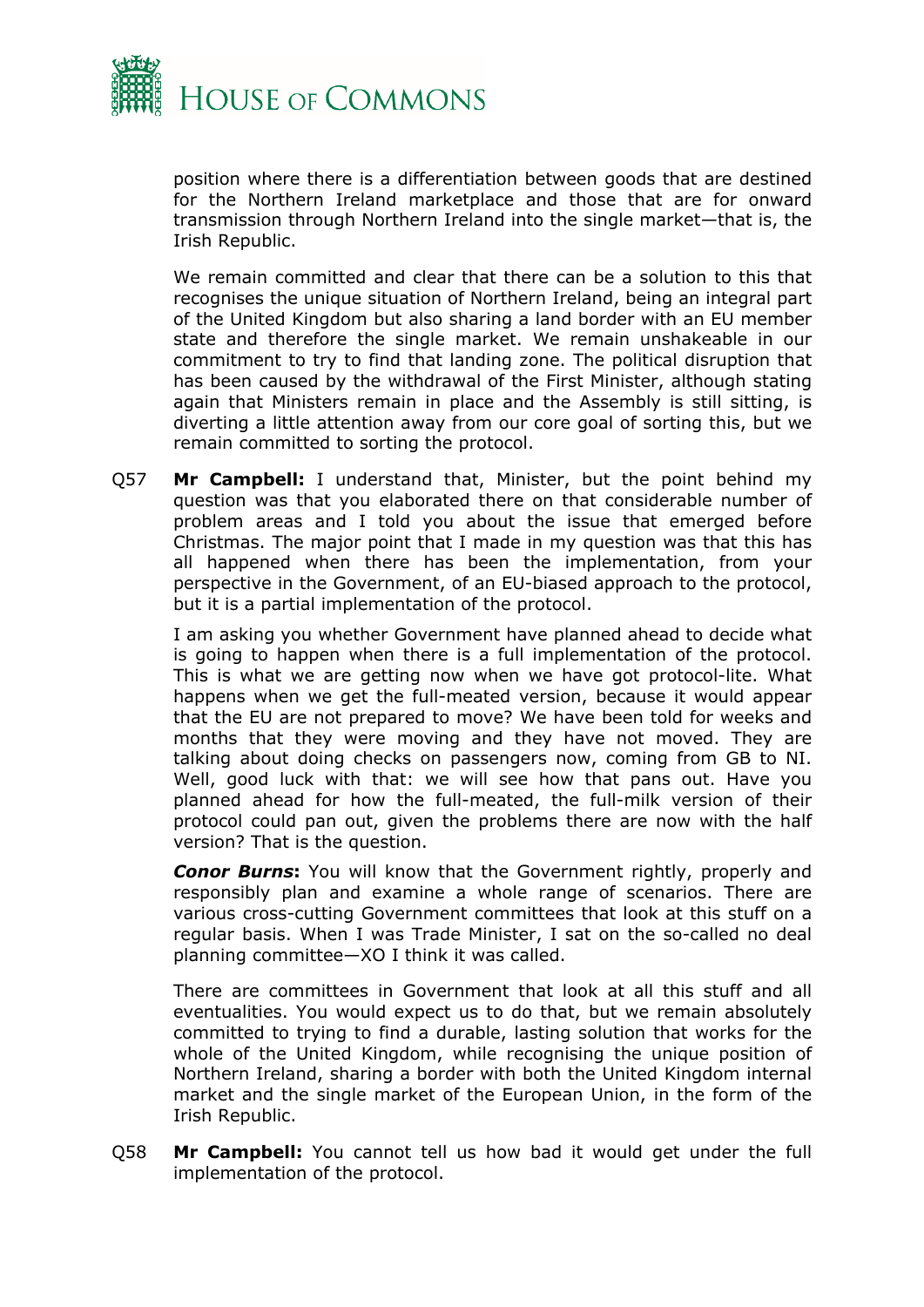

*Conor Burns***:** I can tell you that the Government look at all this stuff, prepare and look at all angles. Given the sensitivity of negotiations, you would not expect me to sit here and start to speculate as to what happens in different scenarios. The Government's position is that we want to find a sustainable and durable solution that recognises that unique situation and Northern Ireland's unique place in the United Kingdom. While we get on with that, we would much rather that you went back and had a fully functioning Assembly to deliver for the people of Northern Ireland.

Q59 **Stephen Farry:** I am going to resist the protocol apart from saying two magic words, "veterinary agreement", as the way through many of these SPS challenges in particular. Minister, I want to take you back to the finance issues around NDNA. In terms of the UK Government's contribution, how do you measure success? What sorts of metrics do the Government have to assess the effectiveness or otherwise of the financial commitments that are made? I am conscious that the Executive, in due course hopefully, if we have one, will have its outcomes-based programme for Government, as Stephen will well know from experience.

*Conor Burns***:** There are two ways that you measure that. One would be within the commitments under NDNA, where we committed to provide financial resource to solve particular problems. The nurses' pay dispute would be one of those. Those are quite easy to gauge. There was a problem, we allocated funds and the problem was resolved. The second way is through the Fiscal Council, which looks at this. It is independent and it makes judgments.

Then I suppose a third way is through the Assembly's own committee structures, rather like this. Ministers in the Executive, when it is sitting normally, will be held to account by cross-party committees within the Stormont institutions for the spending and political decisions that they make. Clearly, UK Government take an interest in moneys that we have allocated for certain things. Are they achieving the objectives for which we gave the financial commitments? There is a range of accountability measures there.

Q60 **Stephen Farry:** To follow up on that, particularly in relation to some of the funds subsequent to NDNA around the various levelling-up programmes, I am very conscious that the thrust of the financial package in NDNA is towards what the UK Government can do to make the Northern Ireland Executive much more efficient and effective in terms of spending their money, the Fiscal Council being a very clear example in that regard.

In light of all that, how do you reconcile some of those funds continuing to be controlled via Whitehall Departments, particularly the levelling-up Department, rather than the funding being given to the Executive? That is particularly in light of the potential spending areas significantly overlapping with what the Executive does and what the Executive maybe previously did, through their allocation of European funding.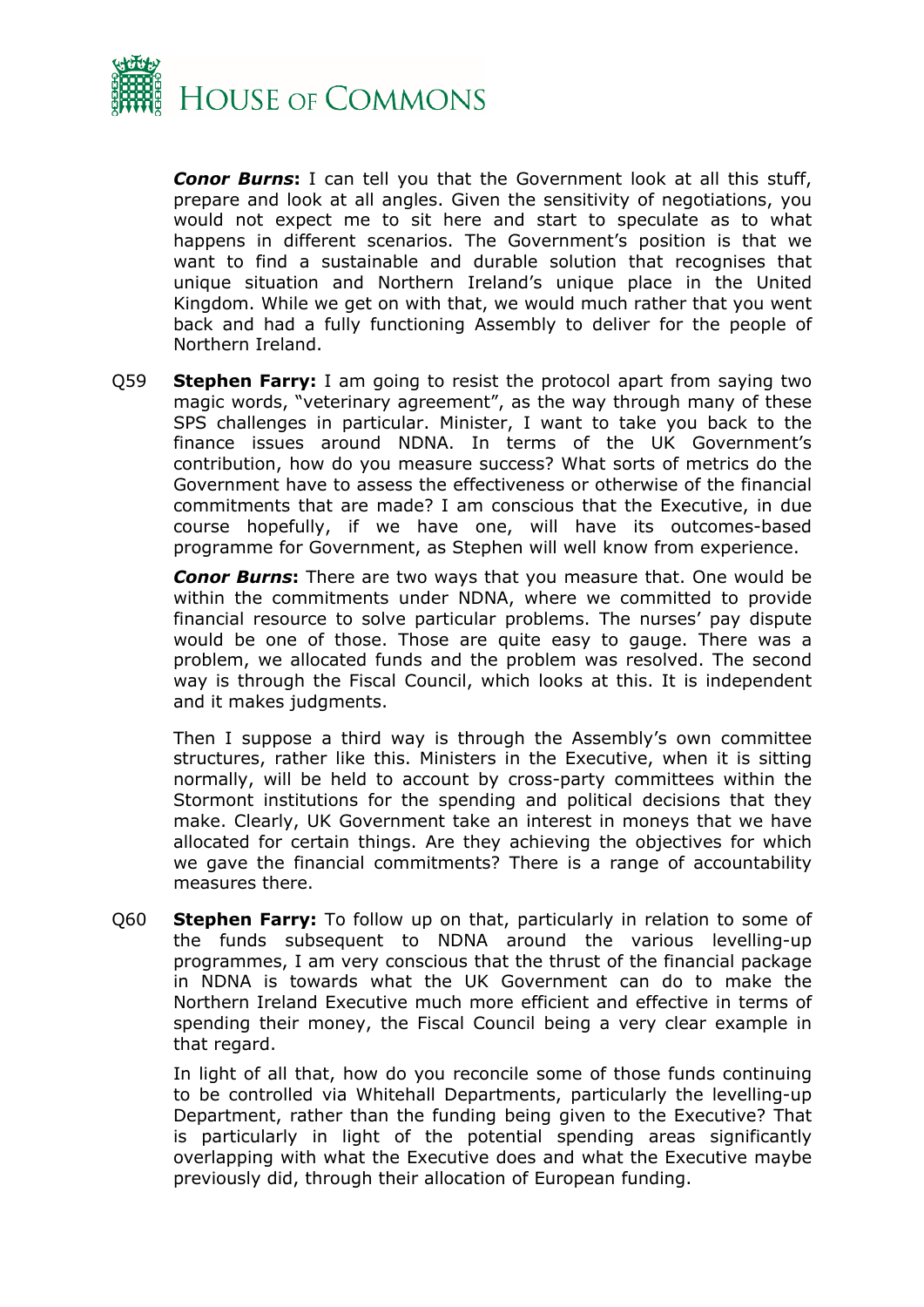

Do you recognise that there is a risk of, rather than seeing an efficiency of spend, an inefficiency of spend, potential duplication and overlap, in terms of what the UK Government are trying to do and what the Executive are trying to do? That will lead to waste, a lack of impact and a lack of measurement, because that spending is outwith what the Executive are doing. Do you appreciate those sorts of tensions that may exist over time?

*Conor Burns***:** I can see why you raise that. You have raised that with me in a different form on the Floor of the House. I have spoken more generally on this in the past. I am not sure whether I have said it this explicitly or this publicly. There has been a degree of almost standoffishness on the part of UK Government post-devolution in the devolved Administrations. It is very much the view of this Government that there are spaces within which the UK Government have a legitimate interest in all parts of the United Kingdom to spread wealth, prosperity, opportunity, skills and so on.

It happened very much under the Government led by David Cameron, where we moved away, particularly with local authority funding, from just giving a big block grant and saying, "Away you go" to a more competitive funding bidding system. It is important to say that things like levelling up and the shared prosperity stuff are not replacements for core Executive block grant money. These are on top, in the same way that, in regions within England, Simon and I would work on this in our own constituencies and with our local authorities in Dorset.

I remember getting three wins, I think, on something called coastal community funding for my constituency. The local authority, in partnership with the leisure and retail sector, had to be quite innovative in coming up with ideas as to what it would do with money from a certain fund that it could bid for.

For example, when I was in the Armagh, Banbridge and Craigavon council area last week, I was talking to them about the Armagh gaol, a massively important historic building that has been just about maintained, in the sense that they have managed to stop the water coming in, for a long time now. It could be a great asset. I am not committing to anything, but we talked about whether there was a way that, within levelling up, in their engagement with UK Government, through either shared prosperity or another mechanism, they could bid for money to do that.

This is all on top of, as I say, block grant, which is the most generous since devolution. It is a way of working with local communities to find ways that UK Government, in addition to block grant, can support them in delivering imaginative ideas that will improve their community. I make no apology for the UK Government believing that the opportunities, life chances and prosperity of all people in all parts of the UK are of interest to us.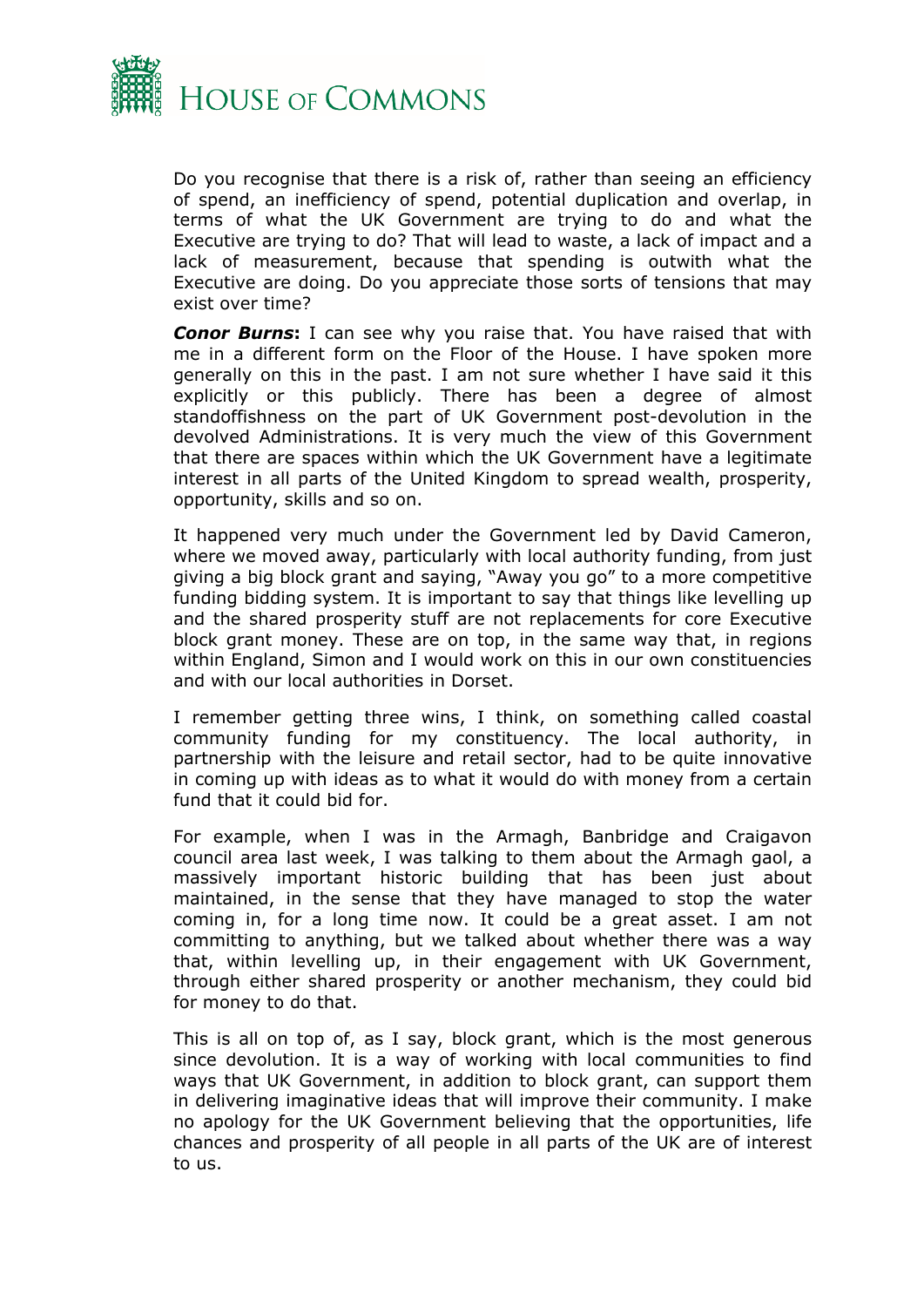

On the day the Prime Minister was delivering his conference speech, I was at the Greater Shantallow Area Partnership in Derry. I am not sure when was the last time there was a sighting of a Minister, let alone a Tory Minister, there. I was talking to them, regardless of their constitutional ambitions. There were not too many members of the No Turning Back group or the Conservative Party in the gathering that I was at. They accepted that, while Northern Ireland is in the UK, they, broadly actually, welcomed the interest and opportunity to have us working with them to deliver for those communities.

Q61 **Stephen Farry:** To come back on that, I certainly understand that, in the areas where the powers are, essentially, reserved to Whitehall, for example around Treasury functions or the Department for International Trade, the UK Government may wish to be more proactive in engaging with devolution. Surely, in those areas that are traditionally and explicitly assigned to the Northern Ireland Executive through the Good Friday agreement and the Northern Ireland Act, that is a reversal of the trend towards devolution. It is actually a pulling back of powers, because that should be an exclusive competence for the Northern Ireland Executive.

I would suggest that the most efficient way is that the money goes as a Barnett consequential to the Executive to spend, to co-ordinate as the local authority in that regard, to make sure it can get the best value in terms of outcomes, rather than two players essentially playing on the same pitch and perhaps talking to one another, but not fully, necessarily, pushing in the same direction.

*Conor Burns***:** Again, I can see why you are saying that, but this is not us doing a power grab on things that are the interests of the Executive. These are shared interests in a very real sense. The funding, for example, through levelling up or shared prosperity, if my understanding is correct, is outside the Barnett consequentials, because it is in addition to moneys allocated already to Northern Ireland.

There is, if I may gently say, a real danger of gift horse and mouth territory here. This is stuff that is going to really help communities across Northern Ireland, regardless of allegiance or geography. Clearly, we want to work with the Executive. I can give you a couple of examples. I met the Economy Minister to talk about how some of the stuff we want to do on the levelling-up agenda can align with their 10X, how we can integrate UK Government impetus and heft, and how we can share experience on some of the stuff that has worked in our delivery of this within the metro mayoral regions and bring that learning, so that we are not constantly reinventing the wheel.

Some of it, by the way, is the reason that we have moved from Stormont House to our new, central downtown Belfast Erskine House HQ, which is a UK Government hub, where trade is going to be. I am not sure that it is a good thing, but HMRC is going to be there as well. I think it is our landlord for the moment. Only before Christmas, Anne-Marie Trevelyan, the Trade Secretary, brought the Board of Trade over. There was a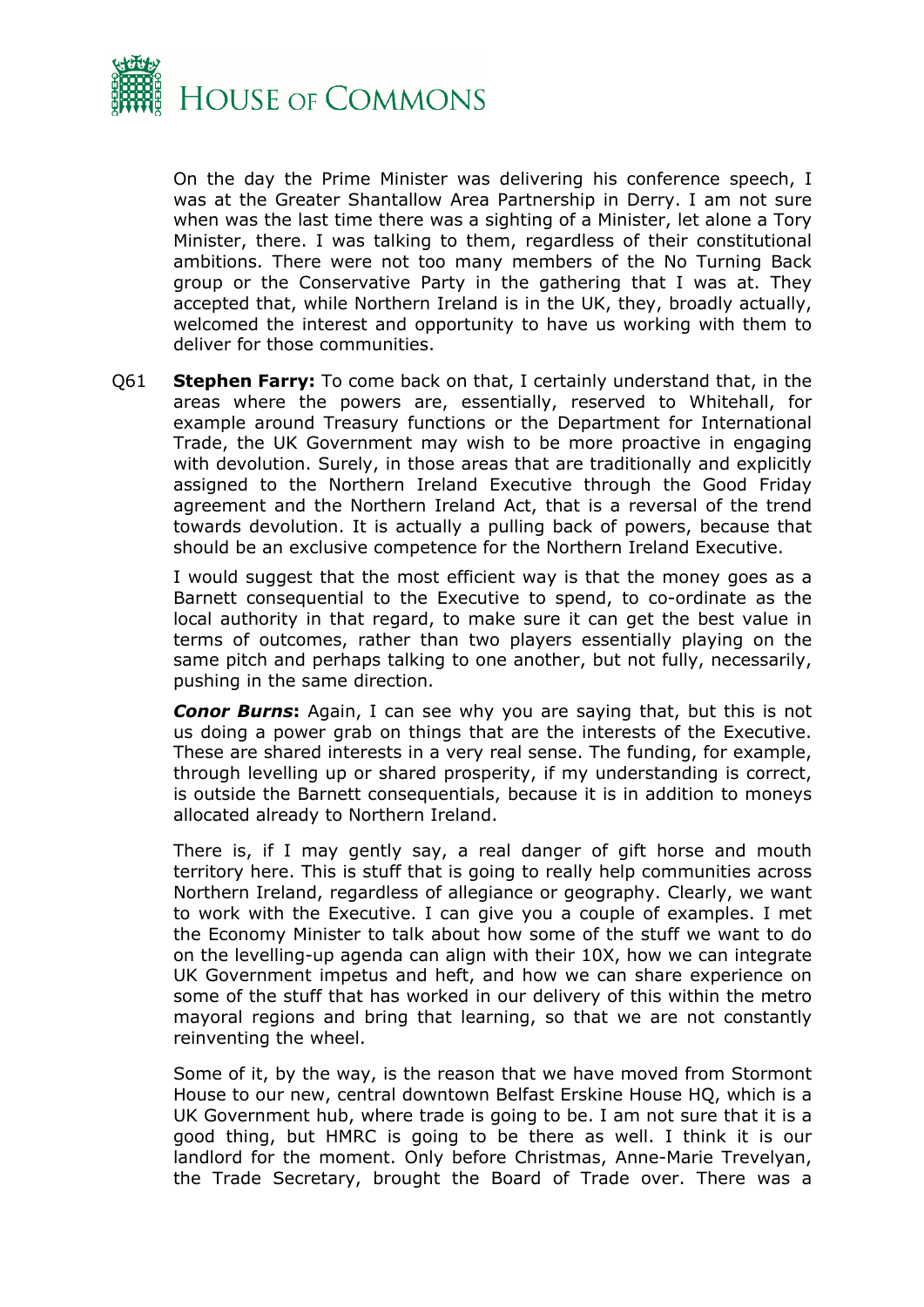

meeting of the Board of Trade in Derry. I had a meeting with the Economy Minister and the President of the Board of Trade, the Secretary of State for International Trade.

We have opened a DIT trade office. The head of that office was out with me before Christmas at Thompson's Tea in Belfast, talking about how the UK Government and the trade Department can get alongside Northern Ireland, which actually has a pretty good track record of export, and turbocharge that to the benefit of the citizens and economy in Northern Ireland.

Q62 **Chair:** Minister, I am conscious of the time. As a Committee, we warmly welcome the new office. It is great to come out from behind those very impressive walls of Hillsborough.

*Conor Burns***:** We are still at Hillsborough. We only sleep there. It was Stormont House.

Q63 **Chair:** Yes, of course. You do not sleep on the floors. But it is great to see it. What we are keen to have assurance on, and I think you have given it, but I am going to ask for an explicit yes or no, is that we have been hearing in another inquiry we are having on investment in Northern Ireland that very often these things get siloed. There is no crossreferencing and so the maximisation of the bang for the collective buck is diminished.

I am going to use, if you will forgive me, without ambushing you, a cake metaphor. Can you assure us that what the block grant and the Executive are doing is the cake? UK Government are the icing and the decoration on the cake, potentially, but we are all working to the same cake recipe. There is that conversation between HMG and the Executive to ask, "What are your initiatives? How can we help, extra funding or delivery?", that is, not doing things that are contrary to agreed policies that the Executive and Stormont have set out, to make sure that there is value for money for the taxpayer and the greatest benefit for the citizens of Northern Ireland.

*Conor Burns***:** I remember a politician once being asked by Russell Harty if he wanted to be Prime Minister and he refused to answer. He said, "Can you give me a simple yes/no?" The politician replied, "No, because there are many occasions where the answers yes and no are a like force". Then he said, "Do you want to be Prime Minister?" He said, "I don't know why you made such a fuss about that. Yes, of course I don't want to be Prime Minister".

The answer to that is, "Yes, of course". It is in the interests of Northern Ireland that we are all working together. The Secretary of State for Levelling Up, Housing and Communities has had conversations jointly and this is important—with the Secretary of State for Northern Ireland, with the First and Deputy First Minister when they were still in post.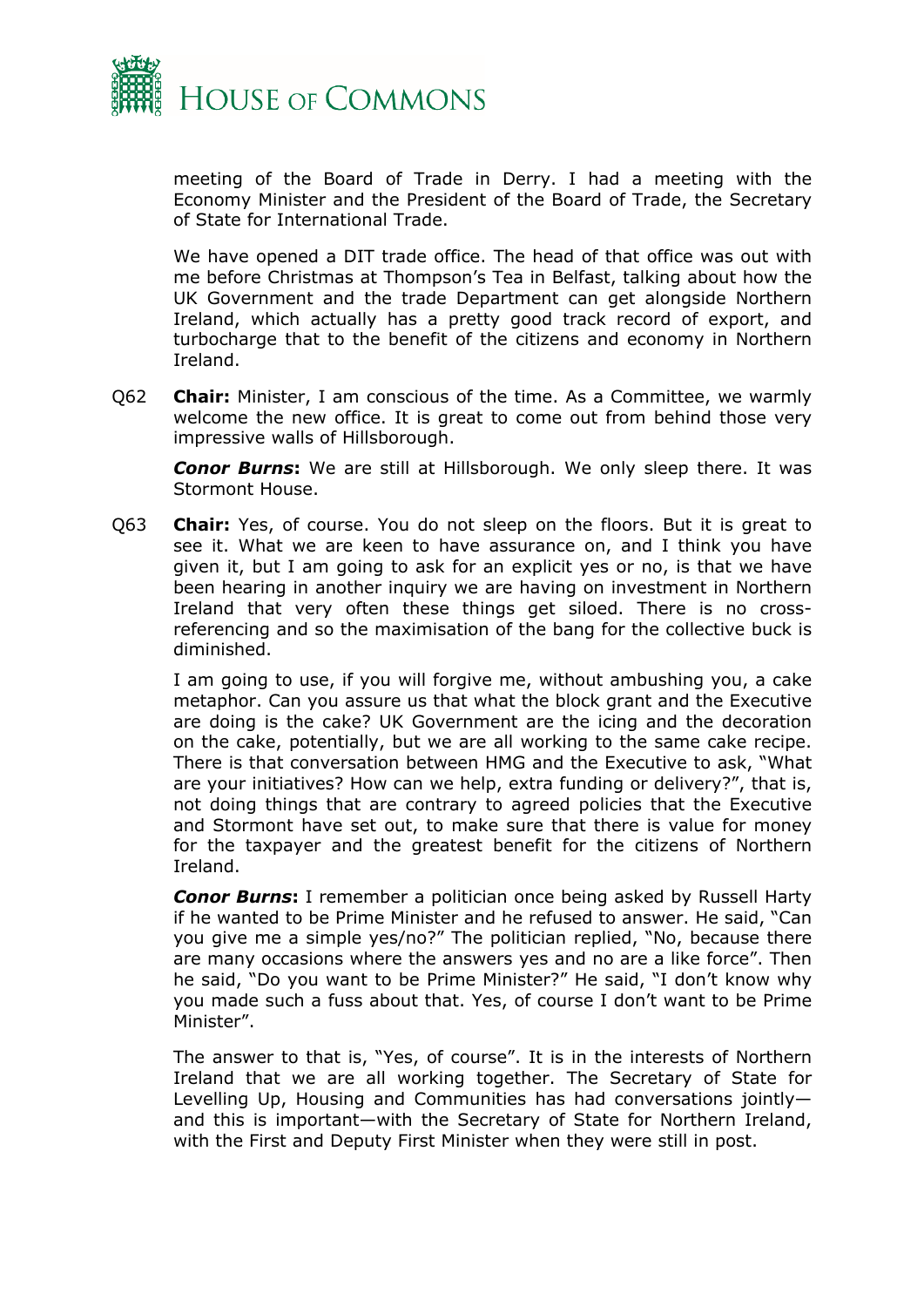

We almost end where we began. All this highlights the need to have a functioning Executive for the Government to interact with. The block grant is the block grant. The stuff that UK Government are deciding to do in the nations and regions, in every part of the UK, is on top of that. We want to work with the Executive. We want to align priorities. We want to get the maximum benefit for spending of taxpayers' money in Northern Ireland for the people who drive me on this, who drive, I hope, all of you on this, the people who matter, the people of Northern Ireland.

Q64 **Stephen Farry:** This is my final point on this. No doubt we will come back to it. Speaking as a former Minister in the Executive, the situation we had with European funding was that Department A had its own budget, but also had control over the European funding package. That meant that you had, inside that one Department, under one Minister, a full integration of the funds. That way, there was a much greater impact around things like apprenticeships, skills and disability employment.

There is a lot of fear at the moment as to what the future now holds in that regard. I am sure you will get that from your engagement in Northern Ireland, from a lot of the community and voluntary sectors that previously relied on structural funds, particularly as there is still information to be released by the Government as to what the future holds in that regard.

*Conor Burns***:** We have been very clear, and the Prime Minister was very clear on this, that there will be a direct replacement of the funds. You and I will disagree on this a little bit, but it is our own money that we gave away, which then came back, having paid a few civil servants in Brussels. There will be a direct replacement of that money to the regions that were in receipt of that money through the EU. That will now come directly from HMG.

I emphasise that it is absolutely our wish, desire and intention that there is partnership in delivery, that this is UK Government working in partnership with the Executive, local authorities and business groups. There is the city deal stuff. I want to spend a lot of time on those bits that are not yet landed. I want to try to use a little bit of the convening power of Ministers, which is about the only power I have discovered that Ministers have, to get people round the table to think creatively, come up with really exciting bids for that money and do projects that are really going to transform life and opportunity for people in Northern Ireland.

**Chair:** Thank you for the cultural reference to Russell Harty. That has to be the first time a Minister of the Crown has done that at any Select Committee. There will be a few of us in the room who get that and remember with great nostalgia that wonderful chat show host.

Q65 **Scott Benton:** Moving on to governmental oversight of NDNA, are you able to inform the Committee as to how many meetings of the joint board have been held since the agreement and when the last meeting of the joint board took place?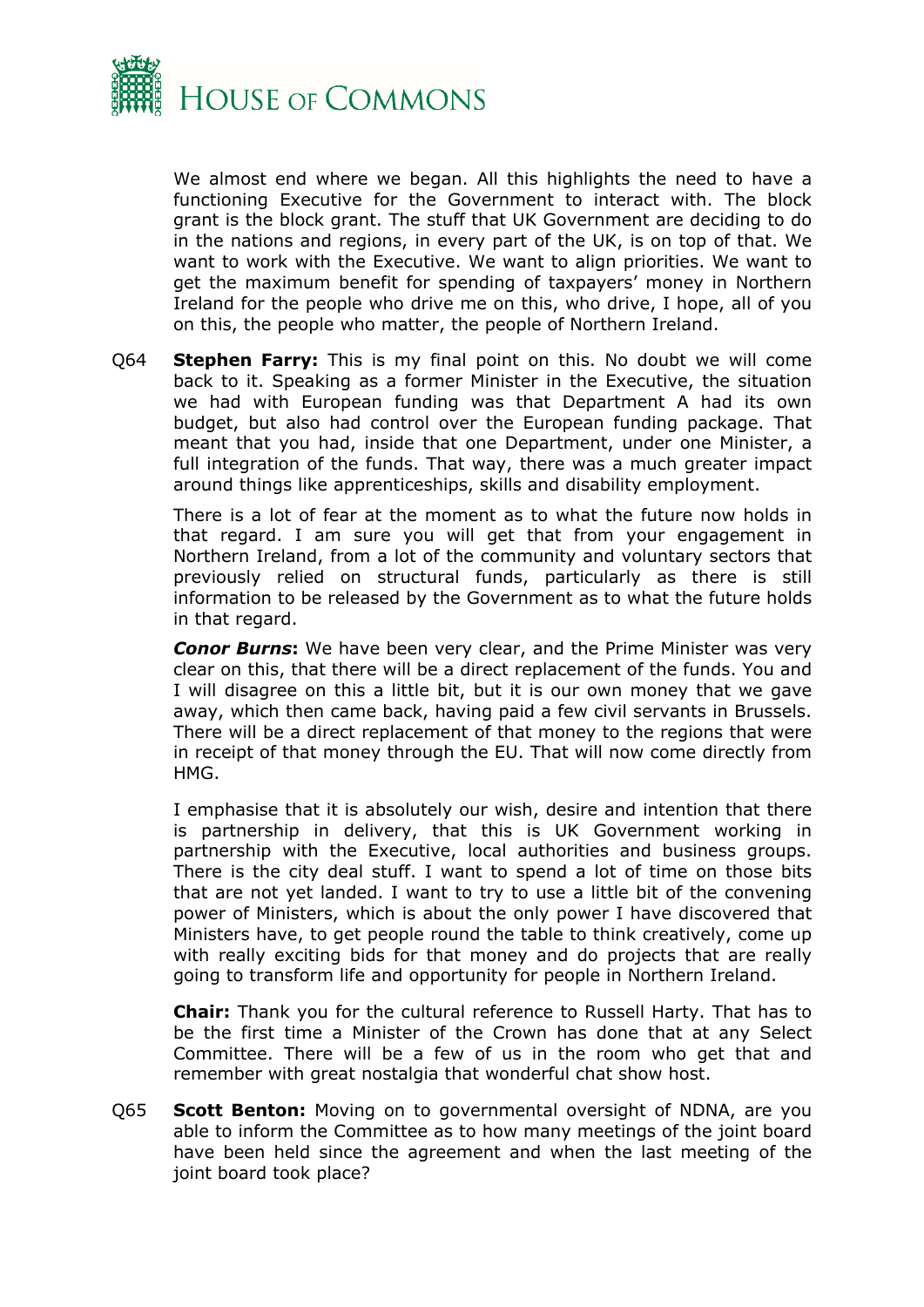

*Conor Burns***:** This is the one I alluded to earlier when we were talking about the Irish Government, where I talked about the fact that the joint review meetings would be published. The reason I hesitated is that it was not the most robust answer. If I can find the exact answer, page 11, the joint board has met three times. It last met on 3 March last year. Prior to that, it met on 22 July 2020 and 22 October 2020. You can sense that it is probably due for a meeting.

Q66 **Mr Campbell:** I think "overdue" would be a better word, would it not? It has been a year.

*Conor Burns***:** I will give you an undertaking. With the Secretary of State, I will convene that meeting in Stormont, on the day that the First and Deputy First Minister take their seats around the Executive table.

**Mr Campbell:** It is not anytime soon, then.

*Conor Burns***:** Is it not?

**Mr Campbell:** No, unless the protocol is sorted.

*Conor Burns***:** Sorry, that is a direct answer to your question.

**Stephen Farry:** That depends on who wins the election of course.

*Conor Burns***:** The implementation review meetings, again, have not happened as often as they should. Scott, in answer to that, the Secretary of State has a weekly call with the First Minister and Deputy First Minister, or at least did until last week, and lots of this stuff is discussed.

Slightly defensively, I would say that although there have not been the formal, structuralised meetings where we sit down and say specifically, "Let us all sit down and see exactly where we are on each commitment", there has been an organic, regular return to various undertakings in this as those issues have cropped up over the course of that period. We are overdue a meeting and will do one as soon as the Executive are back, or, if they are not back before the elections, as soon as the Executive are in place after the elections.

Q67 **Scott Benton:** From what you have said, when NDNA was signed there was, I am sure, an expectation of regular review meetings, transparency, openness and governmental checks on the progress in that. Those meetings, for whatever reason—potentially Covid has not helped—have not happened, but it would be unfair to say that the Secretary of State has not been speaking to the First Minister and Deputy First Minister, when they were in situ, about the development of NDNA and the oversight to make sure the package was implemented.

The only concern I have in relation to that is around openness and transparency. For example, in its report on the subject, this Committee requested that the Government produce an annual report to the House of Commons, which I think the Government stated they would do. Clearly, if those meetings are not taking place, the degree to which not just this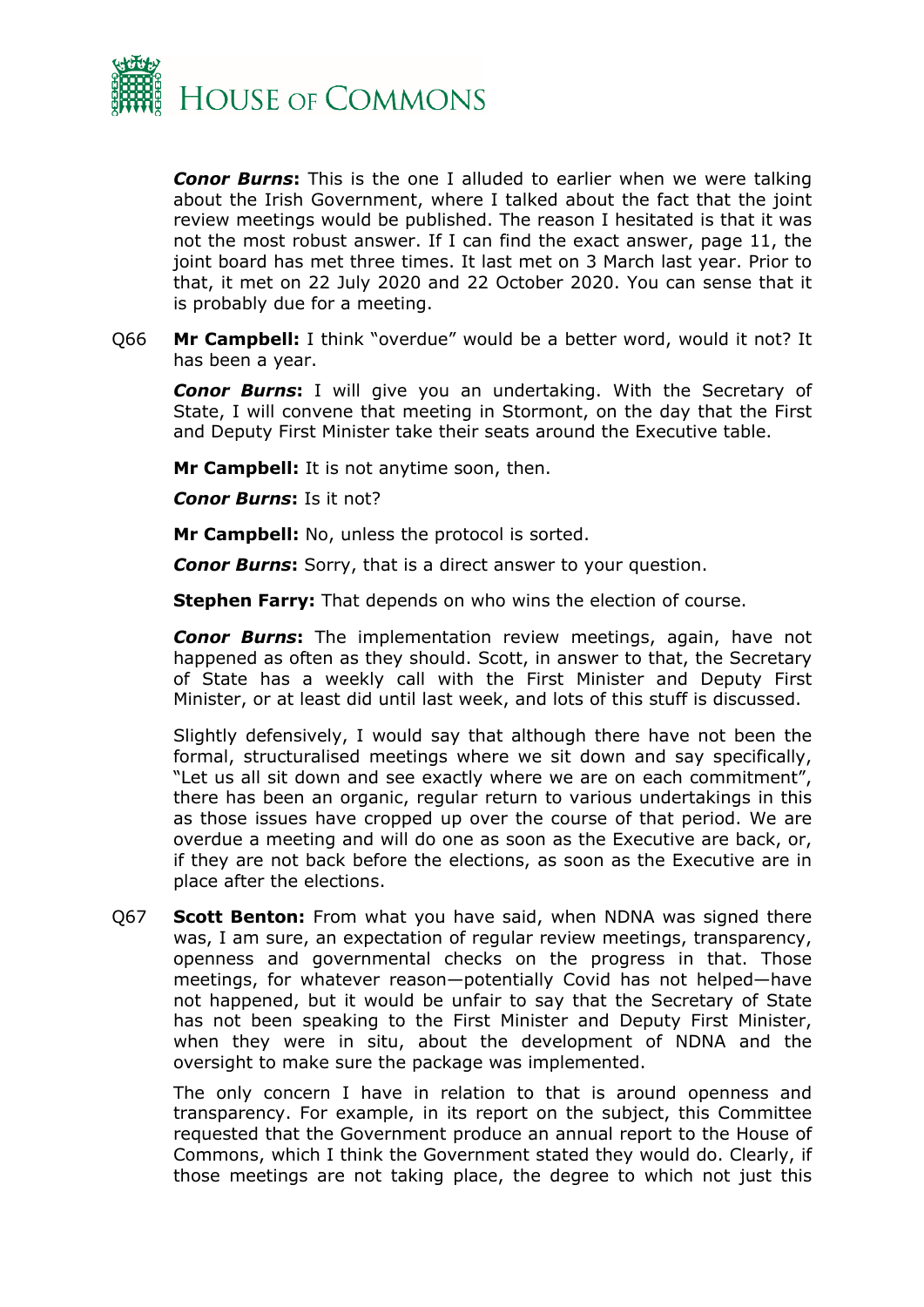

Committee but other stakeholders can have a bit of transparency in terms of progress is limited.

I have two distinct questions. Does that request for an annual report being deposited in the Library of the House still stand as an agreement from the Government to do so? Will minutes of the joint board, if indeed it sits again, be published as well?

*Conor Burns***:** Let us take those two in turn and let me use the opportunity of your question to say again to the Chair how helpful the request for me to come and have a two-hour session with you, almost exclusively on NDNA, with slight diversions here and there, has been for me and, I think, frankly, for officials, because it has forced us, in a good way, to really kick the tyres of this thing and refresh ourselves in detail. On Sunday a week ago I spent four hours in the office, typing questions, reading the whole thing again, in preparation for this, so that I would be across the detail of it.

On the annual commitment to publish a report, we can go further than that, because Lord Caine gave an undertaking, as I think I said earlier, to the House of Lords that we would publish a quarterly update on the status of NDNA commitments. That will clearly be, I am sure, deposited in the Library, or we will do it in the form of a written ministerial statement. It will be public and we will ensure that your Committee is made aware of it in advance when that is coming.

I am not going to give an undertaking on publishing detailed minutes. That would be a matter for the Secretary of State to decide. I am sure we could publish outcomes of that in some form, but detailed minutes publication might curtail the robustness and honesty of a conversation internally. We are committed to openness and transparency on this.

**Chair:** It is always useful to know what topics are discussed, irrespective of what the discussion actually entailed.

**Mr Campbell:** A synopsis.

**Chair:** Even just the headings, so at least we know what is on the radar.

Q68 **Scott Benton:** I am seeking further assurances that some of the other commitments from the Government will still be discharged in and around what has already been agreed, particularly in relation to a sub-committee on health and whether that will be established to oversee Government funding. Earlier, you mentioned the acute challenges the Northern Irish health economy has. Can we expect that sub-committee to be established anytime soon?

*Conor Burns***:** To quickly respond to the previous one, we are happy to give an undertaking that we will share a synopsis of what is discussed at those. The candid answer on a health sub-committee is that that has not been established. The establishment or not of sub-committees will be a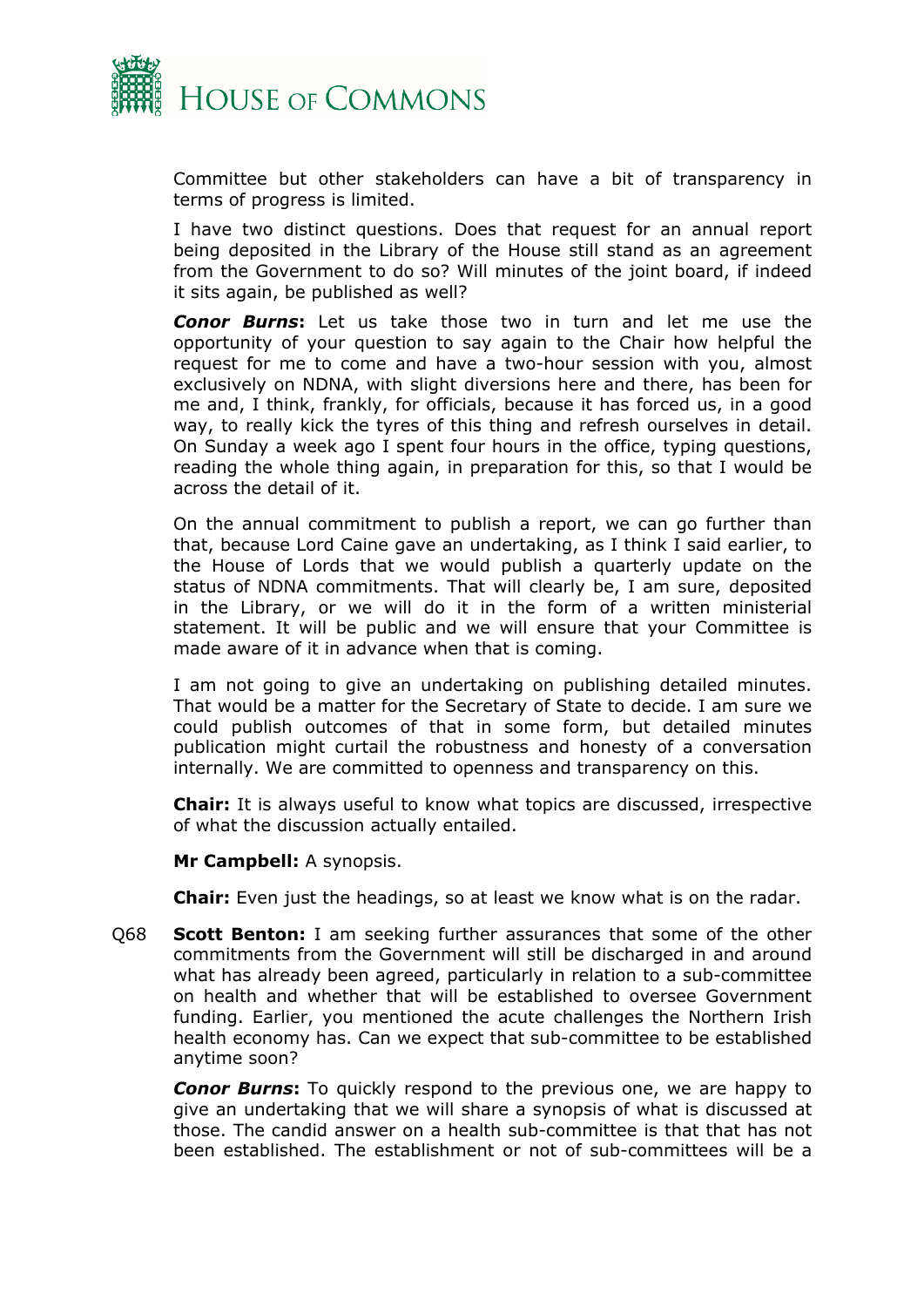

matter for the joint board. I can ask that that is considered at the next occasion the joint board meets.

Q69 **Scott Benton:** Thank you, Minister. We have covered there some of the issues surrounding the joint board. Moving on to the implementation review meetings, you have spoken about that on two or three occasions already in the House. You stated, I think in November time last year, that there had only been one implementation review meeting so far, but you expected a meeting to take place within the coming weeks. Did that meeting duly take place, and, if not, why?

*Conor Burns***:** There has only been one meeting of the implementation review and that was on 11 January 2021. That was attended by the Secretary of State for Northern Ireland, the Minister of Foreign Affairs of the Irish Government and the leaders of the DUP, Sinn Féin, SDLP, UUP and Alliance. You will now guess what I am going to say, which is that we are due or overdue another one. I will take that away from today. That is not to say that there has not been ongoing, regular dialogue, where facets of this will have come up in the course of the regular conduct of business, but I will take that away.

Q70 **Scott Benton:** I have two further questions from that, if you do not mind, Minister. Meetings of the joint board, I suppose, cannot constitutionally take place because we do not have a First Minister or Deputy First Minister. Because the implementation review meetings are party leaders, I guess there is no reason why they could not take place in theory, including at the moment. Can you clarify that that is the case?

Secondly, going back over the fact that, in November, you said that a meeting was due, that has not happened. Are you able to elaborate upon why that has not happened? Has there been a particular party leader or several party leaders who have not made themselves available for that meeting? Has it been the UK Government who have not requested for one of those meetings to take place, or, for example, may it be the Irish Government who have not undertaken to a commitment to hold that meeting? Can you elaborate upon what the delay exactly is?

*Conor Burns*: In answer to the first one, you are correct; there is no reason why a meeting could not take place with the party leaders, even within the current disruption. I am not sure I have a terribly robust answer as to why it has not happened. It has been a combination of distractions, Covid and other things.

I suppose maybe we are a little bit culpable that, because there is such an intensity and frequency of engagement from the NIO with the parties, the Executive and leaders in the course of the day-to-day conduct of business with the NIO and Northern Ireland, unless you want to contradict this, maybe we have not actually sat down and nobody has diarised that we need to have a meeting of the implementation review group. I am going to take that away.

Q71 **Chair:** We would certainly urge one. You will be aware that there are a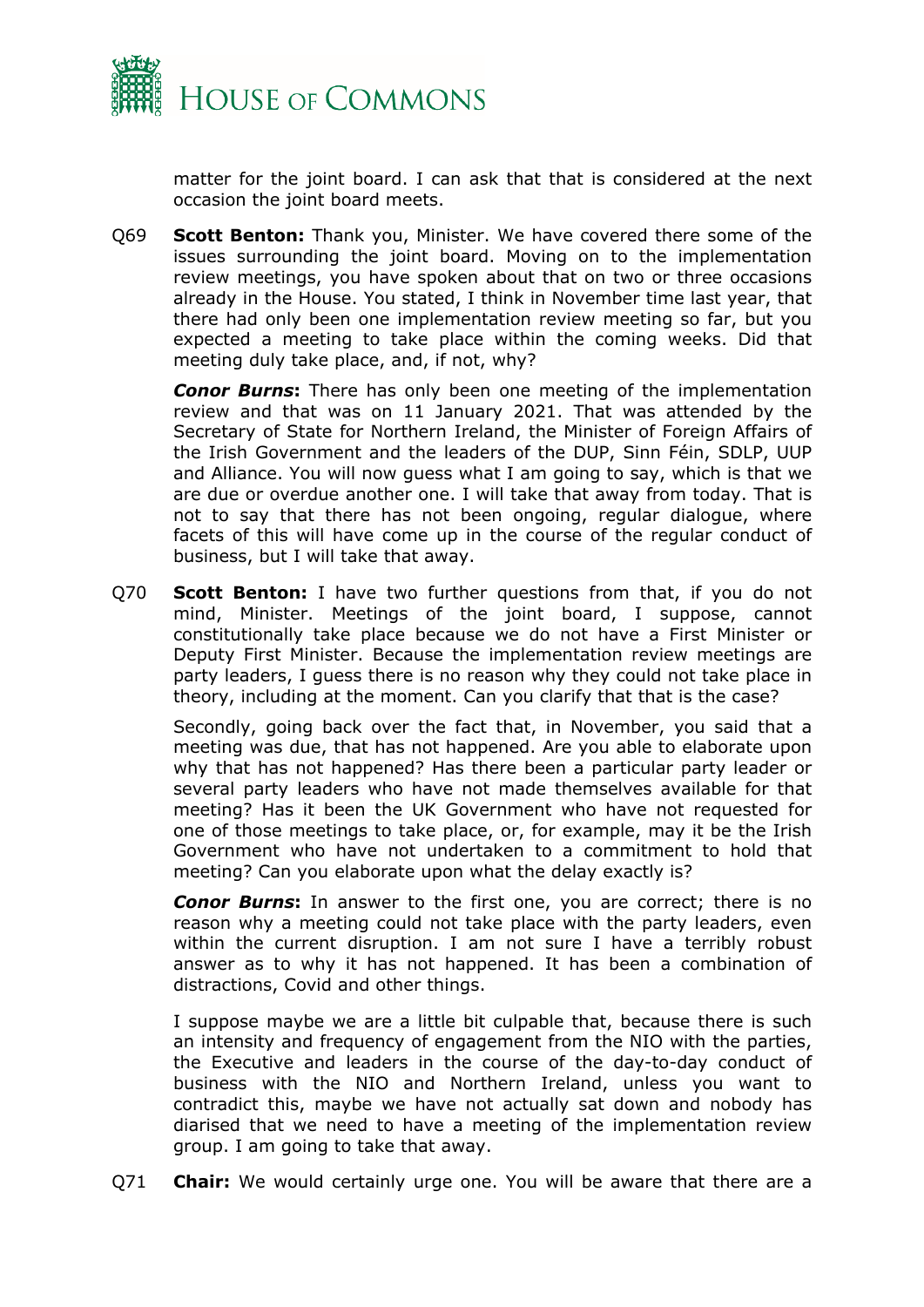

lot of cynics, none around this table or in this room, who view these things as tick-box exercises to move a process from A to B. Then it is forgotten about until there is another panic. In actual fact, to show that wider audience that there is a sincerity about this is not unhelpful. I think that is what Mr Benton was driving to.

*Conor Burns***:** I agree with that. I suspect that, so long as I am in my current position, this may not be the last time that I am before you, talking about NDNA. I will not want to be in a position to be giving you the same answer when I return in however many months' time.

**Chair:** No, that is helpful. Colleagues, I am conscious of the time. I am going to take Robert Goodwill. We have had a very good run with the Minister. We have covered a lot of ground, not exhaustive. There were other things we wanted to talk about, but in the interests of your time, Minister, after Robert I am going to draw our proceedings to a close.

Q72 **Sir Robert Goodwill:** Minister, I am conscious of what you said earlier about how rare questions are that would have an answer yes or no. Could I ask whether the Government are still committed to establishing a biannual Cabinet delegation with the Northern Ireland Executive to improve co-operation and collaboration?

*Conor Burns***:** The answer to that is yes, we are. I will give you the straight answer. Yes, we are.

Q73 **Sir Robert Goodwill:** Do you think that will be useful, or is it just a bit of window-dressing?

*Conor Burns***:** The solemn undertakings that the UK Government gave to implement every line of NDNA were all solemn commitments. While that delegation has not happened in a formalised way, there has been a significant ramping up of ministerial engagement in Northern Ireland from other Government Departments.

I spoke of the meeting with the President of the Board of Trade and the Secretary of State for International Trade with me and Gordon Lyons on 25 November. That same day, for example, the Secretary of State for Business, Energy and Industrial Strategy was with us in Northern Ireland. He also met Northern Ireland Executive Ministers, and he and I jointly opened the headquarters of Catagen, the hydrogen business in Northern Ireland that I was visiting for the third time. Leo Docherty was over, sub-Cabinet Office, but he was over in November.

The Prime Minister was there. I was with him, as was the Secretary of State, on 20 October for the centenary service and visited a primary school. Kit Malthouse went over for a UK drugs ministerial event. George Eustice, the Secretary of State for Defra, was at Linden Foods on 23 September. I actually was at Linden Foods on Friday.

I am not saying that that delivers the pledge to have the Cabinet delegation, but it shows that there is a significant range of Cabinet and